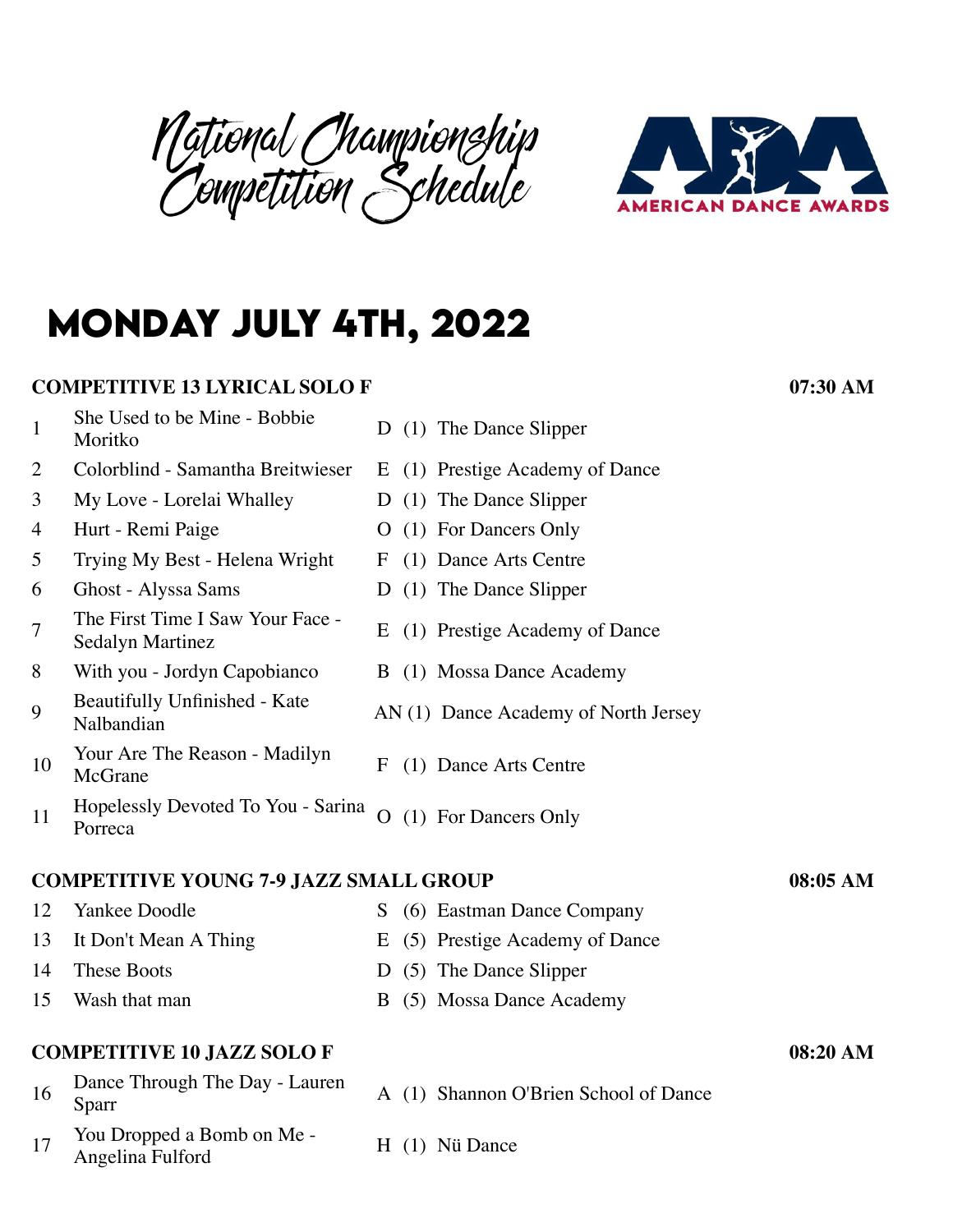|                                      | <b>COMPETITIVE JUNIOR 10-12 ACRO/GYM LARGE GROUP</b>            |          |  |                                       | 09:36 AM |
|--------------------------------------|-----------------------------------------------------------------|----------|--|---------------------------------------|----------|
| 38                                   | Weak - Alesiana Rios                                            |          |  | B (1) Mossa Dance Academy             |          |
| 37                                   | Always Remember Us This Way -<br><b>Ashley Hash</b>             |          |  | C (1) Canadian School of Dance        |          |
| 36                                   | Little Voice - Andie Diament                                    |          |  | B (1) Mossa Dance Academy             |          |
| 35                                   | Whatever You Imagine - Isabella<br>Polyukhovich                 |          |  | K (1) New Hampshire School Of Ballet  |          |
| 34                                   | I want you to need me - Alissa<br>Zilinski                      |          |  | B (1) Mossa Dance Academy             |          |
| 33                                   | Small World - Emily Flynn                                       |          |  | A (1) Shannon O'Brien School of Dance |          |
| 32                                   | No day - Olivia Ahearn                                          |          |  | B (1) Mossa Dance Academy             |          |
| 31                                   | Wild Horses - Lexi-B Windell                                    |          |  | H (1) Nü Dance                        |          |
| 30                                   | Somewhere - Emma Cassidy                                        |          |  | B (1) Mossa Dance Academy             |          |
| 29                                   | Make It Without You - Braelynn<br>Whalley                       | D        |  | (1) The Dance Slipper                 |          |
| <b>COMPETITIVE 11 LYRICAL SOLO F</b> |                                                                 | 09:03 AM |  |                                       |          |
| 28                                   | Aye Carumba                                                     | B        |  | (3) Mossa Dance Academy               |          |
| 27                                   | Shop Around                                                     | D        |  | (2) The Dance Slipper                 |          |
| 26                                   | Jet Set                                                         |          |  | S (3) Eastman Dance Company           |          |
|                                      | <b>COMPETITIVE YOUNG 7-9 JAZZ DUO/TRIO</b>                      |          |  |                                       | 08:53 AM |
| 25                                   | The Greatest Love Of All                                        |          |  | A (7) Shannon O'Brien School of Dance |          |
|                                      | <b>COMPETITIVE YOUNG 7-9 ACRO/GYM SMALL GROUP</b>               |          |  |                                       | 08:50 AM |
|                                      |                                                                 |          |  |                                       |          |
| 24                                   | Black ships - Devyn Cloonan B (1) Mossa Dance Academy           |          |  |                                       |          |
|                                      | <b>COMPETITIVE 10 CONTEMPORARY SOLO F</b>                       |          |  |                                       | 08:46 AM |
| 23                                   | Accentuate the Positive - Mya Lewis S (1) Eastman Dance Company |          |  |                                       |          |
| 22                                   | Big Time - Juliana Loor                                         |          |  | N (1) Encore Dance Academy            |          |
| 21                                   | Diamonds Are a Girl's Best Friend -<br>Alexandra Strawinski     |          |  | D (1) The Dance Slipper               |          |
| 20                                   | Satans little Lamb - Giuliana<br>Piccirillo                     | S.       |  | (1) Eastman Dance Company             |          |
| 19                                   | That's Not My Name - Mya<br>Albuquerque                         |          |  | A (1) Shannon O'Brien School of Dance |          |
| 18                                   | How lucky can you Get - Evie<br>Kiernan                         |          |  | S (1) Eastman Dance Company           |          |

39 We Are The People A (12) Shannon O'Brien School of Dance 40 The Timepiece D (12) The Dance Slipper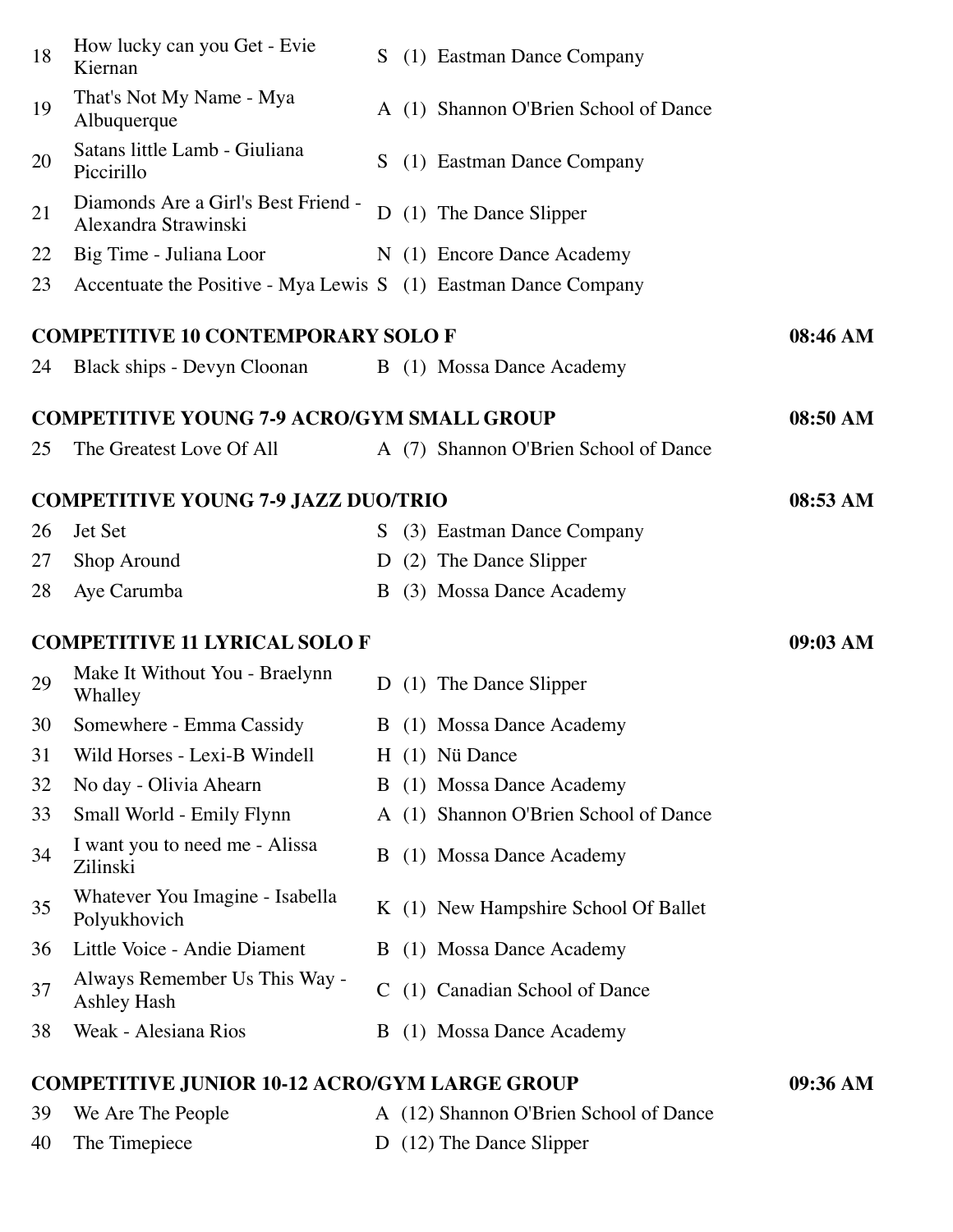#### **COMPETITIVE 12 JAZZ SOLO F 09:47 AM**

| 42 | Techno Band - Syan Du Preez                                      |                | AA (1) And U Dance Studio             |          |
|----|------------------------------------------------------------------|----------------|---------------------------------------|----------|
| 43 | Birth of the Blues - Nicole Bettuchi                             |                | S (1) Eastman Dance Company           |          |
| 44 | Man of La Mancha - Gabriella<br>Goldmaker                        |                | Z (1) Greta Leeming Studio Of Dance   |          |
| 45 | Dancing In Heaven - Liliana Sprich                               |                | E (1) Prestige Academy of Dance       |          |
| 46 | Blah Blah Blah Cha Cha - Iolani<br>TeKaaho                       | $\overline{B}$ | (1) Mossa Dance Academy               |          |
| 47 | She's A Lady - Scarlet Sperry                                    | E              | (1) Prestige Academy of Dance         |          |
| 48 | Love Fool - Giuseppina Giorgio                                   |                | Z (1) Greta Leeming Studio Of Dance   |          |
| 49 | <b>Stuff Like That There - Megan</b><br>Horton                   |                | A (1) Shannon O'Brien School of Dance |          |
| 50 | Respect - Meraysia Owens                                         |                | E (1) Prestige Academy of Dance       |          |
| 51 | Satan's Little Lamb - Amanda<br><b>Tsarouhas</b>                 |                | C (1) Canadian School of Dance        |          |
| 52 | Mujer Latina - Lillyanna Martin                                  | $\mathbf{F}$   | (1) Dance Arts Centre                 |          |
| 53 | What have you done for me lately -<br><b>Chelsey Saint Surin</b> | B              | (1) Mossa Dance Academy               |          |
| 54 | Just keep moving the Line - Daniella<br>DiNuzzo                  | S              | (1) Eastman Dance Company             |          |
| 55 | Let's Hear It For The Boy - Audriana<br>Guidice                  | E              | (1) Prestige Academy of Dance         |          |
| 56 | Perhaps - Esther Kim                                             |                | B (1) Mossa Dance Academy             |          |
| 57 | MY SIZE - VICTORIA GINATTA                                       |                | AP(1) PAM DANZA TEATRO                |          |
| 58 | Hello Dolly - Francesca O'Brien                                  |                | E (1) Prestige Academy of Dance       |          |
| 59 | How will I know - Marissa<br>Casamento                           |                | B (1) Mossa Dance Academy             |          |
| 60 | Mr. Monotony - Kayla Alequin                                     |                | B (1) Mossa Dance Academy             |          |
|    | <b>COMPETITIVE 5 LYRICAL SOLO F</b>                              |                |                                       | 10:49 AM |
| 61 | Somewhere out There - Hannah<br>Donegan                          |                | S (1) Eastman Dance Company           |          |
|    | <b>COMPETITIVE JUNIOR 10-12 BALLET SMALL GROUP</b>               |                |                                       | 10:52 AM |
| 62 | Oklahoma                                                         |                | AH (5) The Gold School                |          |
| 63 | Nessun Dorma                                                     |                | C (5) Canadian School of Dance        |          |
|    | <b>COMPETITIVE 9 ACRO/GYM SOLO F</b>                             |                |                                       | 10:59 AM |

Let's Hear It For Me - Quinn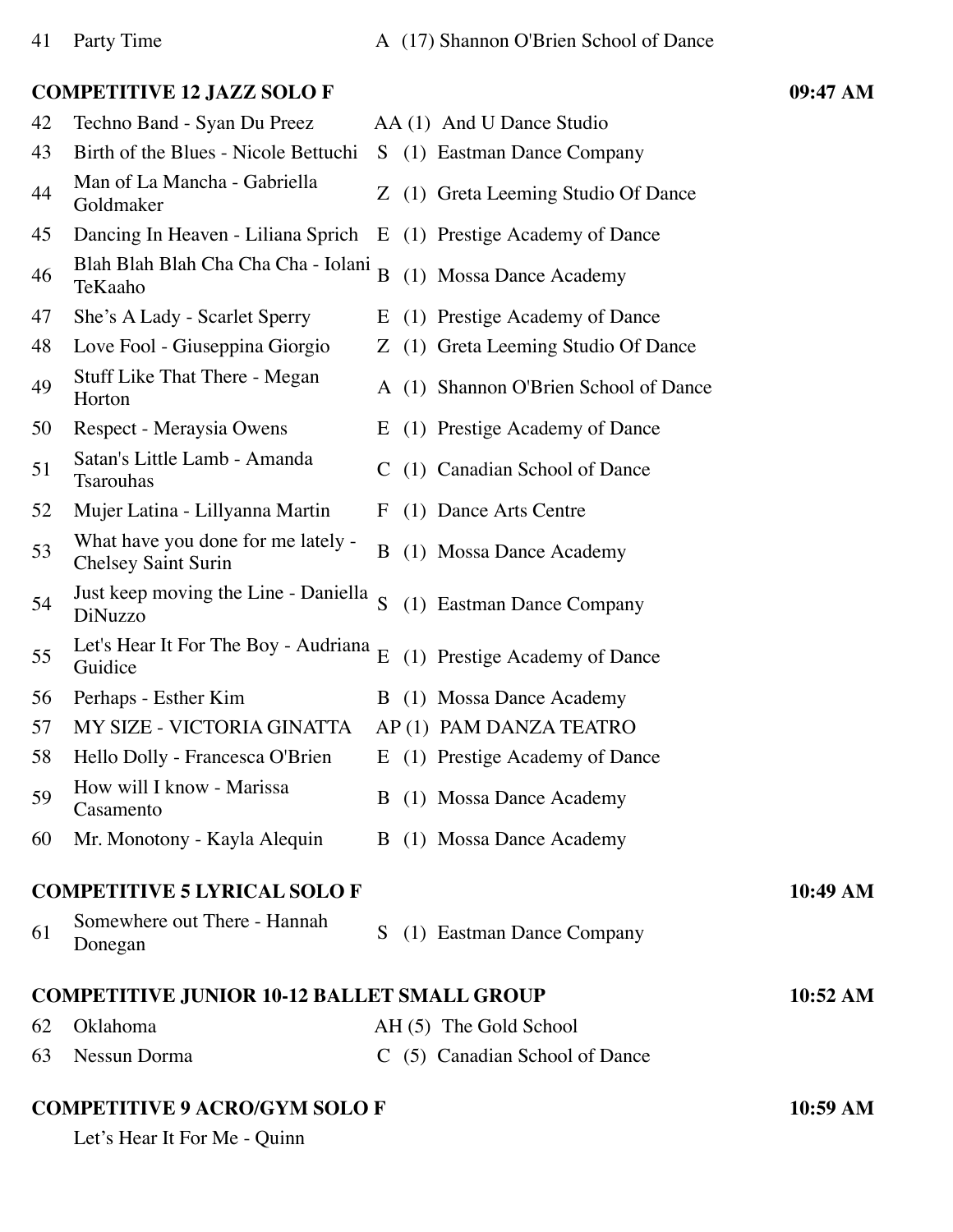| <b>COMPETITIVE TEEN 13-15 LYRICAL DUO/TRIO</b> |                                                 |                                        |          |  |  |
|------------------------------------------------|-------------------------------------------------|----------------------------------------|----------|--|--|
| 65                                             | Nobody's Stopping You Now                       | A (3) Shannon O'Brien School of Dance  |          |  |  |
|                                                | <b>COMPETITIVE 13 CONTEMPORARY SOLO F</b>       |                                        | 11:06 AM |  |  |
| 66                                             | Without the Lights - Julianna<br>Howard         | AH (1) The Gold School                 |          |  |  |
| 67                                             | Beautiful Girl - Makayla Mainville              | C (1) Canadian School of Dance         |          |  |  |
| 68                                             | Safe - Lorelai Whalley                          | D (1) The Dance Slipper                |          |  |  |
| 69                                             | Beautifully unfinished - Alexa<br>Contreras     | B (1) Mossa Dance Academy              |          |  |  |
| 70                                             | A Vital Organ - Aliyah Manashe                  | AL (1) École de Danse Louise Inc.      |          |  |  |
| 71                                             | Weightless - Yasmeena Sabooh                    | S (1) Eastman Dance Company            |          |  |  |
| 72                                             | Clash - Cara Tierney                            | B (1) Mossa Dance Academy              |          |  |  |
| 73                                             | New Beginning - Anaira Johnson                  | AH (1) The Gold School                 |          |  |  |
| 74                                             | Sinking - Reeze Zeuner                          | H (1) Nü Dance                         |          |  |  |
| 75                                             | Disappear - Jordyn Capobianco                   | B (1) Mossa Dance Academy              |          |  |  |
| 76                                             | Tightrope - Ava Szyska                          | S.<br>(1) Eastman Dance Company        |          |  |  |
| <b>NOVICE 6 &amp; UNDER OPEN LARGE GROUP</b>   |                                                 |                                        |          |  |  |
| 77                                             | HA-FA-NA-NA                                     | P (7) Natalie Dance Academy            |          |  |  |
|                                                | <b>COMPETITIVE 15 TAP SOLO F</b>                |                                        | 11:45 AM |  |  |
| 78                                             | I Want You Back - Chloé Adams                   | AL (1) École de Danse Louise Inc.      |          |  |  |
| 79                                             | Faith - Jade Pericic                            | B (1) Mossa Dance Academy              |          |  |  |
| 80                                             | The Best Is Yet To Come - Kayla<br>Goldmaker    | Z (1) Greta Leeming Studio Of Dance    |          |  |  |
| 81                                             | Come together - Olivia DeRose                   | (1) Mossa Dance Academy<br>B           |          |  |  |
| 82                                             | You make my Dreams - Lindsay<br>Crowley         | S.<br>(1) Eastman Dance Company        |          |  |  |
| 83                                             | Did something bad - Gabrielle<br>Laroche        | (1) Mossa Dance Academy<br>B           |          |  |  |
| 84                                             | Lola - Daniella Falsetto                        | Z (1) Greta Leeming Studio Of Dance    |          |  |  |
|                                                | <b>COMPETITIVE JUNIOR 10-12 TAP LARGE GROUP</b> |                                        | 12:08 PM |  |  |
| 85                                             | This joint is Jumping                           | B (11) Mossa Dance Academy             |          |  |  |
| 86                                             | Don't stop me Now                               | S (12) Eastman Dance Company           |          |  |  |
| 87                                             | This Joint Is Jumping                           | A (12) Shannon O'Brien School of Dance |          |  |  |
| 88                                             | Some Nights                                     | D (13) The Dance Slipper               |          |  |  |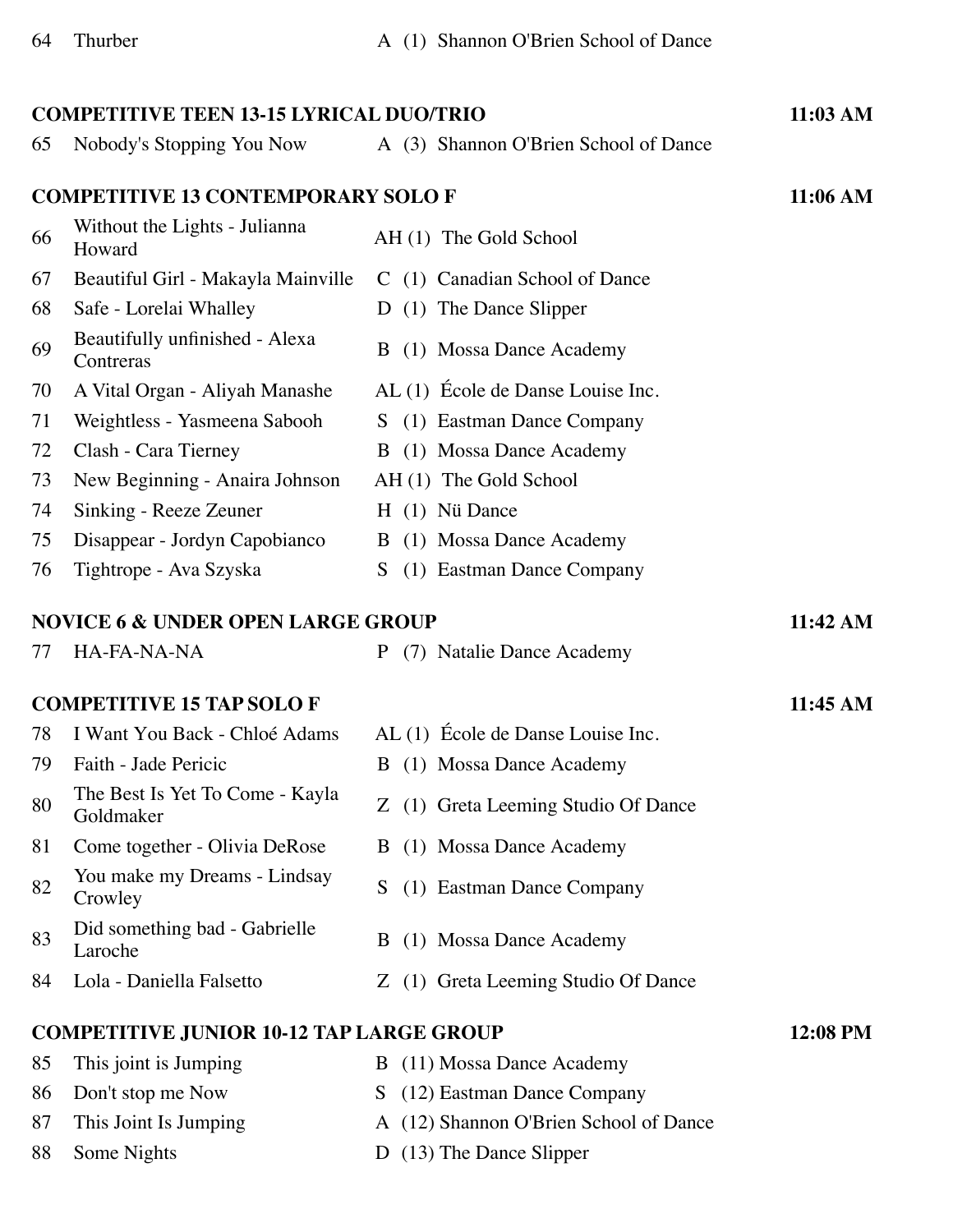#### **COMPETITIVE TEEN 13-15 CONTEMPORARY DUO/TRIO 12:23 PM**

| 89  | You Will Be Found                                                    |   |     | C (3) Canadian School of Dance    |            |
|-----|----------------------------------------------------------------------|---|-----|-----------------------------------|------------|
| 90  | Soulmates                                                            |   |     | AH (2) The Gold School            |            |
| 91  | The Way You Lie                                                      |   |     | AK (2) Rythum Plus Dance Company  |            |
| 92  | Echoes (YC)                                                          |   |     | B (2) Mossa Dance Academy         |            |
| 93  | A Faded Feeling                                                      |   |     | AD (2) Company Eight Dance Studio |            |
| 94  | Send in the clowns                                                   |   |     | B (3) Mossa Dance Academy         |            |
| 95  | Snowing (YC)                                                         | S |     | (3) Eastman Dance Company         |            |
| 96  | <b>Sorrow Atoms</b>                                                  | E |     | (3) Prestige Academy of Dance     |            |
| 97  | Amen                                                                 | H |     | (2) Nü Dance                      |            |
| 98  | Capita lis Monster (YC)                                              | S |     | (3) Eastman Dance Company         |            |
| 99  | Ending in B minor                                                    | B |     | (3) Mossa Dance Academy           |            |
|     | <b>COMPETITIVE 11 MUSICAL THEATRE SOLO F</b>                         |   |     |                                   | 12:59 PM   |
|     | 100 I'm the greatest star - Caitlin Salbod B (1) Mossa Dance Academy |   |     |                                   |            |
|     |                                                                      |   |     |                                   |            |
|     | <b>COMPETITIVE 11 JAZZ SOLOF</b>                                     |   |     |                                   | $01:02$ PM |
| 101 | Something's Got a Hold on Me -<br>Tilly Pilarski                     |   |     | AI (1) Capital City Dance         |            |
| 102 | New York, New York - Emma<br>Jardine                                 | A | (1) | Shannon O'Brien School of Dance   |            |
|     |                                                                      |   |     |                                   |            |

- 103 Desolate Lexi-B Windell H (1) Nü Dance
- 104 Call me mother Olivia Ahearn B (1) Mossa Dance Academy
- 105 Tomorrow Kelly Borowski L (1) The Dancer's Studio
- 106 Dance to the music Mekayla Regis B (1) Mossa Dance Academy
- 
- -
	-
	-
- 107 Bowl of Cherries Lacey Im Z (1) Greta Leeming Studio Of Dance

## **awards for above entrIes lunch break**

### **COMPETITIVE TEEN 13-15 ACRO/GYM LARGE GROUP 02:30 PM**

108 Stand By Me A (14) Shannon O'Brien School of Dance

### **COMPETITIVE SENIOR 16-21 MUSICAL THEATRE SMALL GROUP 02:34 PM**

109 Mr. Cellophane C (7) Canadian School of Dance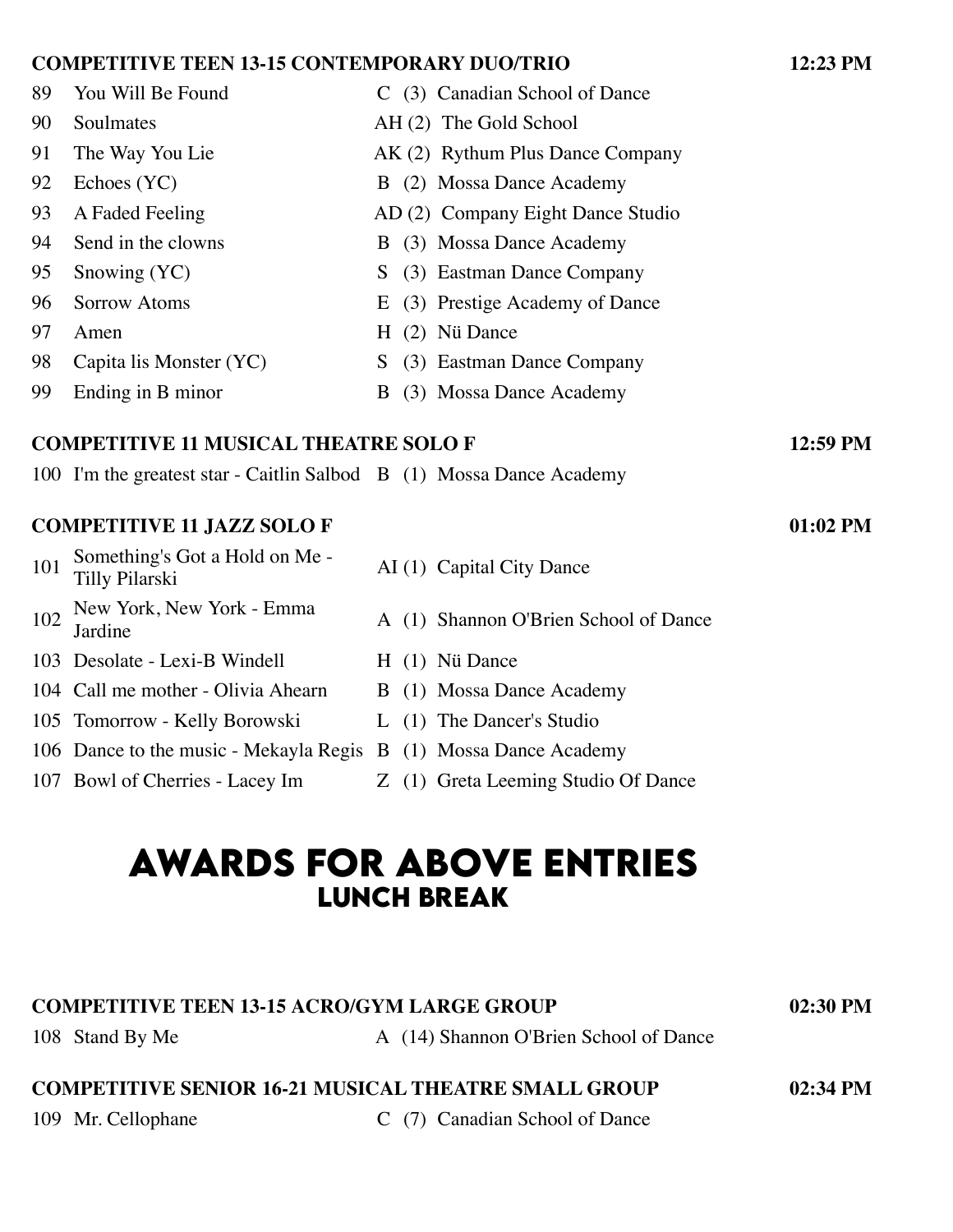#### **COMPETITIVE 16 JAZZ SOLO F 02:37 PM**

|     | CONIL ETTITVE TO JAZZ SOLOT                                             |   |                                         | $V = V$ |
|-----|-------------------------------------------------------------------------|---|-----------------------------------------|---------|
| 110 | Bei Mir Bist Du Schön - Sierra<br>Moccio                                | J | (1) Hackworth School of Performing Arts |         |
|     | 111 Black Car - Victoria Gaboriault                                     |   | A (1) Shannon O'Brien School of Dance   |         |
| 112 | Son of a Preacher Man - McKenna<br>Dyer                                 |   | AC (1) Diane Kelley Dance Studio        |         |
|     | 113 Word Up - Ashley Inglis                                             |   | S (1) Eastman Dance Company             |         |
| 114 | Summertime - Aleksandra<br>Witkowski                                    |   | E (1) Prestige Academy of Dance         |         |
|     | 115 Try A Little Tenderness - Lily Smith D (1) The Dance Slipper        |   |                                         |         |
|     | 116 Feeling Good - Katelyn Pose E (1) Prestige Academy of Dance         |   |                                         |         |
|     | 117 Hip Hip Chin Chin - Élodie Ménard AL (1) École de Danse Louise Inc. |   |                                         |         |
| 118 | Those Magic Changes - Olivia<br>Schetelich                              |   | E (1) Prestige Academy of Dance         |         |
|     | 119 Feeling Good - Megan Crosby                                         |   | W (1) Liza Indiciani Studio of Dance    |         |
|     |                                                                         |   |                                         |         |

#### **COMPETITIVE 14 CONTEMPORARY SOLO F 03:10 PM**

|     | 120 Flowers - Isabelle Denmark                  | AH (1) The Gold School                 |          |
|-----|-------------------------------------------------|----------------------------------------|----------|
| 121 | Hyperballad - Olivia Lalonde-<br><b>Novales</b> | C (1) Canadian School of Dance         |          |
|     | 122 Pompeii - Hannah Grzybinski                 | AH (1) The Gold School                 |          |
|     | 123 Survive - Alexandra Cohen                   | B (1) Mossa Dance Academy              |          |
| 124 | As The World Caves In - Scarlett<br>Hash        | C (1) Canadian School of Dance         |          |
|     | 125 Euphoria - Jessica Bortlik                  | G (1) Loperfido Dance Academy          |          |
|     | 126 Tongue Tied - Ana-Bella Campbell            | AL (1) École de Danse Louise Inc.      |          |
|     | 127 Mysteries of love - Eva LoPiano             | B (1) Mossa Dance Academy              |          |
|     | 128 Vertigo - Aubrey Bannish                    | (1) The Dance Slipper<br>D             |          |
|     | <b>COMPETITIVE TEEN 13-15 LYRICAL CLASS</b>     |                                        | 03:39 PM |
|     | 129 All My Friends (YC)                         | A (24) Shannon O'Brien School of Dance |          |
|     | 130 Younger                                     | AH (16) The Gold School                |          |
|     | <b>COMPETITIVE 17 BALLET SOLO F</b>             |                                        | 03:47 PM |
|     | 131 Monologue - Sarah Adair                     | Z (1) Greta Leeming Studio Of Dance    |          |
|     | <b>COMPETITIVE 17 MODERN SOLO M</b>             |                                        | 03:50 PM |
|     | 132 Ego - Nigel Clifford                        | (1) Canadian School of Dance<br>C.     |          |
|     | 133 The Quality of Mercy - Sias Smit            | $H(1)$ Nü Dance                        |          |
|     |                                                 |                                        |          |

#### **COMPETITIVE TEEN 13-15 OPEN DUO/TRIO 03:57 PM**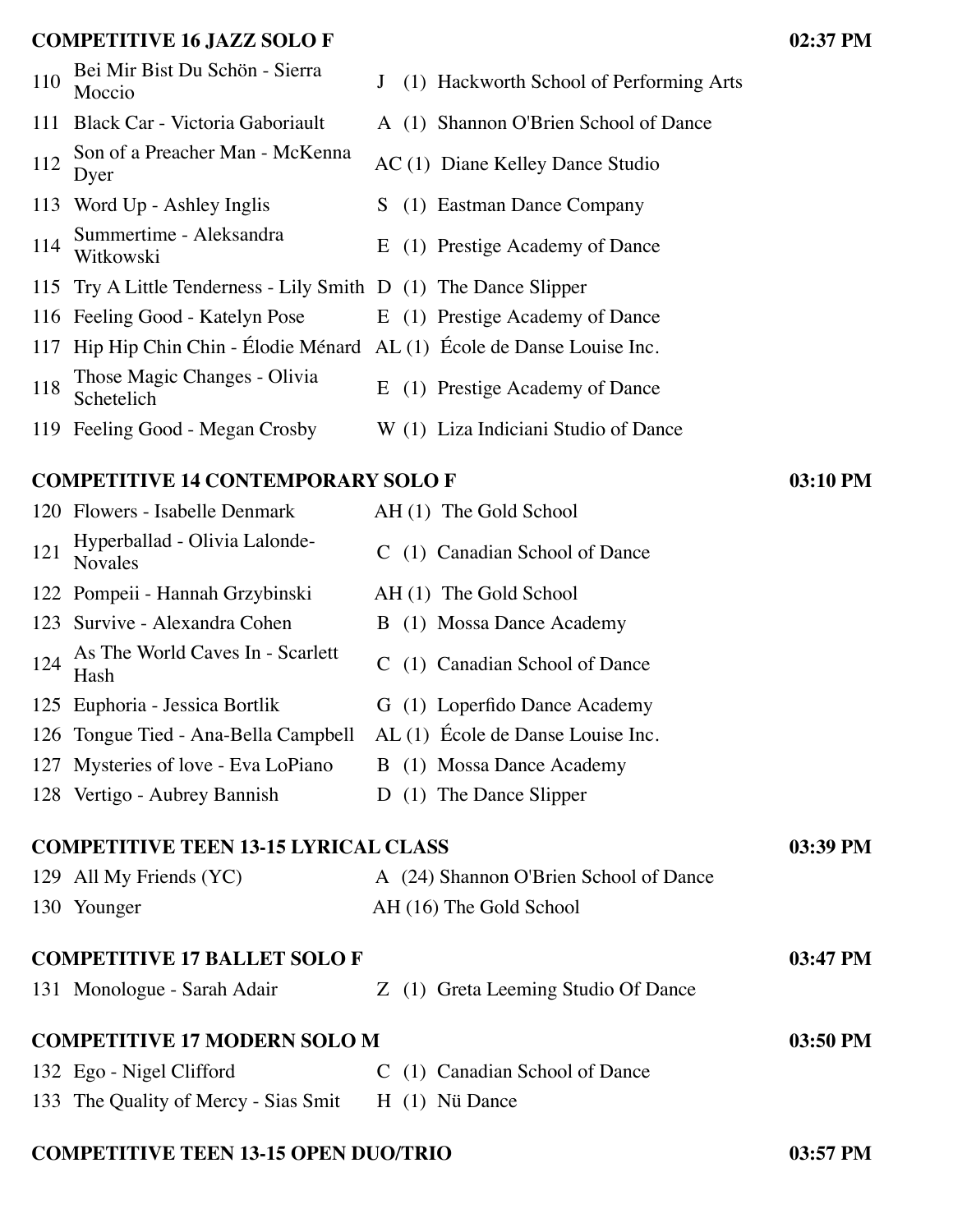|     | 134 Simon Say                                                                |   | D (3) The Dance Slipper                   |          |
|-----|------------------------------------------------------------------------------|---|-------------------------------------------|----------|
|     | 135 TBA                                                                      |   | X (2) The Dance Movement                  |          |
|     | 136 Sweet Dreams                                                             |   | A (3) Shannon O'Brien School of Dance     |          |
|     | 137 Strength, Courage, Wisdom                                                |   | AH (3) The Gold School                    |          |
|     | <b>COMPETITIVE 11 ACRO/GYM SOLO F</b>                                        |   |                                           | 04:10 PM |
|     | 138 Show Off - Braelynn Whalley                                              |   | D (1) The Dance Slipper                   |          |
| 139 | River Deep Mountain High - Maya<br>Rekrut                                    |   | A (1) Shannon O'Brien School of Dance     |          |
|     | PRE-COMPETITIVE 14 JAZZ SOLO F                                               |   |                                           | 04:16 PM |
|     | 140 Hustle - Megan Wegiel                                                    |   | D (1) The Dance Slipper                   |          |
|     | <b>COMPETITIVE 10 MUSICAL THEATRE SOLO F</b>                                 |   |                                           | 04:20 PM |
|     | 141 Speaking French - Ariana Castellar A (1) Shannon O'Brien School of Dance |   |                                           |          |
| 142 | I Want To Go To Hollywood - Lakin<br>Rolon                                   |   | A (1) Shannon O'Brien School of Dance     |          |
|     | <b>MEDAL STANDING ONLY 11 OPEN SOLO F</b>                                    |   |                                           | 04:26 PM |
|     | 143 out of ashes - Angelina Sayers                                           |   | $AO(1)$ Kezone dance                      |          |
|     |                                                                              |   |                                           |          |
|     | <b>COMPETITIVE 14 TAP SOLO F</b>                                             |   |                                           | 04:29 PM |
|     | 144 Time - Ellie Chang                                                       |   | B (1) Mossa Dance Academy                 |          |
| 145 | Man in the mirror - Alexandra<br>Cohen                                       | B | (1) Mossa Dance Academy                   |          |
|     | 146 Love On The Rocks - Scarlett Hash C (1) Canadian School of Dance         |   |                                           |          |
| 147 | Save the last dance - Megan<br>Cabahug                                       |   | B (1) Mossa Dance Academy                 |          |
|     | <b>COMPETITIVE 12 CONTEMPORARY SOLO M</b>                                    |   |                                           | 04:42 PM |
|     | 148 Static17 - Tony Parrelli                                                 |   | J (1) Hackworth School of Performing Arts |          |
|     | <b>COMPETITIVE 12 LYRICAL SOLO M</b>                                         |   |                                           | 04:46 PM |
| 149 | Where the Lost Things Go - Steven<br>Distasio                                |   | AH (1) The Gold School                    |          |
|     | <b>COMPETITIVE JUNIOR 10-12 ACRO/GYM DUO/TRIO</b>                            |   |                                           | 04:49 PM |
|     | 150 Impossible Is Possible                                                   |   | A (3) Shannon O'Brien School of Dance     |          |
|     | <b>COMPETITIVE JUNIOR 10-12 MODERN SMALL GROUP</b>                           |   |                                           | 04:52 PM |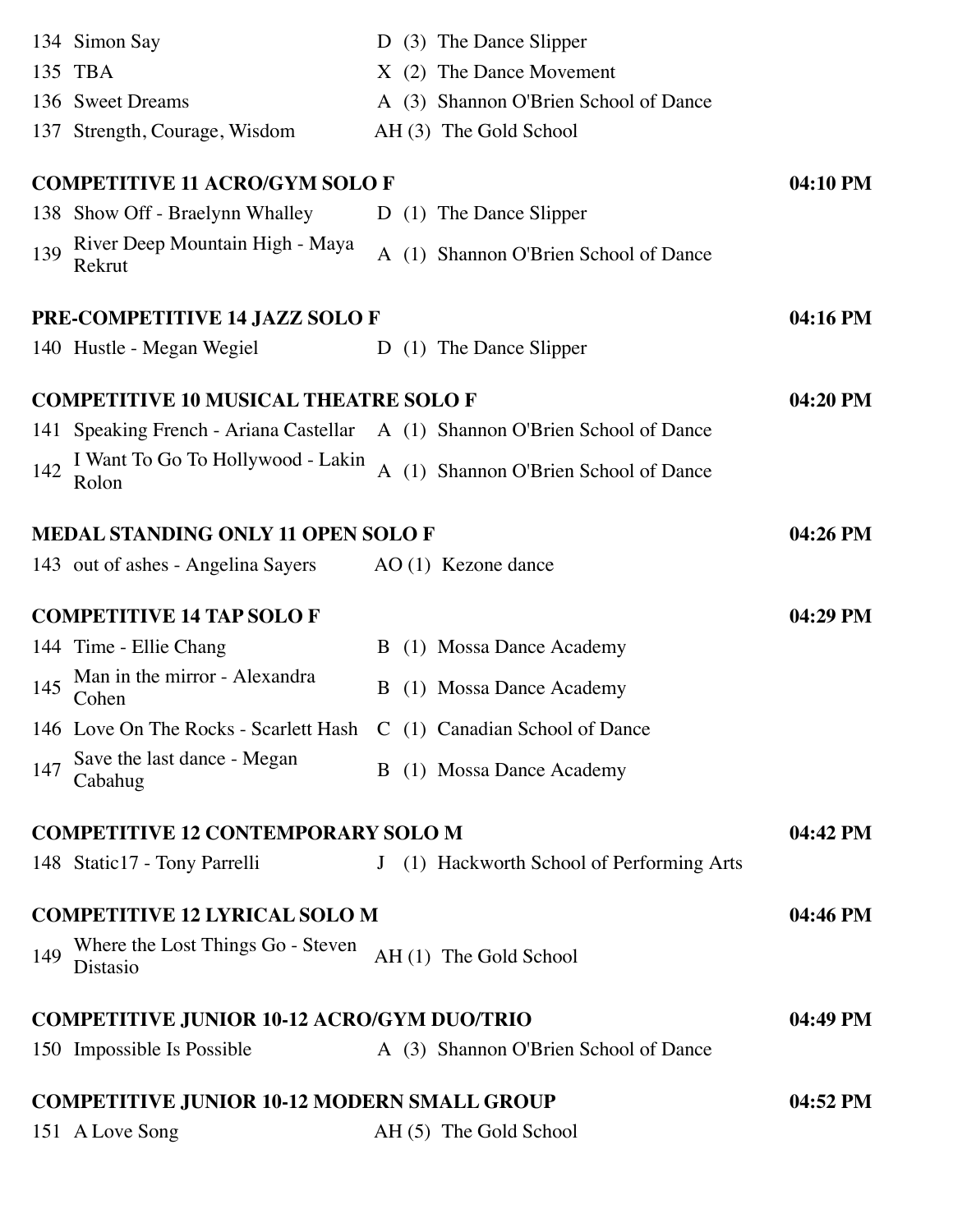| PRE-COMPETITIVE ADULT 22 & OVER LYRICAL DUO/TRIO                            |  |  |  |                              |            |  |
|-----------------------------------------------------------------------------|--|--|--|------------------------------|------------|--|
| 152 ARISE                                                                   |  |  |  | V (2) IRREPLACEABLE STUDIO   |            |  |
| <b>COMPETITIVE 10 OPEN SOLOF</b>                                            |  |  |  |                              | 04:59 PM   |  |
| 153 Playing My Song - Julianna Arango A (1) Shannon O'Brien School of Dance |  |  |  |                              |            |  |
| <b>MEDAL STANDING ONLY 11 OPEN SOLOF</b>                                    |  |  |  |                              | 05:02 PM   |  |
| 154 super girl - Angelina Sayers AO (1) Kezone dance                        |  |  |  |                              |            |  |
| <b>COMPETITIVE 19 CONTEMPORARY SOLO F</b>                                   |  |  |  |                              | 05:06 PM   |  |
| 155 Undone - Taylor van Rooyen H (1) Nü Dance                               |  |  |  |                              |            |  |
| <b>COMPETITIVE 11 MUSICAL THEATRE SOLO F</b>                                |  |  |  |                              | 05:09 PM   |  |
| 156 Kansas City - Mia Caver                                                 |  |  |  | S (1) Eastman Dance Company  |            |  |
| <b>NOVICE YOUNG 7-9 OPEN CLASS</b>                                          |  |  |  |                              | 05:12 PM   |  |
| 157 Bollywood                                                               |  |  |  | P (19) Natalie Dance Academy |            |  |
| <b>PRE-COMPETITIVE 17 LYRICAL SOLO F</b>                                    |  |  |  |                              | 05:16 PM   |  |
| 158 She Use to be Mine - Isabelle Wright C (1) Canadian School of Dance     |  |  |  |                              |            |  |
| <b>COMPETITIVE TEEN 13-15 TAP CLASS</b>                                     |  |  |  |                              | $05:19$ PM |  |
| 159 Piano Man                                                               |  |  |  | B (18) Mossa Dance Academy   |            |  |
| 160 Scream                                                                  |  |  |  | AH (18) The Gold School      |            |  |

## **awards for above entrIes**

# **tuesday july 5th, 2022**

#### **COMPETITIVE 16 JAZZ SOLO M 07:30 AM**

| 161 Cry Me a River - Ryan Sherk | Y (1) Dance FX Studio  |
|---------------------------------|------------------------|
| 162 Paper Moon - Samuel Scott   | AH (1) The Gold School |

#### **COMPETITIVE 15 LYRICAL SOLO F 07:36 AM**

Nothing Breaks Like a Heart - Anna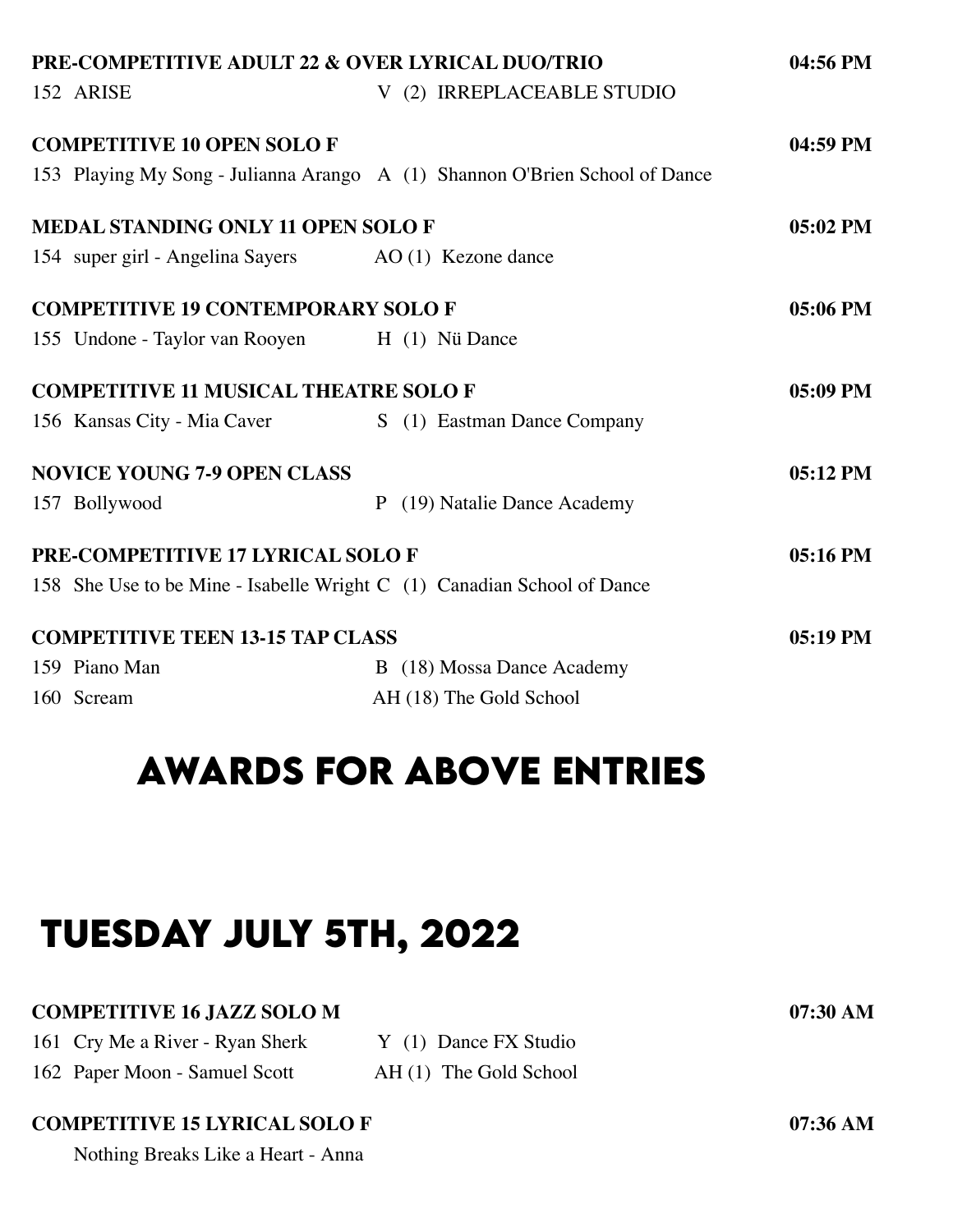|     | 163 Tsarouhas                                                      |    | C (1) Canadian School of Dance          |          |
|-----|--------------------------------------------------------------------|----|-----------------------------------------|----------|
|     | 164 Then you look at Me - Lila Kiernan S (1) Eastman Dance Company |    |                                         |          |
| 165 | The Power of Love - Scarlett<br>Sebastyn                           |    | (1) Hackworth School of Performing Arts |          |
| 166 | It must have been Love - Amelia<br>Mensing                         | S. | (1) Eastman Dance Company               |          |
| 167 | God Bless The Child - Emma<br>Terblanché                           |    | H (1) Nü Dance                          |          |
| 168 | Hanging By A Thread - Sophia<br>Baudo                              |    | AD (1) Company Eight Dance Studio       |          |
|     | 169 The Thrill Is Gone - Reina Li                                  |    | X (1) The Dance Movement                |          |
|     | 170 Landfill - Eva Fanion                                          |    | D (1) The Dance Slipper                 |          |
|     | 171 The Otherside - Liana Demers                                   |    | K (1) New Hampshire School Of Ballet    |          |
| 172 | If It Wasn't For Your Love - Alyssa<br>Strippoli                   | E  | (1) Prestige Academy of Dance           |          |
|     | 173 Incomplete - Kayla Goldmaker                                   |    | Z (1) Greta Leeming Studio Of Dance     |          |
| 174 | The Winner Takes It All - Ava<br>Paliotta                          |    | E (1) Prestige Academy of Dance         |          |
|     | 175 Beautiful - Chloé Adams                                        |    | AL (1) École de Danse Louise Inc.       |          |
|     | 176 Gravity - Kayleigh Frazier                                     |    | AH (1) The Gold School                  |          |
|     | 177 Natural Woman - Lexie Carey                                    |    | AH (1) The Gold School                  |          |
|     | <b>COMPETITIVE SENIOR 16-21 MODERN LARGE GROUP</b>                 |    |                                         | 08:25 AM |

| 178 The Lighthouse Keeper                        | A (12) Shannon O'Brien School of Dance |            |
|--------------------------------------------------|----------------------------------------|------------|
| <b>COMPETITIVE SENIOR 16-21 LYRICAL DUO/TRIO</b> |                                        | 08:29 AM   |
| 179 A Safe Place to Land (YC)                    | AH (2) The Gold School                 |            |
| 180 Time After Time                              | F (2) Dance Arts Centre                |            |
| 181 Worthy                                       | AH (3) The Gold School                 |            |
| 182 Remember When                                | C (2) Canadian School of Dance         |            |
| <b>COMPETITIVE TEEN 13-15 BALLET LARGE GROUP</b> |                                        | 08:42 AM   |
| 183 Mazurka                                      | AH (10) The Gold School                |            |
| 184 Fratres                                      | (9) Eastman Dance Company<br>S.        |            |
| <b>COMPETITIVE JUNIOR 10-12 JAZZ LARGE GROUP</b> |                                        | $08:49$ AM |
| 185 Doctor Jazz                                  | E (12) Prestige Academy of Dance       |            |

- 186 Let's Get Loud (YC) A (12) Shannon O'Brien School of Dance
- 187 I Can't Stand The Rain C (11) Canadian School of Dance
- 188 New Attitude D (8) The Dance Slipper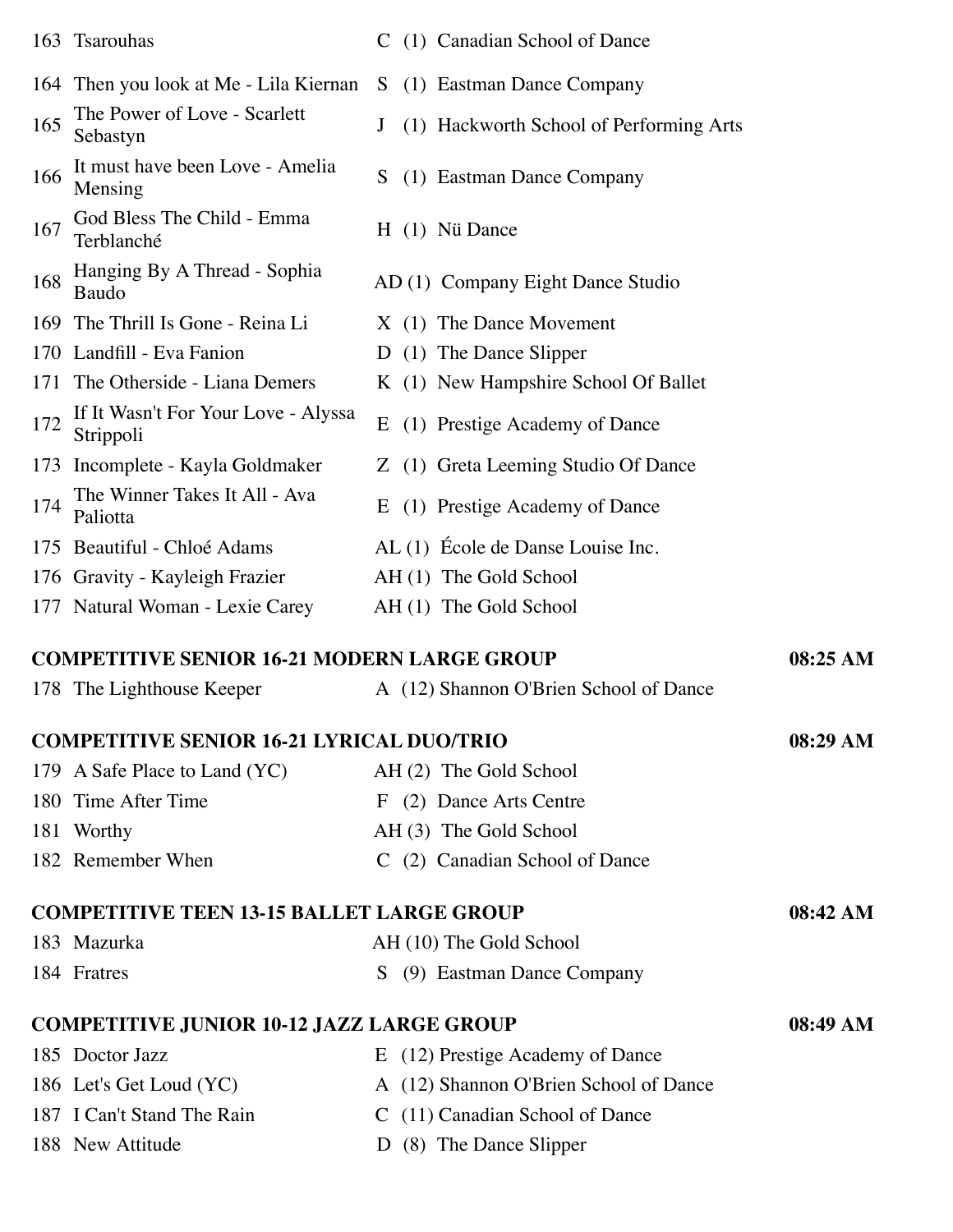|     | 189 The way you make me Feel                                        | S  | (6) Eastman Dance Company              |          |
|-----|---------------------------------------------------------------------|----|----------------------------------------|----------|
|     | 190 Chili Peppers                                                   |    | A (17) Shannon O'Brien School of Dance |          |
|     | 191 Hit me with a hot note                                          | B  | (11) Mossa Dance Academy               |          |
|     | <b>NOVICE 11 HIP HOP SOLO F</b>                                     |    |                                        | 09:15 AM |
|     | 192 head and heart - Angelina Sayers                                |    | $AO(1)$ Kezone dance                   |          |
|     | <b>COMPETITIVE 7 TAP SOLO F</b>                                     |    |                                        | 09:19 AM |
| 193 | Blow Gabriel Blow - Deanna<br>Dinuzzo                               | S  | (1) Eastman Dance Company              |          |
| 194 | Bye Bye Blackbird - Valentina<br>Macchia                            | B  | (1) Mossa Dance Academy                |          |
|     | <b>COMPETITIVE 9 JAZZ SOLO F</b>                                    |    |                                        | 09:25 AM |
| 195 | Love Me Or Leave Me - Sara<br>Lugashi                               | E  | (1) Prestige Academy of Dance          |          |
| 196 | Sweet Georgia Brown - Isabella<br>Ferrucci                          | S. | (1) Eastman Dance Company              |          |
| 197 | Miss Francis - Layla Kamel                                          |    | H (1) Nü Dance                         |          |
| 198 | Ain't no other Man - Jayla Davis<br>Pullen                          | S  | (1) Eastman Dance Company              |          |
| 199 | Destination Moon - Mali<br>Photnetrakhom                            |    | (1) In Motion Dance Project            |          |
|     | 200 Chicago - Kayla Lupino                                          | E  | (1) Prestige Academy of Dance          |          |
| 201 | Go To Hollywood - Chloe Jacob                                       | E  | (1) Prestige Academy of Dance          |          |
|     | <b>COMPETITIVE 8 OPEN SOLO F</b>                                    |    |                                        | 09:48 AM |
| 202 | Once Upon A Dream - Haylee<br>Oleksak                               |    | D (1) The Dance Slipper                |          |
|     | <b>COMPETITIVE 8 MUSICAL THEATRE SOLO F</b>                         |    |                                        | 09:51 AM |
|     | 203 I enjoy being a Girl - Sophia Clini S (1) Eastman Dance Company |    |                                        |          |
|     | <b>NOVICE 8 JAZZ SOLOF</b>                                          |    |                                        | 09:54 AM |
| 204 | The Knock Out - Lara-Leigh Du<br>Plessis                            |    | AG (1) Dance International             |          |
|     | <b>COMPETITIVE 14 LYRICAL SOLO F</b>                                |    |                                        | 09:58 AM |
| 205 | It Must Have Been Love - Sophia<br>DeCesare                         | E  | (1) Prestige Academy of Dance          |          |
|     | 206 I'm In Here - Scarlett Hash                                     |    | C (1) Canadian School of Dance         |          |
|     | 207 Purple Rain - Eva LoPiano                                       |    | B (1) Mossa Dance Academy              |          |
|     |                                                                     |    |                                        |          |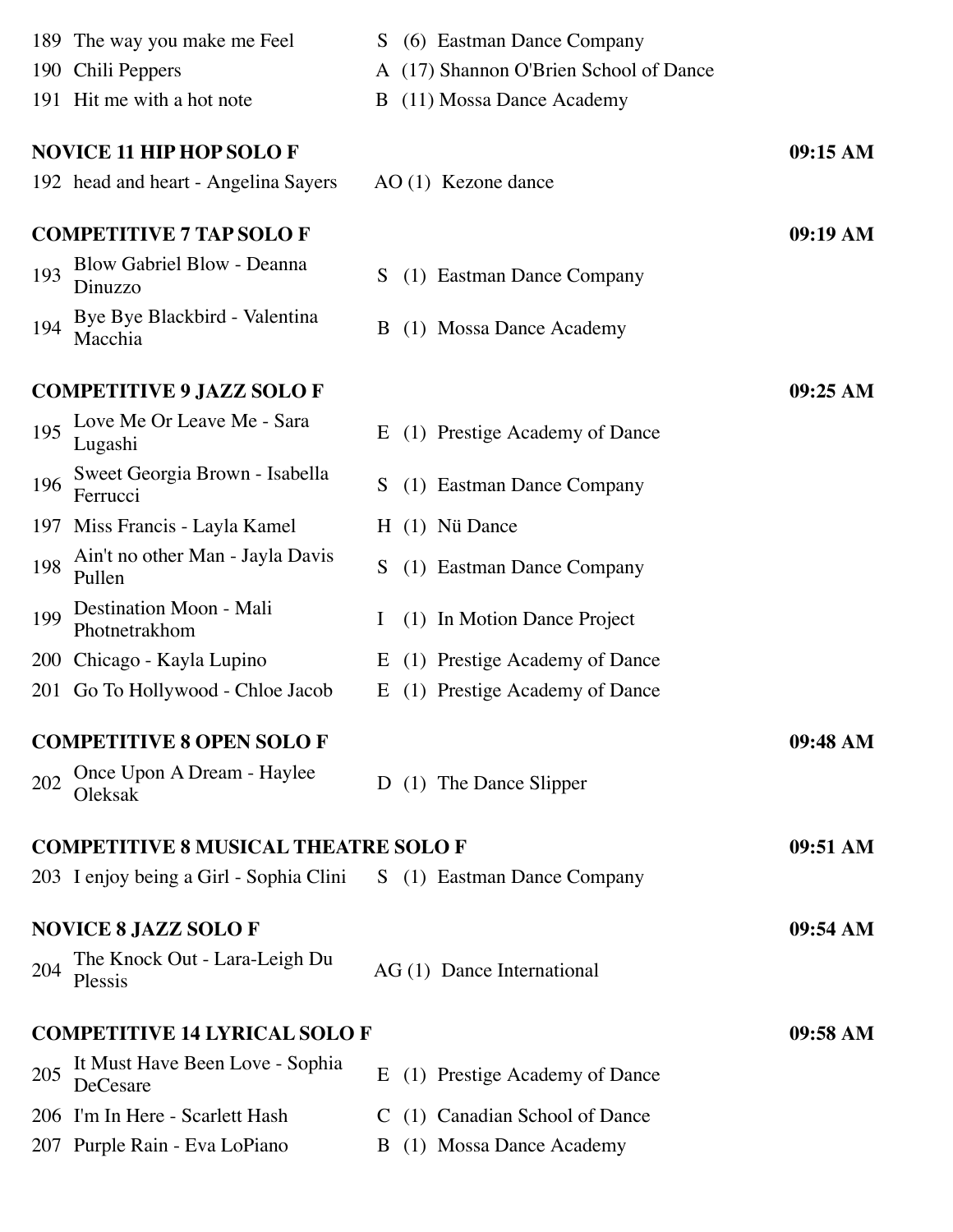| 208 | River Of Sorrow - Mackenzie<br>Delilah Hao                             |               | C (1) Canadian School of Dance         |          |
|-----|------------------------------------------------------------------------|---------------|----------------------------------------|----------|
|     | 209 Bang Bang - Ava Pasquantonio                                       |               | D (1) The Dance Slipper                |          |
| 210 | Roses and Violets - Olivia Lalonde-<br><b>Novales</b>                  | $\mathcal{C}$ | (1) Canadian School of Dance           |          |
|     | 211 Drifting - Aubrey Bannish                                          |               | D (1) The Dance Slipper                |          |
|     | 212 Believe - Stella Caples                                            |               | G (1) Loperfido Dance Academy          |          |
|     | 213 Gotta Be - Olivia Botelho                                          |               | A (1) Shannon O'Brien School of Dance  |          |
|     | 214 Fall for You - Chloé Windell                                       |               | H (1) Nü Dance                         |          |
|     | 215 When I fall in love - Ellie Chang                                  |               | B (1) Mossa Dance Academy              |          |
|     | 216 Breathe - Jessica Bortlik                                          |               | G (1) Loperfido Dance Academy          |          |
|     | <b>COMPETITIVE YOUNG 7-9 CONTEMPORARY SMALL GROUP</b>                  |               |                                        | 10:37 AM |
|     | 217 Memory                                                             |               | B (8) Mossa Dance Academy              |          |
|     | 218 The Beatles (YC)                                                   |               | D (4) The Dance Slipper                |          |
|     | 219 Come On, Dreamer                                                   |               | E (4) Prestige Academy of Dance        |          |
|     | <b>COMPETITIVE 6 JAZZ SOLO F</b>                                       |               |                                        | 10:48 AM |
|     | 220 SIZE - VALESKA BEHR                                                |               | AP(1) PAM DANZA TEATRO                 |          |
|     | <b>COMPETITIVE 6 ACRO/GYM SOLO F</b>                                   |               |                                        | 10:51 AM |
|     | 221 YELLOW - Lilianna Picone                                           |               | T (1) D2B Studios                      |          |
|     | <b>NOVICE 6 OPEN SOLOF</b>                                             |               |                                        | 10:54 AM |
|     | 222 Kazakh dance - Amelie Medvedeva P (1) Natalie Dance Academy        |               |                                        |          |
|     | <b>COMPETITIVE JUNIOR 10-12 JAZZ CLASS</b>                             |               |                                        | 10:58 AM |
|     | 223 Hocus Pocus                                                        |               | S (12) Eastman Dance Company           |          |
|     | 224 Mom                                                                |               | A (18) Shannon O'Brien School of Dance |          |
|     | 225 River Deep                                                         |               | B (18) Mossa Dance Academy             |          |
|     | <b>COMPETITIVE 9 OPEN SOLO M</b>                                       |               |                                        | 11:10 AM |
|     | 226 Orange Colored Sky - Camden Im Z (1) Greta Leeming Studio Of Dance |               |                                        |          |
|     | <b>COMPETITIVE YOUNG 7-9 LYRICAL SMALL GROUP</b>                       |               |                                        | 11:13 AM |
|     | 227 Rainbow Connection                                                 |               | S (6) Eastman Dance Company            |          |
|     | 228 Field of Dreams                                                    | S.            | (6) Eastman Dance Company              |          |
|     | <b>PRE-COMPETITIVE 17 TAP SOLO F</b>                                   |               |                                        | 11:20 AM |
| 229 | What's Love Got to do With It -<br>Isabelle Wright                     |               | C (1) Canadian School of Dance         |          |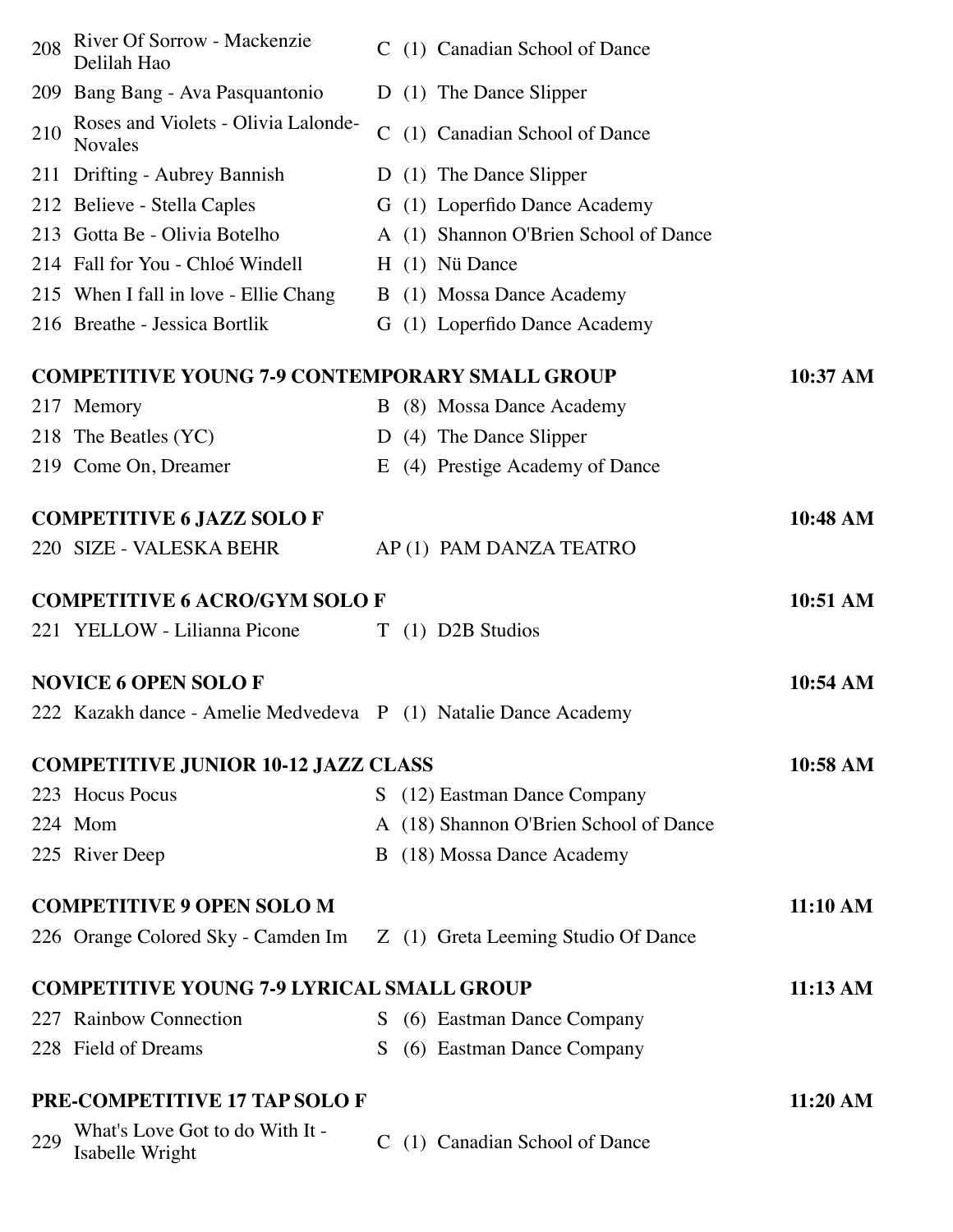|     | <b>COMPETITIVE 18 MUSICAL THEATRE SOLO F</b>                     |   |                                       | $11:24 \text{ AM}$ |
|-----|------------------------------------------------------------------|---|---------------------------------------|--------------------|
|     | 230 Mr. Monotony - Molly Plunkett C (1) Canadian School of Dance |   |                                       |                    |
|     | <b>COMPETITIVE 11 OPEN SOLO F</b>                                |   |                                       | 11:27 AM           |
|     | 231 Ave Maria - Emma Cassidy                                     |   | B (1) Mossa Dance Academy             |                    |
| 232 | Everything's Coming Up Roses -<br>Lacey Im                       |   | Z (1) Greta Leeming Studio Of Dance   |                    |
|     | 233 My girl - Sienna Quinlan                                     |   | B (1) Mossa Dance Academy             |                    |
|     | 234 Emily - Riley Moritko                                        | D | (1) The Dance Slipper                 |                    |
|     | <b>COMPETITIVE YOUNG 7-9 LYRICAL SMALL GROUP</b>                 |   |                                       | 11:40 AM           |
|     | 235 Never Enough                                                 |   | S (5) Eastman Dance Company           |                    |
|     | <b>COMPETITIVE SENIOR 16-21 TAP DUO/TRIO</b>                     |   |                                       | 11:44 AM           |
|     | 236 I Will Never Love Again                                      |   | C (2) Canadian School of Dance        |                    |
|     | 237 I Wish                                                       |   | Z (2) Greta Leeming Studio Of Dance   |                    |
|     | 238 Can't Stop The Feeling                                       | F | (2) Dance Arts Centre                 |                    |
|     | <b>COMPETITIVE SENIOR 16-21 OPEN SMALL GROUP</b>                 |   |                                       | 11:53 AM           |
|     | 239 Learning To Fly                                              |   | A (7) Shannon O'Brien School of Dance |                    |

## **awards for above entrIes lunch break**

### **COMPETITIVE 12 TAP SOLO F 01:15 PM**

- 240 Fly Me to the Moon Alaina<br>Strawinski
- 241 Lazy River Nicole Bettuchi S (1) Eastman Dance Company
- 
- 243 Broadway Baby Lucy Pons F (1) Dance Arts Centre
- 244 Sunny side of the street Iolani<br>TeKaaho
- 
- 246 Proud Mary Samantha Vidal O (1) For Dancers Only
- 247 Sweet Georgia Gabriella<br>Goldmaker
- 248 Joshua Tree Paulina Marulanda- C (1) Canadian School of Dance
- D (1) The Dance Slipper
- 
- 242 The Ritz Giuseppina Giorgio Z (1) Greta Leeming Studio Of Dance
	-
	- B (1) Mossa Dance Academy
- 245 S'wonderful Emmy Hardie Z (1) Greta Leeming Studio Of Dance
	-
	- Z (1) Greta Leeming Studio Of Dance
	-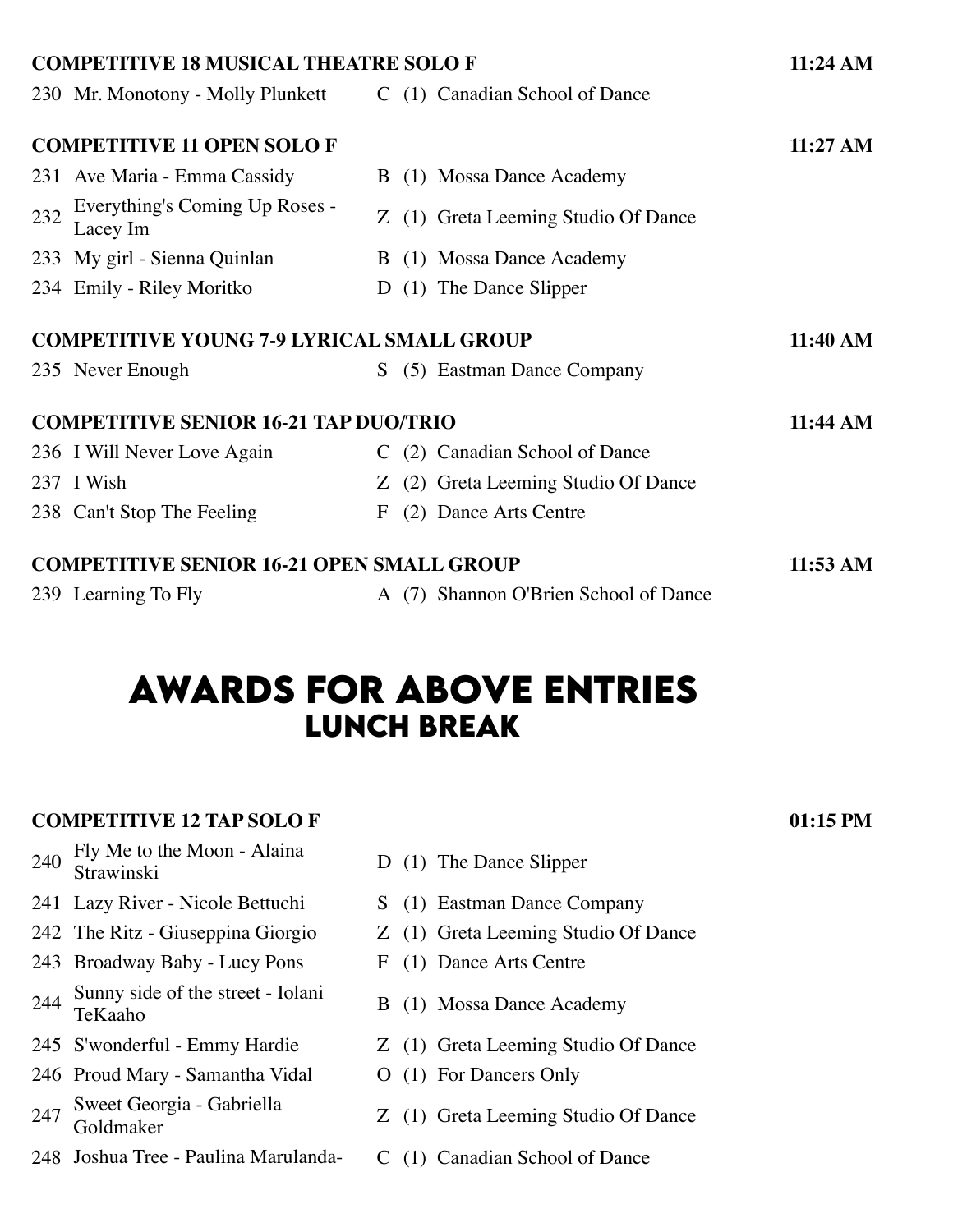|     | Cabrero                                           |          |                                       |            |
|-----|---------------------------------------------------|----------|---------------------------------------|------------|
|     | 249 Waterfalls - Taya Flood                       |          | C (1) Canadian School of Dance        |            |
|     | <b>NOVICE YOUNG 7-9 SPANISH DANCE LARGE GROUP</b> |          |                                       | 01:48 PM   |
|     | 250 Spanish Dance                                 |          | P (8) Natalie Dance Academy           |            |
|     | <b>COMPETITIVE YOUNG 7-9 TAP SMALL GROUP</b>      |          |                                       | 01:51 PM   |
|     | 251 Giddy Up                                      |          | S (6) Eastman Dance Company           |            |
|     | 252 Who Let The Dogs Out                          |          | E (5) Prestige Academy of Dance       |            |
|     | 253 Diga Diga Doo                                 |          | B (5) Mossa Dance Academy             |            |
|     | <b>COMPETITIVE TEEN 13-15 ACRO/GYM DUO/TRIO</b>   |          |                                       | 02:03 PM   |
|     | 254 Underwater (YC)                               |          | A (2) Shannon O'Brien School of Dance |            |
|     | <b>PRE-COMPETITIVE 15 OPEN SOLOF</b>              |          |                                       | 02:06 PM   |
|     | 255 Be mine - Venus Albert                        |          | AM (1) Kinema Studio                  |            |
|     | <b>COMPETITIVE 10 LYRICAL SOLO F</b>              |          |                                       | 02:09 PM   |
|     | 256 Prayer - Angelina Fulford                     |          | H (1) Nü Dance                        |            |
| 257 | Somewhere only we know - Sophia<br>Melo           | B        | (1) Mossa Dance Academy               |            |
|     | 258 The Rose - Sophia Bortlik                     |          | G (1) Loperfido Dance Academy         |            |
|     | 259 Vienna - Devyn Cloonan                        |          | B (1) Mossa Dance Academy             |            |
|     | 260 Let it Be - Mckenna Marquis                   | S.       | (1) Eastman Dance Company             |            |
|     | <b>NOVICE 8 SHOW DANCE SOLO F</b>                 |          |                                       | 02:25 PM   |
| 261 | Lara Banana - Lara-Leigh Du<br>Plessis            |          | AG (1) Dance International            |            |
|     | <b>COMPETITIVE 12 JAZZ SOLO M</b>                 |          |                                       | 02:29 PM   |
|     | 262 Can't Buy Me Love - Sean McCabe               |          | E (1) Prestige Academy of Dance       |            |
|     | 263 I Won't Dance - Cole Blyth                    |          | AF (1) Elite Dance Studio             |            |
|     | <b>COMPETITIVE 12 LYRICAL SOLO F</b>              |          |                                       | $02:35$ PM |
|     | 264 Falling in Love - Esmé Lajoie                 |          | AL (1) École de Danse Louise Inc.     |            |
| 265 | When You Believe - Meraysia<br>Owens              | E        | (1) Prestige Academy of Dance         |            |
|     | 266 I Try - Valeria Luciano                       | $\bf{l}$ | (1) In Motion Dance Project           |            |
| 267 | Vanishing Act - Taya Flood                        |          | C (1) Canadian School of Dance        |            |
| 268 | One moment in time - Esther Kim                   | B.       | (1) Mossa Dance Academy               |            |
| 269 | Mermaid - Giovanna Scotto                         | S        | (1) Eastman Dance Company             |            |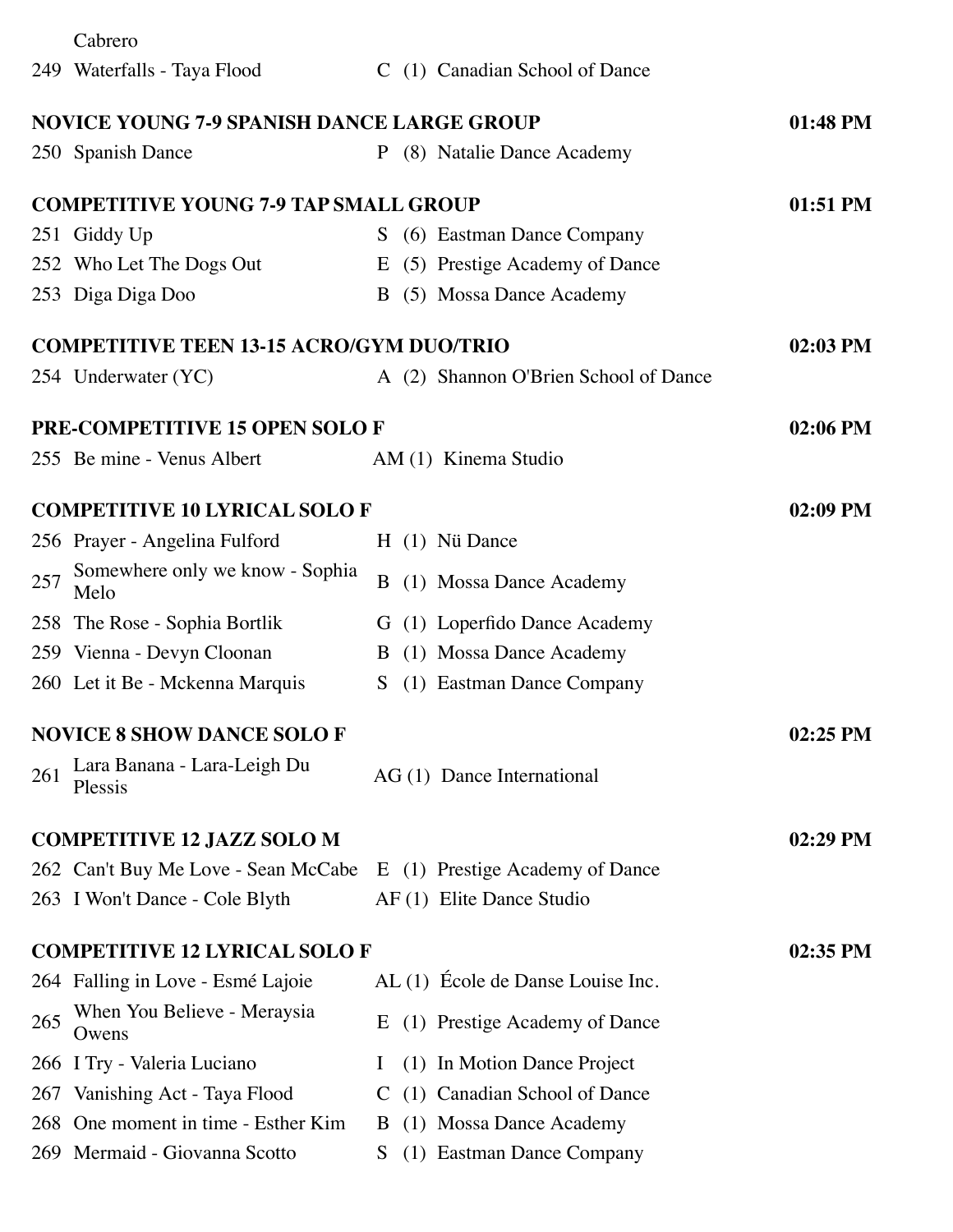|     | 270 Ave Maria - Sylvie Metivier                       |              | G (1) Loperfido Dance Academy           |            |
|-----|-------------------------------------------------------|--------------|-----------------------------------------|------------|
| 271 | Killing Me - Paulina Marulanda-<br>Cabrero            |              | C (1) Canadian School of Dance          |            |
|     | 272 Listen - Manette Masse                            | S.           | (1) Eastman Dance Company               |            |
| 273 | Bridge Over Troubled Waters -<br>Gabriella Schetelich |              | E (1) Prestige Academy of Dance         |            |
|     | 274 Too Late - Amanda Tsarouhas                       |              | C (1) Canadian School of Dance          |            |
|     | 275 Runaway - Violet Jakupco                          | $\mathbf{F}$ | (1) Dance Arts Centre                   |            |
| 276 | WILD HORSES - VICTORIA<br><b>GINATTA</b>              |              | AP (1) PAM DANZA TEATRO                 |            |
|     | <b>COMPETITIVE YOUNG 7-9 TAP SMALL GROUP</b>          |              |                                         | 03:17 PM   |
|     | 277 Groove Tap                                        |              | S (6) Eastman Dance Company             |            |
|     | <b>COMPETITIVE 15 SHOW DANCE SOLO F</b>               |              |                                         | 03:21 PM   |
| 278 | Stuck in Traffic - Melissa van<br>Rooyen              |              | H (1) Nü Dance                          |            |
|     | 279 Scream - Emma Terblanché                          |              | H (1) Nü Dance                          |            |
|     | <b>COMPETITIVE 16 CONTEMPORARY SOLO M</b>             |              |                                         | 03:28 PM   |
|     | 280 Molecules - Ryan Sherk                            |              | Y (1) Dance FX Studio                   |            |
|     | <b>COMPETITIVE TEEN 13-15 CONTEMPORARY CLASS</b>      |              |                                         | 03:31 PM   |
|     | 281 Emotional Eater                                   |              | AH (16) The Gold School                 |            |
|     |                                                       |              |                                         |            |
|     | <b>COMPETITIVE 16 OPEN SOLOF</b>                      |              |                                         | $03:35$ PM |
|     | 282 Hold on Tight - Haley Lawton                      | J            | (1) Hackworth School of Performing Arts |            |
|     | 283 Walk on by - Sophia Dean                          |              | B (1) Mossa Dance Academy               |            |
|     | 284 That's Life - Lila Blood                          | $\bf{I}$     | (1) In Motion Dance Project             |            |
|     | 285 The Swan - Jasmine Teng                           |              | AB (1) Broadway Bound Dance Center      |            |
| 286 | Dead in the water - Victoria<br>Constantine           |              | B (1) Mossa Dance Academy               |            |
|     | <b>COMPETITIVE YOUNG 7-9 TAP DUO/TRIO</b>             |              |                                         | 03:51 PM   |
|     | 287 You're The One That I Want                        |              | E (2) Prestige Academy of Dance         |            |
|     | 288 Who's Got the Pain                                | $\bf{I}$     | (2) In Motion Dance Project             |            |
|     | <b>NOVICE YOUNG 7-9 OPEN LARGE GROUP</b>              |              |                                         | 03:58 PM   |
|     | 289 Kalinka                                           | P            | (7) Natalie Dance Academy               |            |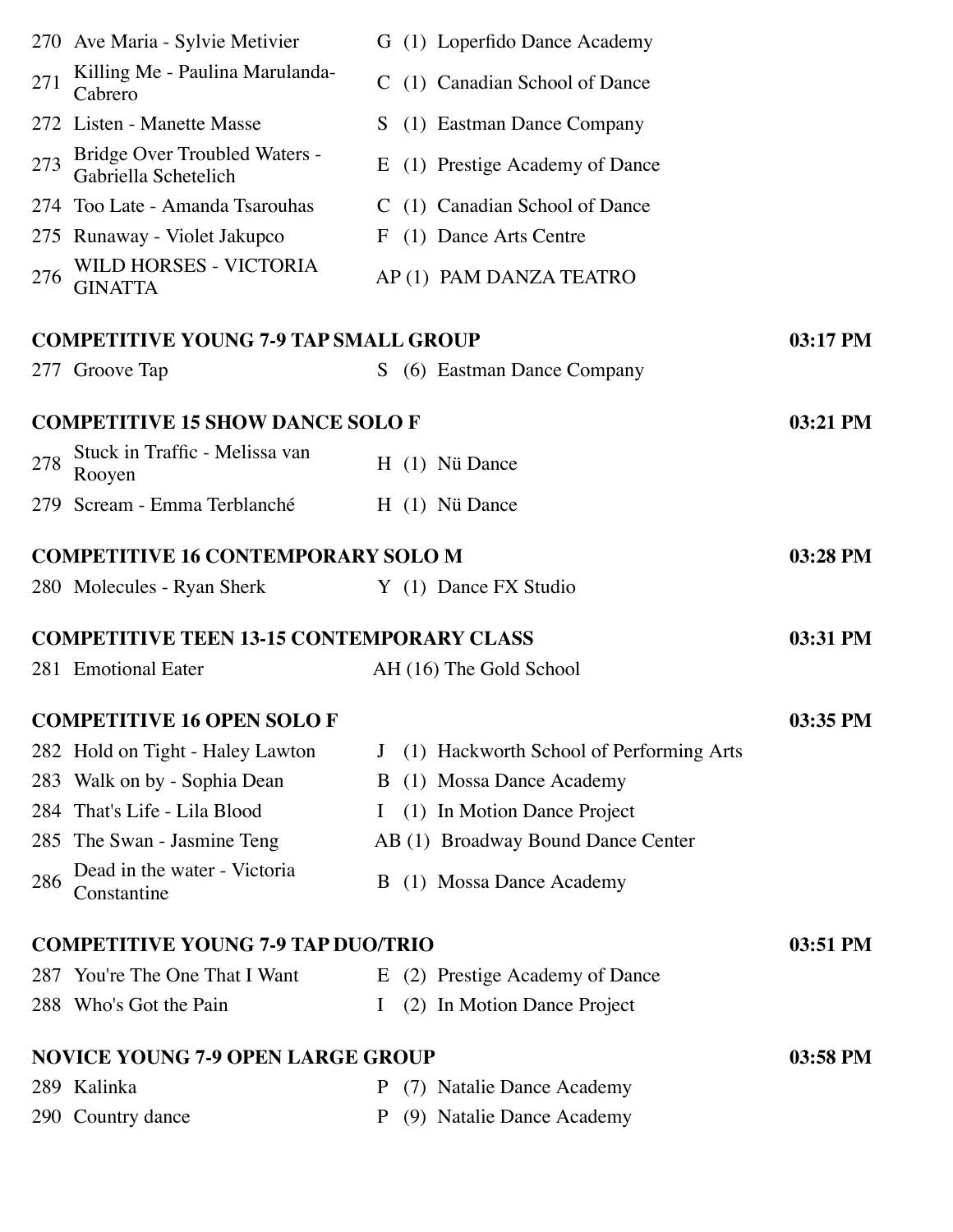|     | PRE-COMPETITIVE 16 BALLET SOLO F                                     |                                                                             | 04:05 PM |
|-----|----------------------------------------------------------------------|-----------------------------------------------------------------------------|----------|
|     |                                                                      | 291 The Prayer - Maryna Klopper V (1) IRREPLACEABLE STUDIO                  |          |
|     | <b>COMPETITIVE TEEN 13-15 BALLET EXTENDED</b>                        |                                                                             | 04:08 PM |
|     | 292 One Moment To The Next                                           | C (16) Canadian School of Dance                                             |          |
|     | <b>COMPETITIVE 19 TAP SOLO F</b>                                     |                                                                             | 04:14 PM |
|     | 293 Vancouver Time - Emily Gratton AL (1) École de Danse Louise Inc. |                                                                             |          |
|     | <b>COMPETITIVE TEEN 13-15 LYRICAL SMALL GROUP</b>                    |                                                                             | 04:18 PM |
|     | 294 Landslide (YC)                                                   | AH (5) The Gold School                                                      |          |
|     | 295 Saturn                                                           | H (6) Nü Dance                                                              |          |
|     | 296 Ashes                                                            | (7) Dance Arts Centre<br>F                                                  |          |
|     | 297 I try                                                            | (5) Eastman Dance Company<br>S.                                             |          |
|     | <b>COMPETITIVE 17 LYRICAL SOLO M</b>                                 |                                                                             | 04:33 PM |
|     | 298 This is the moment - Jared Alequin $B(1)$ Mossa Dance Academy    |                                                                             |          |
|     | <b>COMPETITIVE JUNIOR 10-12 LYRICAL LARGE GROUP</b>                  |                                                                             | 04:36 PM |
|     | 299 Neverland                                                        | A (12) Shannon O'Brien School of Dance                                      |          |
|     | 300 My Hometown                                                      | E (10) Prestige Academy of Dance                                            |          |
|     | 301 Dream In Color                                                   | A (17) Shannon O'Brien School of Dance                                      |          |
|     | <b>COMPETITIVE TEEN 13-15 HIP HOP CLASS</b>                          |                                                                             | 04:47 PM |
|     | 302 Really Hot (YC)                                                  | AH (28) The Gold School                                                     |          |
|     | <b>NOVICE 11 CONTEMPORARY SOLO F</b>                                 |                                                                             | 04:51 PM |
|     | 303 hold on - Angelina Sayers                                        | AO (1) Kezone dance                                                         |          |
|     | <b>COMPETITIVE 17 BALLET SOLO M</b>                                  |                                                                             | 04:54 PM |
|     |                                                                      | 304 Le Corsaire Variation - Noah de Mel Z (1) Greta Leeming Studio Of Dance |          |
|     | <b>COMPETITIVE 14 OPEN SOLOF</b>                                     |                                                                             | 04:58 PM |
| 305 | Man Of La Mancha - Sophia<br>Carreiro                                | A (1) Shannon O'Brien School of Dance                                       |          |
|     | <b>NOVICE 8 OPEN SOLO F</b>                                          |                                                                             | 05:01 PM |
| 306 | Hatch and Rebirth - Lara-Leigh Du<br>Plessis                         | AG (1) Dance International                                                  |          |
|     | <b>COMPETITIVE 16 ACRO/GYM SOLO F</b>                                |                                                                             | 05:04 PM |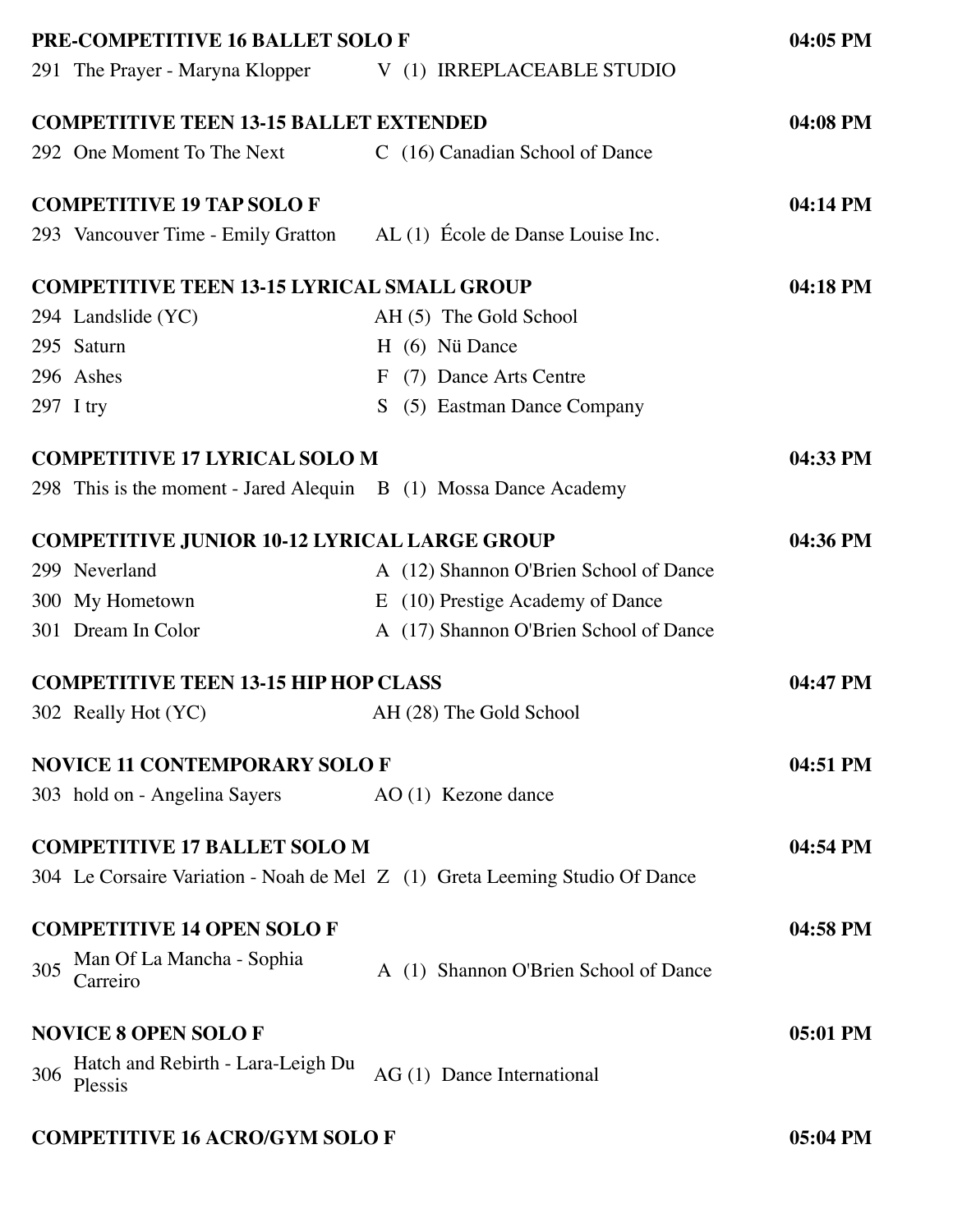307 I Have Nothing - Kassidy Johnston AK (1) Rythum Plus Dance Company

|     | <b>COMPETITIVE 16 BALLET SOLO F</b>                      |                                      | 05:07 PM |
|-----|----------------------------------------------------------|--------------------------------------|----------|
|     | 308 Last Bird - Kira Roger                               | Z (1) Greta Leeming Studio Of Dance  |          |
|     | <b>COMPETITIVE 15 OPEN SOLOF</b>                         |                                      | 05:11 PM |
|     | 309 In Flight - Arièle Lavoie                            | AL (1) École de Danse Louise Inc.    |          |
|     | 310 Mantra - Sophia Baudo                                | AD (1) Company Eight Dance Studio    |          |
|     | 311 Undertow - Christina Bojdak                          | AD (1) Company Eight Dance Studio    |          |
| 312 | O mio babbino caro - Annabelle<br>Goldy                  | G (1) Loperfido Dance Academy        |          |
|     | 313 Fantastic Wreck - Lilly Bartlam                      | $X(1)$ The Dance Movement            |          |
| 314 | Put A Spell On You - Emma<br>Polyukhovich                | K (1) New Hampshire School Of Ballet |          |
|     | 315 You're so vain - Olivia DeRose                       | B (1) Mossa Dance Academy            |          |
|     | 316 Ocean Eyes - Anna Tsarouhas                          | C (1) Canadian School of Dance       |          |
|     | <b>COMPETITIVE 19 JAZZ SOLOF</b>                         |                                      | 05:37 PM |
|     | 317 Vain - Taylor van Rooyen                             | H (1) Nü Dance                       |          |
|     |                                                          |                                      |          |
|     | <b>MEDAL STANDING ONLY 16 BALLET SOLO F</b>              |                                      | 05:40 PM |
| 318 | LA FILLE MAL GARDEE<br><b>VARIATION - Maryna Klopper</b> | V (1) IRREPLACEABLE STUDIO           |          |
|     | <b>PRE-COMPETITIVE 15 ACRO/GYM SOLO F</b>                |                                      | 05:43 PM |
|     | 319 Sad violin - Venus Albert                            | AM (1) Kinema Studio                 |          |
|     | <b>COMPETITIVE 16 CONTEMPORARY BALLET SOLO F</b>         |                                      | 05:46 PM |
|     | 320 Crying - Samantha Keneford                           | C (1) Canadian School of Dance       |          |
|     |                                                          |                                      |          |
|     | <b>COMPETITIVE 15 ACRO/GYM SOLO F</b>                    |                                      | 05:50 PM |
|     | 321 Words - Arièle Lavoie                                | AL (1) École de Danse Louise Inc.    |          |
|     | <b>COMPETITIVE 13 TAP SOLO F</b>                         |                                      | 05:53 PM |
|     | 322 Assassin - Kate Nalbandian                           | AN (1) Dance Academy of North Jersey |          |
| 323 | Girl You're The Devil - Aliyah<br>Manashe                | AL (1) École de Danse Louise Inc.    |          |
|     | 324 Down - Madison Fassnacht                             | S (1) Eastman Dance Company          |          |
|     | 325 Big Time - Helena Wright                             | (1) Dance Arts Centre<br>F           |          |
| 326 | September Song - Makayla<br>Mainville                    | (1) Canadian School of Dance<br>C    |          |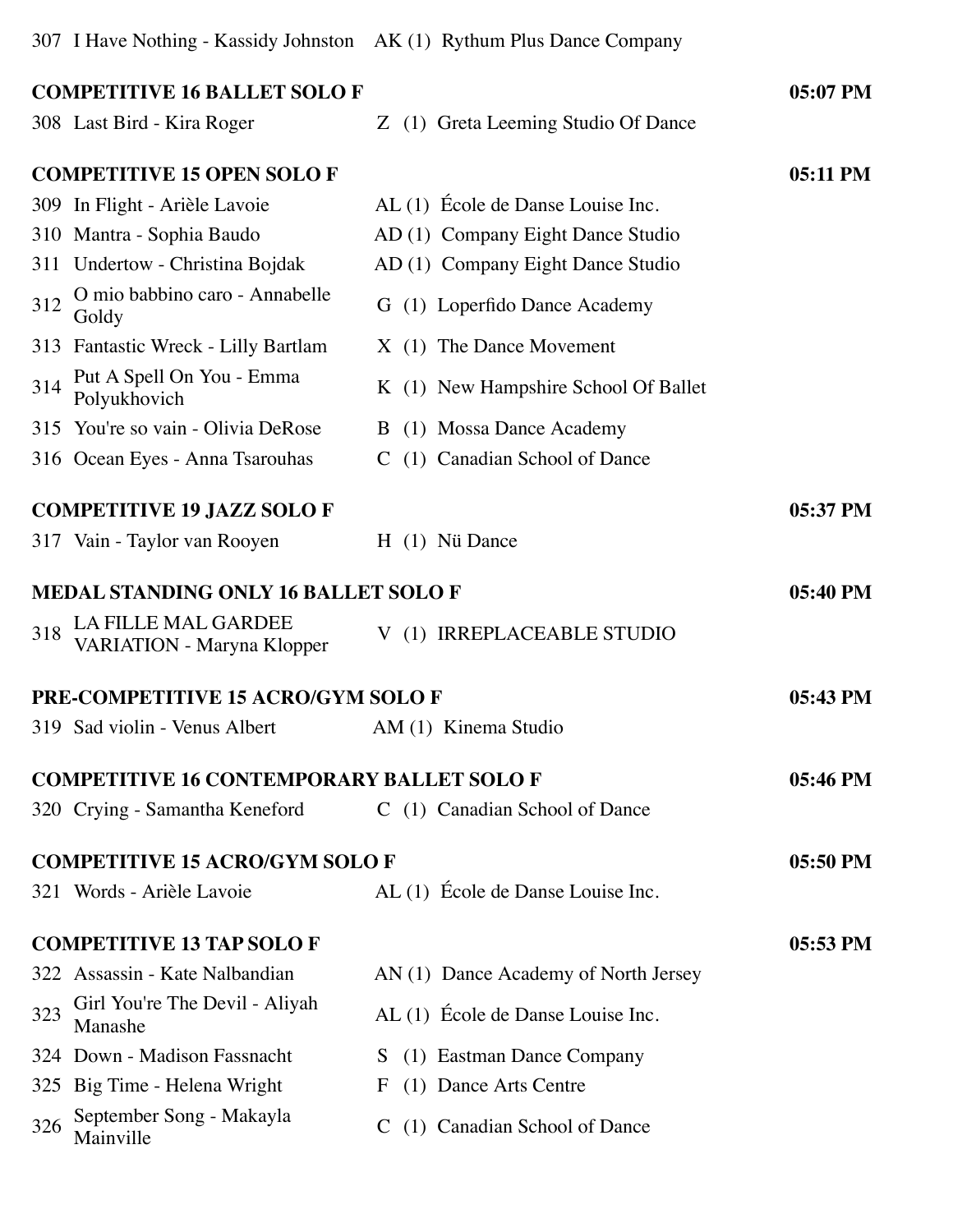| <b>COMPETITIVE TEEN 13-15 OPEN SMALL GROUP</b>         |                                                          | 06:09 PM   |
|--------------------------------------------------------|----------------------------------------------------------|------------|
| 327 What Is Love                                       | AH (4) The Gold School                                   |            |
| <b>COMPETITIVE 17 ACRO/GYM SOLO F</b>                  |                                                          | 06:13 PM   |
| 328 Rain - Emily Lemieux                               | AL (1) École de Danse Louise Inc.                        |            |
| <b>COMPETITIVE JUNIOR 10-12 JAZZ SMALL GROUP</b>       |                                                          | 06:16 PM   |
| 329 Magic to Do (YC)                                   | S (7) Eastman Dance Company                              |            |
| 330 Ay Carumba                                         | F (4) Dance Arts Centre                                  |            |
| 331 Champs Elysees (YC)                                | A (7) Shannon O'Brien School of Dance                    |            |
| <b>COMPETITIVE TEEN 13-15 CONTEMPORARY SMALL GROUP</b> |                                                          | 06:27 PM   |
| 332 Town of Strangers (YC)                             | AH (4) The Gold School                                   |            |
| 333 Hypnosis (YC)                                      | S (8) Eastman Dance Company                              |            |
| 334 For all we know                                    | B (5) Mossa Dance Academy                                |            |
| 335 The Washing Line                                   | H (6) Nü Dance                                           |            |
| 336 Big Shot                                           | S (6) Eastman Dance Company                              |            |
| 337 Eleanor Rigby                                      | C (6) Canadian School of Dance                           |            |
| 338 Caught Up In a Dream (YC)                          | AH (6) The Gold School                                   |            |
| 339 Evolution (YC)                                     | D (5) The Dance Slipper                                  |            |
| 340 Lose You Again                                     | E (8) Prestige Academy of Dance                          |            |
| 341 Studio F                                           | B (6) Mossa Dance Academy                                |            |
| <b>COMPETITIVE 14 LYRICAL SOLO M</b>                   |                                                          | $07:05$ PM |
| 342 Half A Man - Noah Vidal                            | C (1) Canadian School of Dance                           |            |
| <b>NOVICE YOUNG 7-9 OPEN SMALL GROUP</b>               |                                                          | 07:08 PM   |
| 343 Valenki                                            | P (7) Natalie Dance Academy                              |            |
| <b>COMPETITIVE YOUNG 7-9 OPEN DUO/TRIO</b>             |                                                          | $07:12$ PM |
| 344 Pure imagination                                   | B (2) Mossa Dance Academy                                |            |
| <b>NOVICE 11 HIP HOP SOLO F</b>                        |                                                          | 07:15 PM   |
| 345 say my name - Angelina Sayers                      | AO (1) Kezone dance                                      |            |
|                                                        | <b>COMPETITIVE JUNIOR 10-12 CONTEMPORARY LARGE GROUP</b> | 07:18 PM   |
| 346 Forgiveness                                        | B (9) Mossa Dance Academy                                |            |
| 347 Ain't no Sunshine (YC)                             | S (9) Eastman Dance Company                              |            |
| 348 People are Strange (YC)                            | D (8) The Dance Slipper                                  |            |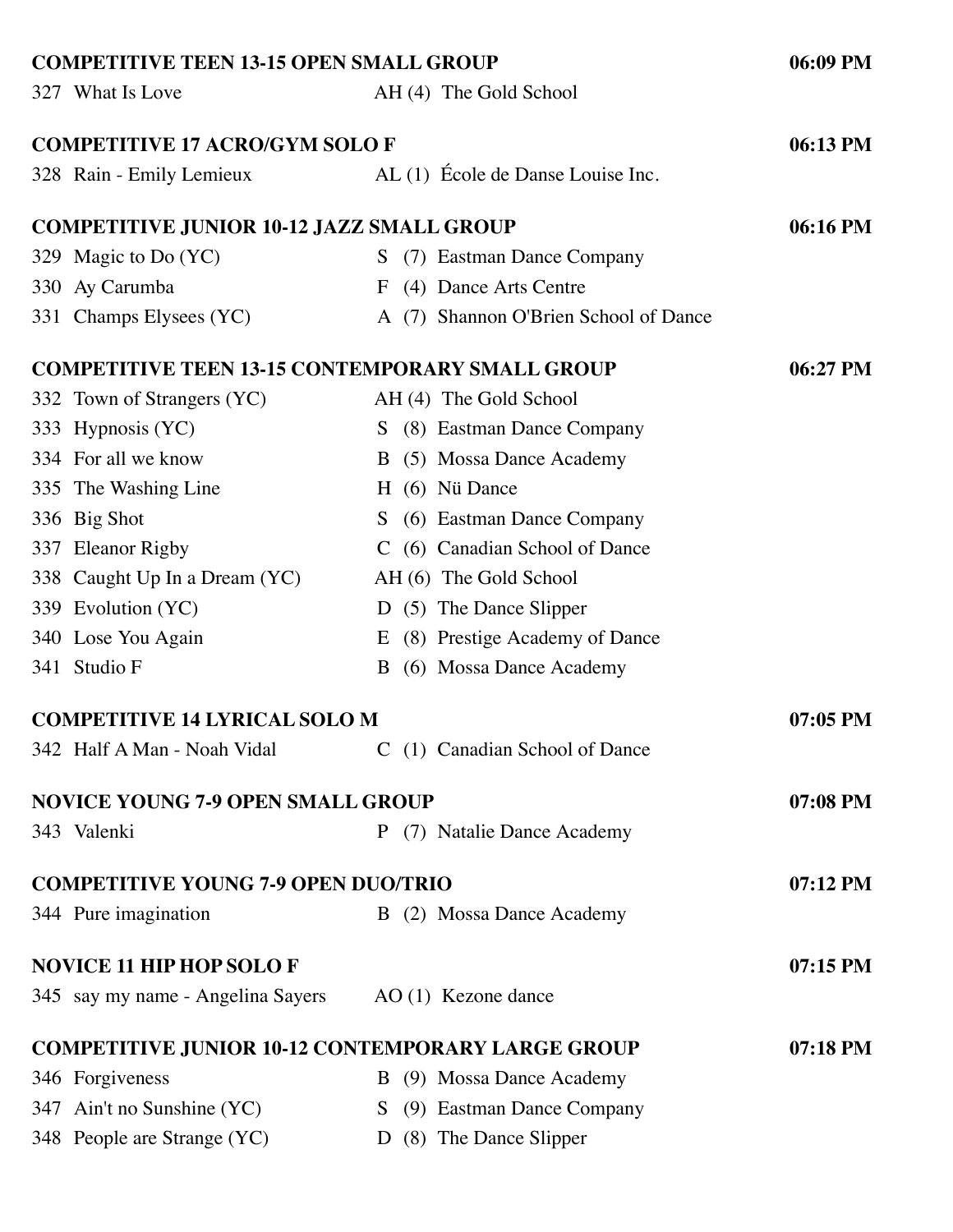|     | <b>COMPETITIVE 12 POINTE SOLO F</b>                        |                                       | $07:30$ PM |
|-----|------------------------------------------------------------|---------------------------------------|------------|
| 349 | <b>BLUE BIRD - VICTORIA</b><br><b>GINATTA</b>              | AP(1) PAM DANZA TEATRO                |            |
|     | 350 Juliet - Colbie Peterson                               | AH (1) The Gold School                |            |
|     | <b>PRE-COMPETITIVE JUNIOR 10-12 SHOW DANCE LARGE GROUP</b> |                                       | $07:36$ PM |
|     | 351 Dancin Fool                                            | (11) Natalie Dance Academy<br>P.      |            |
|     | <b>COMPETITIVE 13 OPEN SOLOF</b>                           |                                       | $07:40$ PM |
|     | 352 Strange Thunder - Liliana Ferreira                     | A (1) Shannon O'Brien School of Dance |            |
|     | 353 Night Creature - Aubrey Talbot                         | AH (1) The Gold School                |            |
|     | <b>COMPETITIVE YOUNG 7-9 LYRICAL LARGE GROUP</b>           | $07:46 \text{ PM}$                    |            |
|     | 354 Home on the Range (YC)                                 | (10) Eastman Dance Company<br>S.      |            |

# **awards for above entrIes**

# **wednesday july 6th, 2022**

|     | <b>COMPETITIVE JUNIOR 10-12 MUSICAL THEATRE DUO/TRIO</b> |                                        | $07:30$ AM         |
|-----|----------------------------------------------------------|----------------------------------------|--------------------|
|     | 355 Bushel and a Peck                                    | B (3) Mossa Dance Academy              |                    |
|     | <b>COMPETITIVE JUNIOR 10-12 LYRICAL DUO/TRIO</b>         |                                        | $07:33 \text{ AM}$ |
|     | 356 Fields of Gold                                       | (3) Mossa Dance Academy<br>B           |                    |
|     | <b>COMPETITIVE TEEN 13-15 CONTEMPORARY BALLET CLASS</b>  |                                        | $07:36 \text{ AM}$ |
|     | 357 Dear Self                                            | A (26) Shannon O'Brien School of Dance |                    |
|     | 358 In My Blood                                          | AH (16) The Gold School                |                    |
|     | <b>COMPETITIVE 7 LYRICAL SOLO F</b>                      |                                        | $07:44 \text{ AM}$ |
|     | 359 You'll be in my Heart - Aria Volk                    | S (1) Eastman Dance Company            |                    |
|     | <b>COMPETITIVE 9 LYRICAL SOLO F</b>                      |                                        | $07:47 \;AM$       |
| 360 | You there in the back row - Hayley<br>Gauger             | <b>Mossa Dance Academy</b><br>B        |                    |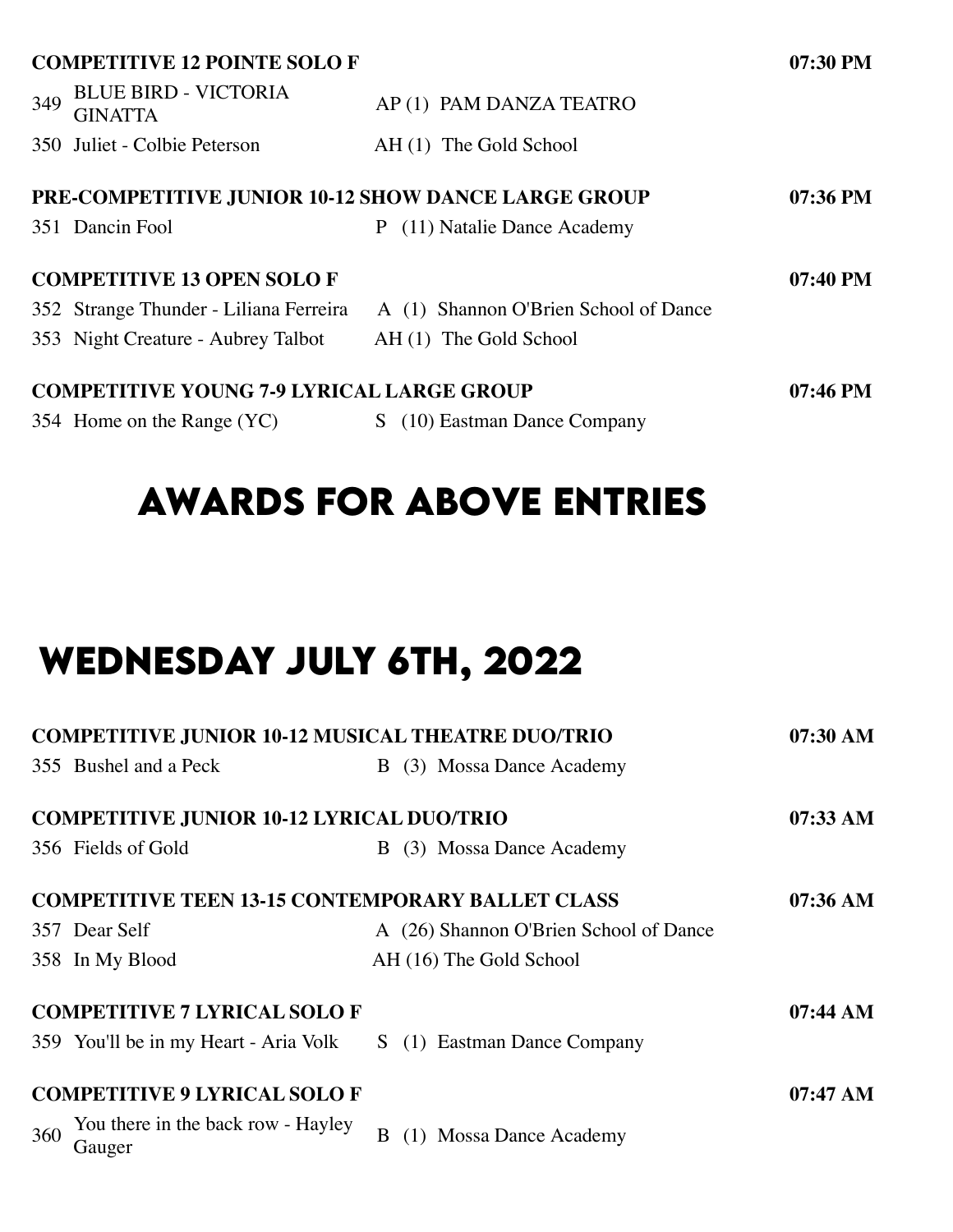|     | 361 Fly - Savannah McHugh                                         |               | B (1) Mossa Dance Academy             |          |
|-----|-------------------------------------------------------------------|---------------|---------------------------------------|----------|
|     | 362 Reflection - Francesca DeMartinis                             | G             | (1) Loperfido Dance Academy           |          |
| 363 | Wind beneath my wings - Sophia<br>Giambrone                       | B.            | (1) Mossa Dance Academy               |          |
|     | 364 Imagine - Isabella Scotto                                     | S.            | (1) Eastman Dance Company             |          |
| 365 | Once more I can See - Juliana<br>Donini                           | S             | (1) Eastman Dance Company             |          |
| 366 | Anywhere But Here - Mali<br>Photnetrakhom                         | $\bf{l}$      | (1) In Motion Dance Project           |          |
|     | <b>COMPETITIVE 10 ACRO/GYM SOLO F</b>                             |               |                                       | 08:10 AM |
| 367 | Once Upon A December - Johnna<br>Hammond                          |               | A (1) Shannon O'Brien School of Dance |          |
| 368 | Ganymede Station - Angelina<br>Fulford                            |               | H (1) Nü Dance                        |          |
|     | 369 I'm Flying - Ella Laffey                                      |               | A (1) Shannon O'Brien School of Dance |          |
|     | <b>COMPETITIVE SENIOR 16-21 OPEN DUO/TRIO</b>                     |               |                                       | 08:20 AM |
|     | 370 Me Myself and I (YC)                                          |               | C (3) Canadian School of Dance        |          |
| 371 | Vienna                                                            |               | A (2) Shannon O'Brien School of Dance |          |
|     | 372 Batuque                                                       | A             | (3) Shannon O'Brien School of Dance   |          |
|     | 373 Somebody That I Use To Know                                   | $\mathcal{C}$ | (2) Canadian School of Dance          |          |
|     | <b>COMPETITIVE JUNIOR 10-12 OPEN LARGE GROUP</b>                  |               |                                       | 08:33 AM |
|     | 374 Mr. Bojangles                                                 |               | B (11) Mossa Dance Academy            |          |
|     | <b>COMPETITIVE JUNIOR 10-12 MODERN LARGE GROUP</b>                |               |                                       | 08:37 AM |
|     | 375 Construct                                                     | S.            | (9) Eastman Dance Company             |          |
|     | <b>COMPETITIVE 17 LYRICAL SOLO F</b>                              |               |                                       | 08:40 AM |
| 376 | The Second Act - Kirsten Montes                                   | $\mathbf{I}$  | (1) In Motion Dance Project           |          |
| 377 | At Last - Sarah Snow                                              |               | AH (1) The Gold School                |          |
| 378 | Quiet Uptown - Jessica Kelly                                      |               | E (1) Prestige Academy of Dance       |          |
| 379 | Hide and Seek - Emma Leitch-Blais                                 |               | Z (1) Greta Leeming Studio Of Dance   |          |
|     | 380 Burden Down - Payton Bourassa                                 |               | A (1) Shannon O'Brien School of Dance |          |
| 381 | All I Ask - Georgia Kontogiannis                                  |               | C (1) Canadian School of Dance        |          |
| 382 | The Unknown - Natasha Prystasz                                    | Z             | (1) Greta Leeming Studio Of Dance     |          |
| 383 | You Mean The World - Eleni Tsiolas C (1) Canadian School of Dance |               |                                       |          |
|     | You've Really Got a Hold on Me -                                  | G             | (1) Loperfido Dance Academy           |          |
| 384 | Kayla Bortlik                                                     |               |                                       |          |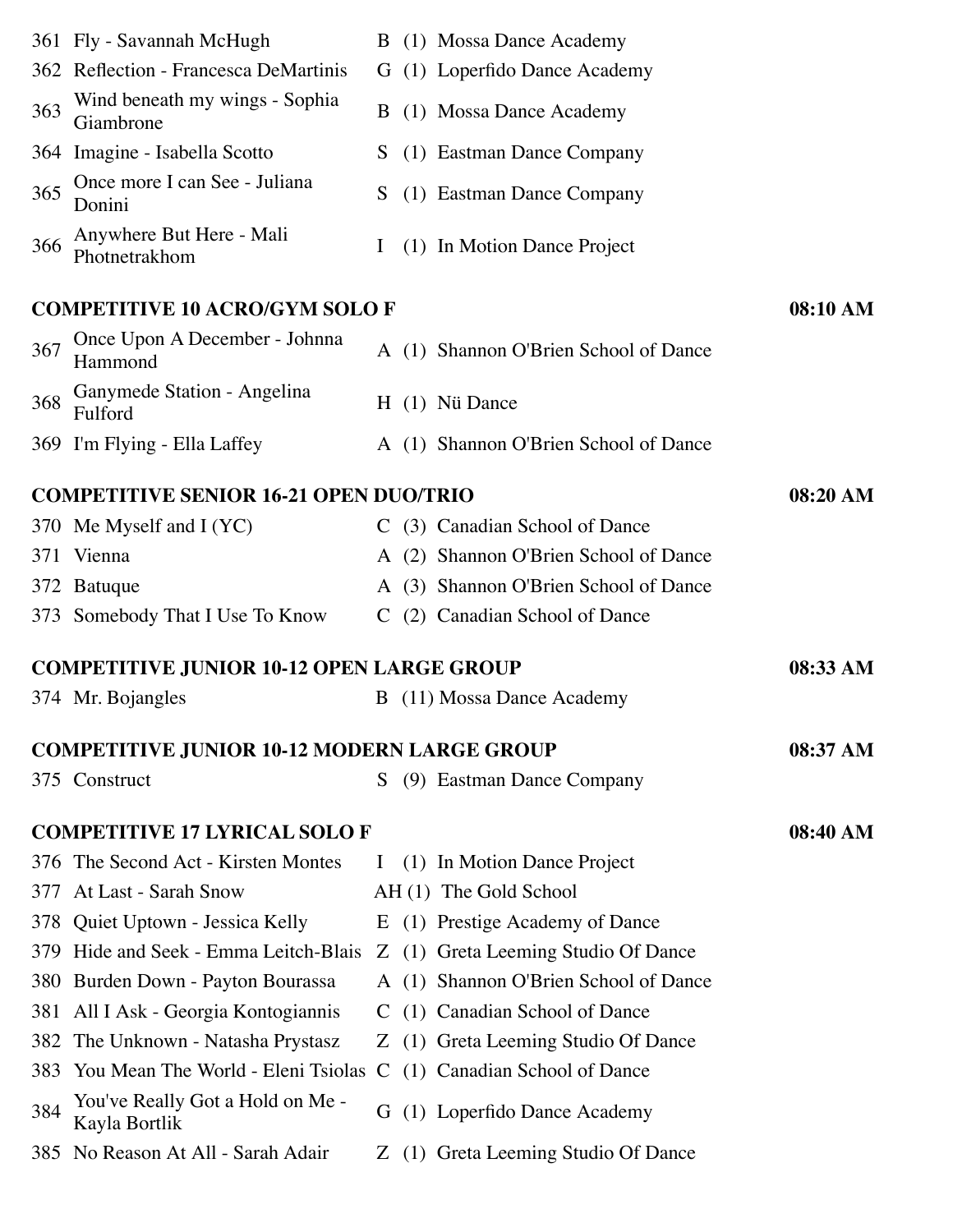|     | 386 ONE - Bryn True                                              |    | C (1) Canadian School of Dance         |            |
|-----|------------------------------------------------------------------|----|----------------------------------------|------------|
|     | 387 Somewhere - Emerson Forbes                                   | S. | (1) Eastman Dance Company              |            |
|     | <b>COMPETITIVE SENIOR 16-21 ACRO/GYM LARGE GROUP</b>             |    |                                        | 09:19 AM   |
|     | 388 You Don't Own Me                                             |    | A (12) Shannon O'Brien School of Dance |            |
|     | <b>COMPETITIVE 8 JAZZ SOLO F</b>                                 |    |                                        | 09:23 AM   |
|     | 389 Queen Bee - Khloe Callahan                                   |    | D (1) The Dance Slipper                |            |
| 390 | Boogie Woogie Bugle Boy - Haylee<br>Oleksak                      |    | D (1) The Dance Slipper                |            |
|     | <b>COMPETITIVE TEEN 13-15 JAZZ LARGE GROUP</b>                   |    |                                        | 09:30 AM   |
|     | 391 It's Alright                                                 |    | AH (10) The Gold School                |            |
|     | 392 The Gambler                                                  |    | B (15) Mossa Dance Academy             |            |
|     | 393 Bare Necessities                                             |    | A (14) Shannon O'Brien School of Dance |            |
|     | 394 Urban Swing                                                  | S. | (15) Eastman Dance Company             |            |
|     | 395 Mr. Pinstripe Suit                                           |    | AH (11) The Gold School                |            |
|     | <b>MEDAL STANDING ONLY 8 CONTEMPORARY SOLO F</b>                 |    |                                        | 09:48 AM   |
| 396 | Beauty from Ashes - Lara-Leigh Du<br>Plessis                     |    | AG (1) Dance International             |            |
|     | <b>COMPETITIVE TEEN 13-15 JAZZ CLASS</b>                         |    |                                        | 09:52 AM   |
|     | 397 Cry me a river                                               | B  | (21) Mossa Dance Academy               |            |
|     | 398 Can Can                                                      | Ε  | (21) Prestige Academy of Dance         |            |
|     | <b>COMPETITIVE 7 JAZZ SOLO F</b>                                 |    |                                        | 10:00 AM   |
|     | 399 Lazy River - Leila Morales                                   |    | O (1) For Dancers Only                 |            |
|     | 400 Life of the Party - Madelyn Lagrutta O (1) For Dancers Only  |    |                                        |            |
|     | 401 This will Be - Jeritza Martinez                              |    | S (1) Eastman Dance Company            |            |
|     | <b>NOVICE 6 &amp; UNDER OPEN SMALL GROUP</b>                     |    |                                        | 10:09 AM   |
|     | 402 Americano                                                    |    | P (6) Natalie Dance Academy            |            |
|     | <b>COMPETITIVE JUNIOR 10-12 OPEN CLASS</b>                       |    |                                        | 10:13 AM   |
|     | 403 Dancing                                                      |    | B (17) Mossa Dance Academy             |            |
|     | <b>COMPETITIVE 16 CONTEMPORARY SOLO F</b>                        |    |                                        | $10:17$ AM |
|     | 404 At Last - Ashley Inglis                                      |    | S (1) Eastman Dance Company            |            |
|     | 405 Tygre - Lauren Bettuchi                                      |    | S (1) Eastman Dance Company            |            |
|     | 406 Hopelessly Devoted - Sarah Dwyer S (1) Eastman Dance Company |    |                                        |            |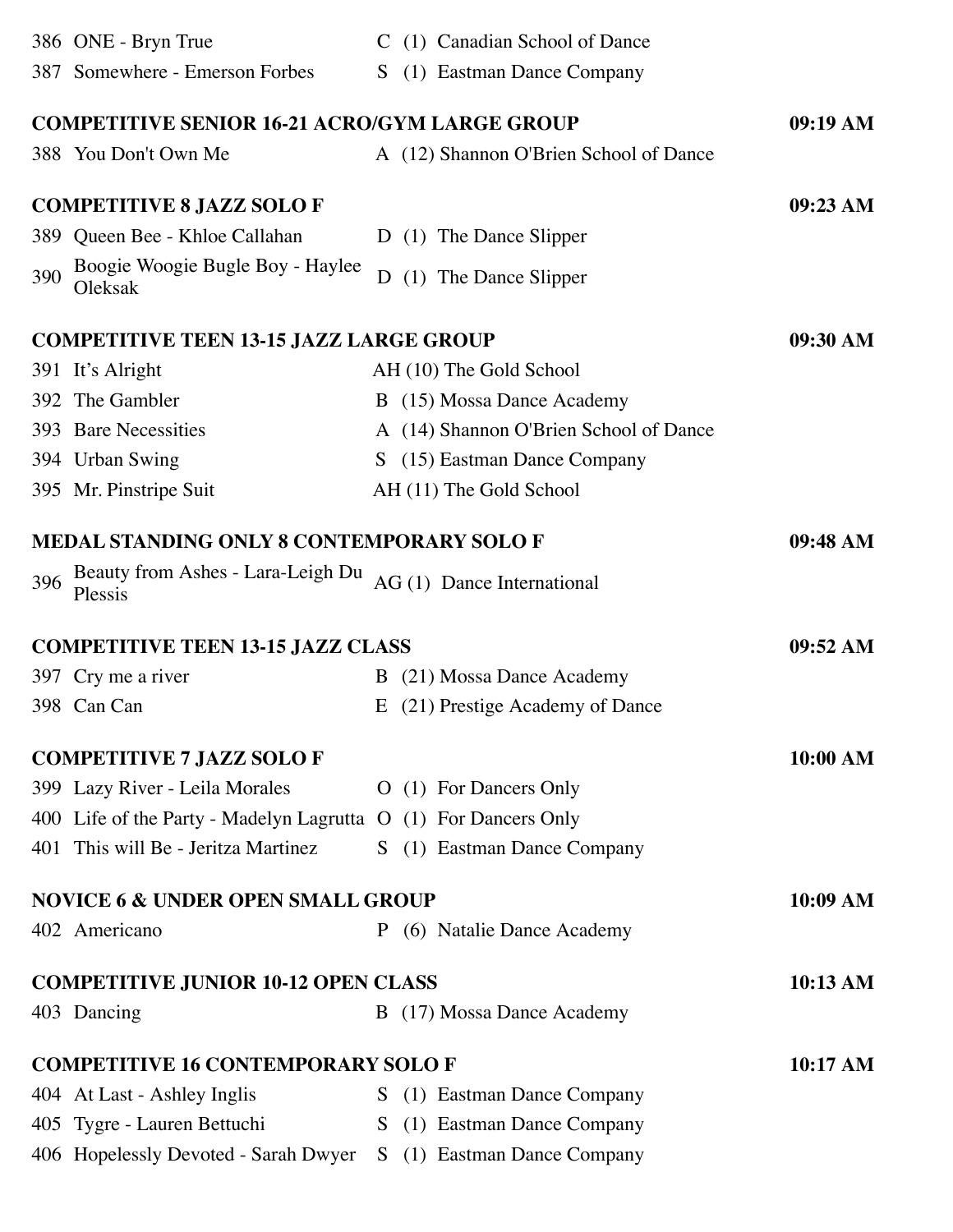|     | 407 Every Time I Breathe - Sadie Miller               |               | A (1) Shannon O'Brien School of Dance   |          |
|-----|-------------------------------------------------------|---------------|-----------------------------------------|----------|
| 408 | An evening I will not forget - Paige<br>Lepisto       | S             | (1) Eastman Dance Company               |          |
|     | 409 Dear Juliet - Haley Lawton                        |               | (1) Hackworth School of Performing Arts |          |
| 410 | Dancing Under Red Skies - Olivia<br>Fasulo            | E             | (1) Prestige Academy of Dance           |          |
|     | 411 Bloom - Mia LoPiano                               |               | B (1) Mossa Dance Academy               |          |
|     | 412 Waves - Samantha Keneford                         |               | C (1) Canadian School of Dance          |          |
| 413 | Something Under My Skin -<br><b>Kassidy Johnston</b>  |               | AK (1) Rythum Plus Dance Company        |          |
|     | 414 Non Linear - Lily Smith                           |               | D (1) The Dance Slipper                 |          |
|     | 415 Shout - Taya Vidal                                | $\mathcal{C}$ | (1) Canadian School of Dance            |          |
|     | 416 Mindless Town - Charlotte Palma                   | S             | (1) Eastman Dance Company               |          |
|     | <b>COMPETITIVE JUNIOR 10-12 CONTEMPORARY DUO/TRIO</b> |               |                                         | 10:59 AM |
|     | 417 Something on the Horizon                          |               | B (2) Mossa Dance Academy               |          |
|     | 418 Slow & Steady Wins The Race                       |               | $M(2)$ K & M Studio                     |          |
|     | 419 Speech of Foxes (YC)                              |               | G (3) Loperfido Dance Academy           |          |
| 420 | Memories                                              | Ε             | (3) Prestige Academy of Dance           |          |
| 421 | Tightrope                                             | C             | (2) Canadian School of Dance            |          |
|     | 422 Explosions                                        | B             | (3) Mossa Dance Academy                 |          |
|     | 423 Can I keep you?                                   | B             | (2) Mossa Dance Academy                 |          |
|     | <b>COMPETITIVE 11 BALLET SOLO F</b>                   |               |                                         | 11:22 AM |
| 424 | Theme From a Summer Place - Tilly<br>Pilarski         |               | AI (1) Capital City Dance               |          |
|     | <b>COMPETITIVE 11 CONTEMPORARY SOLO F</b>             |               |                                         | 11:25 AM |
|     | 425 Hypericum - Kalena Arias                          |               | Q (1) Precision Dance Conservatory      |          |
|     | 426 Curious Yellow - Lexi-B Windell                   |               | H (1) Nü Dance                          |          |
| 427 | Hyperballad - Braelynn Whalley                        |               | D (1) The Dance Slipper                 |          |
|     | 428 Jill - Charlotte Lee                              |               | B (1) Mossa Dance Academy               |          |
| 429 | Smells like teen Spirit - Olivia<br>Ruggiero          | S             | (1) Eastman Dance Company               |          |
|     | 430 Forgive me - Alissa Zilinski                      |               | B (1) Mossa Dance Academy               |          |
|     | <b>COMPETITIVE 12 ACRO/GYM SOLO F</b>                 |               |                                         | 11:45 AM |
| 431 | Happiness Does Not Wait - Esmé<br>Lajoie              |               | AL (1) École de Danse Louise Inc.       |          |
|     | 432 Unstoppable - Syan Du Preez                       |               | AA (1) And U Dance Studio               |          |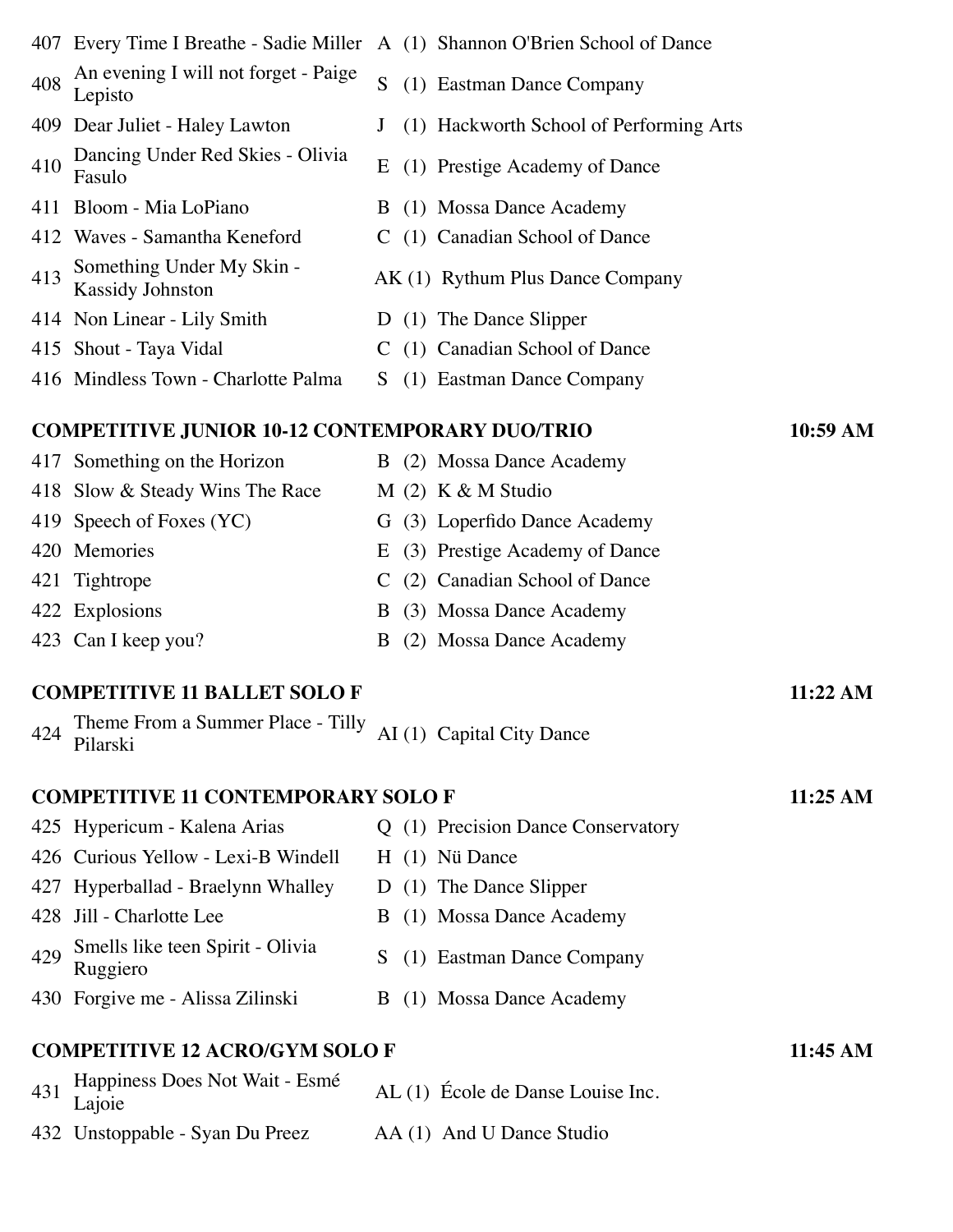| <b>COMPETITIVE JUNIOR 10-12 CONTEMPORARY BALLET LARGE GROUP</b> |                                                                         |    |                                        |            |  |
|-----------------------------------------------------------------|-------------------------------------------------------------------------|----|----------------------------------------|------------|--|
|                                                                 | 433 Tomorrow                                                            |    | A (11) Shannon O'Brien School of Dance |            |  |
|                                                                 | <b>COMPETITIVE 10 TAP SOLO F</b>                                        |    |                                        | 11:55 AM   |  |
|                                                                 | 434 Diamonds - Giuliana Piccirillo                                      | S. | (1) Eastman Dance Company              |            |  |
|                                                                 | 435 Forget About The Boy - Olivia Prata E (1) Prestige Academy of Dance |    |                                        |            |  |
| 436                                                             | Ain't nobody's Business - Mckenna<br>Marquis                            | S  | (1) Eastman Dance Company              |            |  |
|                                                                 | 437 Ding Dong - Jordyn Ty                                               | S. | (1) Eastman Dance Company              |            |  |
|                                                                 | <b>COMPETITIVE 6 LYRICAL SOLO F</b>                                     |    |                                        | 12:08 PM   |  |
| 438                                                             | <b>COLORS OF THE WIND - Lilianna</b><br>Picone                          | T  | (1) D2B Studios                        |            |  |
| 439                                                             | You are my Sunshine - Leigha<br>McClain                                 | S. | (1) Eastman Dance Company              |            |  |
|                                                                 | <b>NOVICE 6 &amp; UNDER MUSICAL THEATRE SMALL GROUP</b>                 |    |                                        | $12:15$ PM |  |
|                                                                 | 440 Charleston                                                          | P  | (7) Natalie Dance Academy              |            |  |
|                                                                 | <b>COMPETITIVE JUNIOR 10-12 OPEN CLASS</b>                              |    |                                        | 12:18 PM   |  |
|                                                                 | 441 Don't rain on my parade                                             |    | B (32) Mossa Dance Academy             |            |  |

## **awards for above entrIes lunch break**

| <b>COMPETITIVE TEEN 13-15 MUSICAL THEATRE PRODUCTION</b> | 01:45 PM                                                      |            |
|----------------------------------------------------------|---------------------------------------------------------------|------------|
| 442 Jelly's last jam                                     | B (43) Mossa Dance Academy                                    |            |
| <b>COMPETITIVE TEEN 13-15 ACRO/GYM CLASS</b>             |                                                               | $01:53$ PM |
| 443 The Leader Of The Band                               | A (18) Shannon O'Brien School of Dance                        |            |
|                                                          | <b>COMPETITIVE YOUNG 7-9 MUSICAL THEATRE DUO/TRIO</b>         | $01:57$ PM |
| 444 Friendship                                           | S (2) Eastman Dance Company                                   |            |
|                                                          | <b>COMPETITIVE TEEN 13-15 CONTEMPORARY BALLET SMALL GROUP</b> | 02:01 PM   |
| 445 From The Ground Up                                   | (6) Canadian School of Dance                                  |            |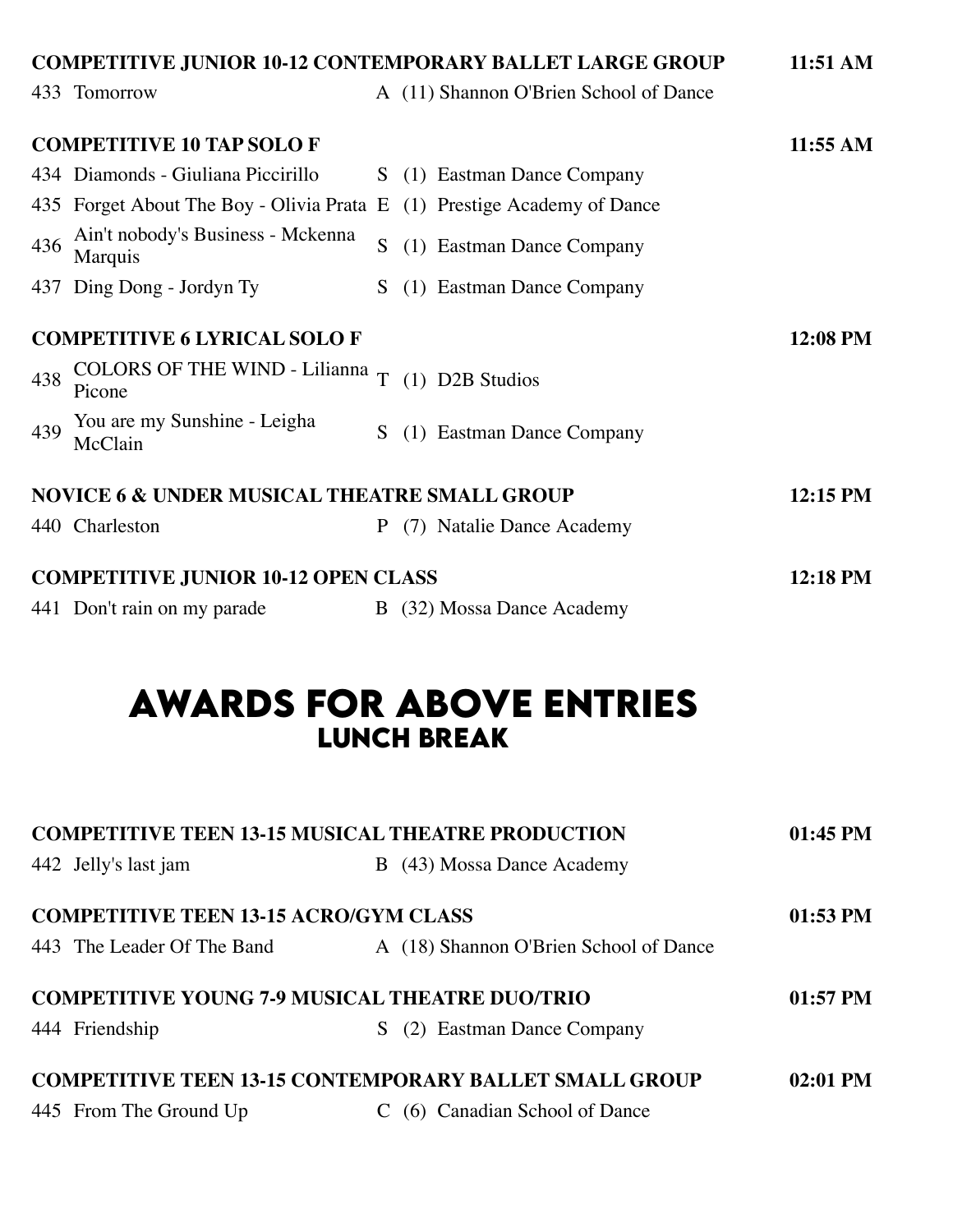|     | <b>COMPETITIVE 17 TAP SOLO F</b>                         |    |                                       | 02:04 PM   |
|-----|----------------------------------------------------------|----|---------------------------------------|------------|
|     | 446 That Man - Emma Leitch-Blais                         | Z  | (1) Greta Leeming Studio Of Dance     |            |
|     | 447 Ameksa - Emerson Forbes                              | S  | (1) Eastman Dance Company             |            |
|     | <b>COMPETITIVE 9 MUSICAL THEATRE SOLO F</b>              |    |                                       | 02:11 PM   |
|     | 448 Little Me - Sophia Giambrone                         |    | B (1) Mossa Dance Academy             |            |
| 449 | Villain in my own story - Olivia<br>Navarino             |    | B (1) Mossa Dance Academy             |            |
|     | <b>COMPETITIVE JUNIOR 10-12 CONTEMPORARY SMALL GROUP</b> |    |                                       | 02:17 PM   |
|     | 450 Dead Hearts                                          |    | E (5) Prestige Academy of Dance       |            |
|     | 451 Don't bring tomorrow                                 |    | B (5) Mossa Dance Academy             |            |
|     | 452 After The Storm                                      | C. | (5) Canadian School of Dance          |            |
|     | 453 Brave enough to be It (YC)                           | S  | (5) Eastman Dance Company             |            |
|     | <b>COMPETITIVE 9 SHOW DANCE SOLO F</b>                   |    |                                       | 02:32 PM   |
| 454 | One Beautiful Evening - Layla<br>Kamel                   |    | H (1) Nü Dance                        |            |
|     | <b>COMPETITIVE 9 TAP SOLO F</b>                          |    |                                       | 02:36 PM   |
| 455 | This Joint is Jumping - Chloey Saint<br>Surin            | B  | (1) Mossa Dance Academy               |            |
| 456 | Wherever He Ain't - Chloe Jacob                          | E  | (1) Prestige Academy of Dance         |            |
| 457 | Savoy - Isabella Scotto                                  | S  | (1) Eastman Dance Company             |            |
|     | 458 P.Y.T. - Jayla Davis Pullen                          | S  | (1) Eastman Dance Company             |            |
|     | <b>COMPETITIVE JUNIOR 10-12 CONTEMPORARY SMALL GROUP</b> |    |                                       | $02:49$ PM |
|     | 459 Night Garden                                         |    | E (6) Prestige Academy of Dance       |            |
|     | <b>COMPETITIVE JUNIOR 10-12 OPEN SMALL GROUP</b>         |    |                                       | 02:52 PM   |
|     | 460 Always, Forever                                      |    | B (5) Mossa Dance Academy             |            |
|     | <b>COMPETITIVE 9 OPEN SOLO F</b>                         |    |                                       | 02:56 PM   |
|     | 461 Wild Child - Chloe Cote                              |    | A (1) Shannon O'Brien School of Dance |            |
|     | 462 Walk with me - Alexia DiCiero                        |    | B (1) Mossa Dance Academy             |            |
|     | <b>COMPETITIVE 15 JAZZ SOLO F</b>                        |    |                                       | 03:03 PM   |
| 463 | Pennies From Heaven - Emma<br>Polyukhovich               |    | K (1) New Hampshire School Of Ballet  |            |
|     | <b>COMPETITIVE SENIOR 16-21 LYRICAL LARGE GROUP</b>      |    |                                       | 03:06 PM   |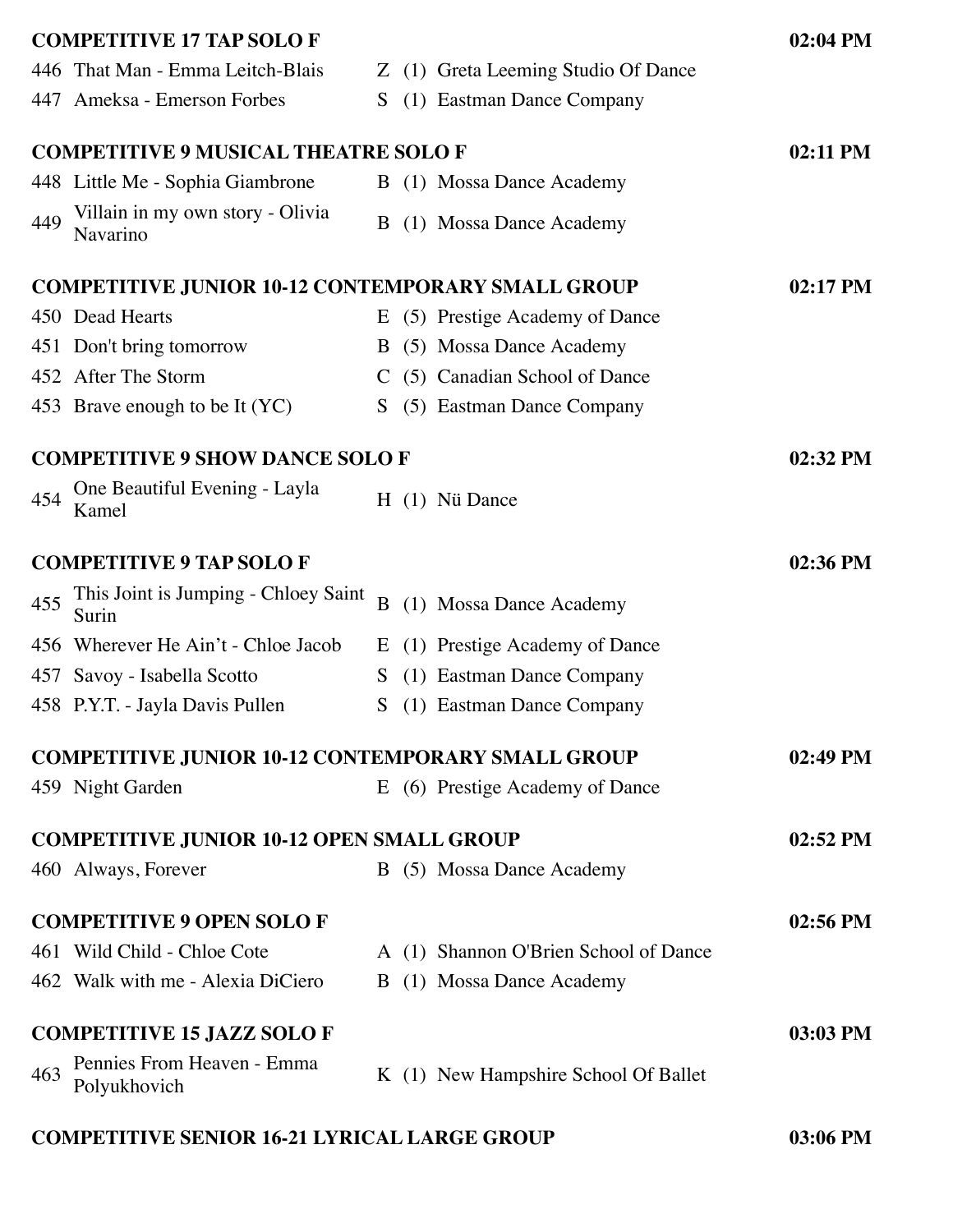| <b>COMPETITIVE JUNIOR 10-12 HIP HOP LARGE GROUP</b>                 |                                                  | 03:10 PM |
|---------------------------------------------------------------------|--------------------------------------------------|----------|
| 465 Royalty                                                         | C (9) Canadian School of Dance                   |          |
| <b>COMPETITIVE 12 CONTEMPORARY SOLO F</b>                           |                                                  | 03:13 PM |
| 466 Breathe Again - Iolani TeKaaho                                  | B (1) Mossa Dance Academy                        |          |
| Remember Our Eclipse - Scarlet<br>467<br>Sperry                     | (1) Prestige Academy of Dance<br>E               |          |
| 468 Breathe - Gabriella Goldmaker                                   | Z (1) Greta Leeming Studio Of Dance              |          |
| The Dash - Syan Du Preez<br>469                                     | AA (1) And U Dance Studio                        |          |
| Idea For Strings - Gabriella<br>470<br>Schetelich                   | (1) Prestige Academy of Dance<br>E               |          |
| The experience - Marissa Casamento B (1) Mossa Dance Academy<br>471 |                                                  |          |
| Can't Help Falling In Love -<br>472<br>Francesca O'Brien            | (1) Prestige Academy of Dance<br>$E_{\parallel}$ |          |
| 473 Angel on fire - Esther Kim                                      | B (1) Mossa Dance Academy                        |          |
| 474 To build a Home - Giovanna Scotto                               | S (1) Eastman Dance Company                      |          |
| 475 Colorblind - Kennedy Davis                                      | AH (1) The Gold School                           |          |
| <b>COMPETITIVE 9 MODERN SOLO F</b>                                  | $H(1)$ Nü Dance                                  | 03:46 PM |
| 476 The Season Spring - Layla Kamel                                 |                                                  |          |
| <b>COMPETITIVE 9 JAZZ SOLO M</b>                                    |                                                  | 03:49 PM |
| 477 Show off - Lambros Garcia                                       | B (1) Mossa Dance Academy                        |          |
|                                                                     |                                                  |          |
| <b>COMPETITIVE 9 TAP SOLO M</b>                                     |                                                  | 03:52 PM |
| If They Could See Me Now -<br>478<br>Camden Im                      | Z (1) Greta Leeming Studio Of Dance              |          |
| <b>COMPETITIVE 18 CONTEMPORARY SOLO F</b>                           |                                                  | 03:56 PM |
| 479 Mirror - Molly Plunkett                                         | C (1) Canadian School of Dance                   |          |
| <b>COMPETITIVE 18 JAZZ SOLO F</b>                                   |                                                  | 03:59 PM |
| 480 Cryin' - Marisa Sherk                                           | Y (1) Dance FX Studio                            |          |
| All I Could Do Was Cry - Annalise<br>481<br>Hofman                  | (1) Prestige Academy of Dance<br>E               |          |
| <b>COMPETITIVE JUNIOR 10-12 JAZZ DUO/TRIO</b>                       |                                                  | 04:05 PM |
| 482 New York New York                                               | C (2) Canadian School of Dance                   |          |
| 483 Me and My Shadow                                                | Z (2) Greta Leeming Studio Of Dance              |          |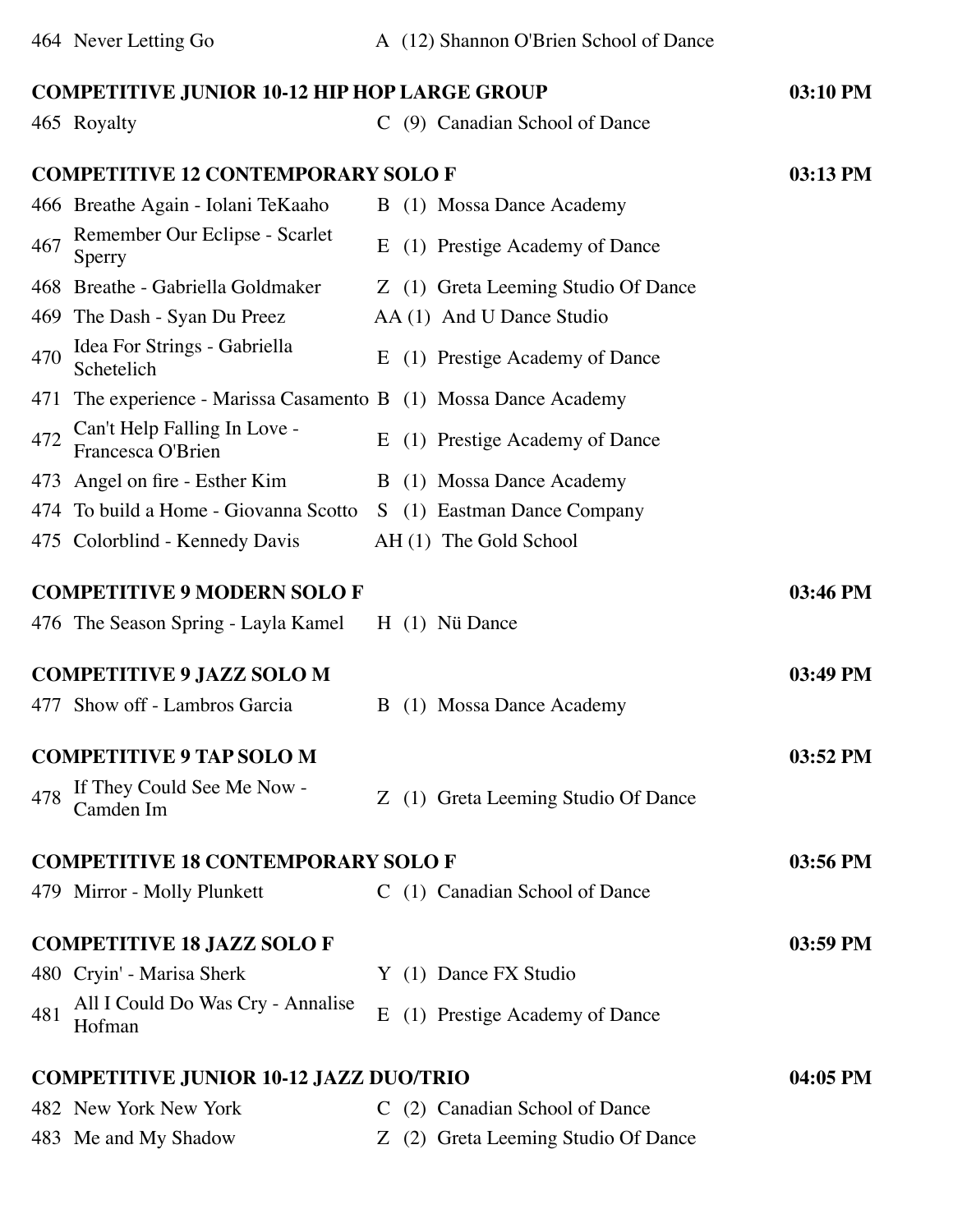|     | 484 Do You Love Me?                                    | E  | (2) Prestige Academy of Dance          |            |
|-----|--------------------------------------------------------|----|----------------------------------------|------------|
|     | 485 Hit me with a hot Note                             | S  | (2) Eastman Dance Company              |            |
|     | 486 Business Of Love                                   | E  | (3) Prestige Academy of Dance          |            |
|     | 487 Bunga                                              |    | H (2) Nü Dance                         |            |
|     | 488 Love Yourself                                      | F  | (3) Dance Arts Centre                  |            |
|     | 489 Steam heat                                         |    | B (3) Mossa Dance Academy              |            |
|     | 490 GLAM                                               |    | AP (2) PAM DANZA TEATRO                |            |
|     | 491 Up The Ladder (YC)                                 |    | A (3) Shannon O'Brien School of Dance  |            |
|     | <b>COMPETITIVE SENIOR 16-21 TAP SMALL GROUP</b>        |    |                                        | 04:38 PM   |
|     | 492 Beggin'                                            |    | Z (5) Greta Leeming Studio Of Dance    |            |
|     | 493 The Last Melody                                    |    | C (7) Canadian School of Dance         |            |
|     | <b>COMPETITIVE 8 CONTEMPORARY SOLO F</b>               |    |                                        | 04:45 PM   |
| 494 | You're gonna be okay - Alessandra<br>Picone            | T  | (1) D2B Studios                        |            |
|     | <b>COMPETITIVE YOUNG 7-9 BALLET SMALL GROUP</b>        |    |                                        | 04:49 PM   |
|     | 495 Notturno                                           | S. | (6) Eastman Dance Company              |            |
|     |                                                        |    |                                        |            |
|     | <b>COMPETITIVE YOUNG 7-9 CONTEMPORARY DUO/TRIO</b>     |    |                                        | 04:52 PM   |
|     | 496 You'll Never Walk Alone                            |    | E (3) Prestige Academy of Dance        |            |
|     | <b>COMPETITIVE YOUNG 7-9 CONTEMPORARY LARGE GROUP</b>  |    |                                        | 04:56 PM   |
|     | 497 The place where lost things go                     |    | B (10) Mossa Dance Academy             |            |
|     | <b>COMPETITIVE TEEN 13-15 CONTEMPORARY LARGE GROUP</b> |    |                                        | 04:59 PM   |
|     | 498 Fix it to break it                                 |    | B (13) Mossa Dance Academy             |            |
|     | 499 Ode To A Love Lost                                 |    | E (10) Prestige Academy of Dance       |            |
|     | 500 The Mask                                           |    | C (14) Canadian School of Dance        |            |
|     | 501 Gestures                                           |    | AH (10) The Gold School                |            |
|     | 502 Rumor has It                                       |    | S (15) Eastman Dance Company           |            |
|     | 503 Auld Lang Syne                                     |    | A (14) Shannon O'Brien School of Dance |            |
|     | 504 This Is The Moment                                 |    | E (11) Prestige Academy of Dance       |            |
|     | 505 Hold me like you used to                           |    | B (8) Mossa Dance Academy              |            |
|     | <b>COMPETITIVE YOUNG 7-9 TAP LARGE GROUP</b>           |    |                                        | $05:29$ PM |
|     | 506 Mr. Pinstripe                                      |    | B (9) Mossa Dance Academy              |            |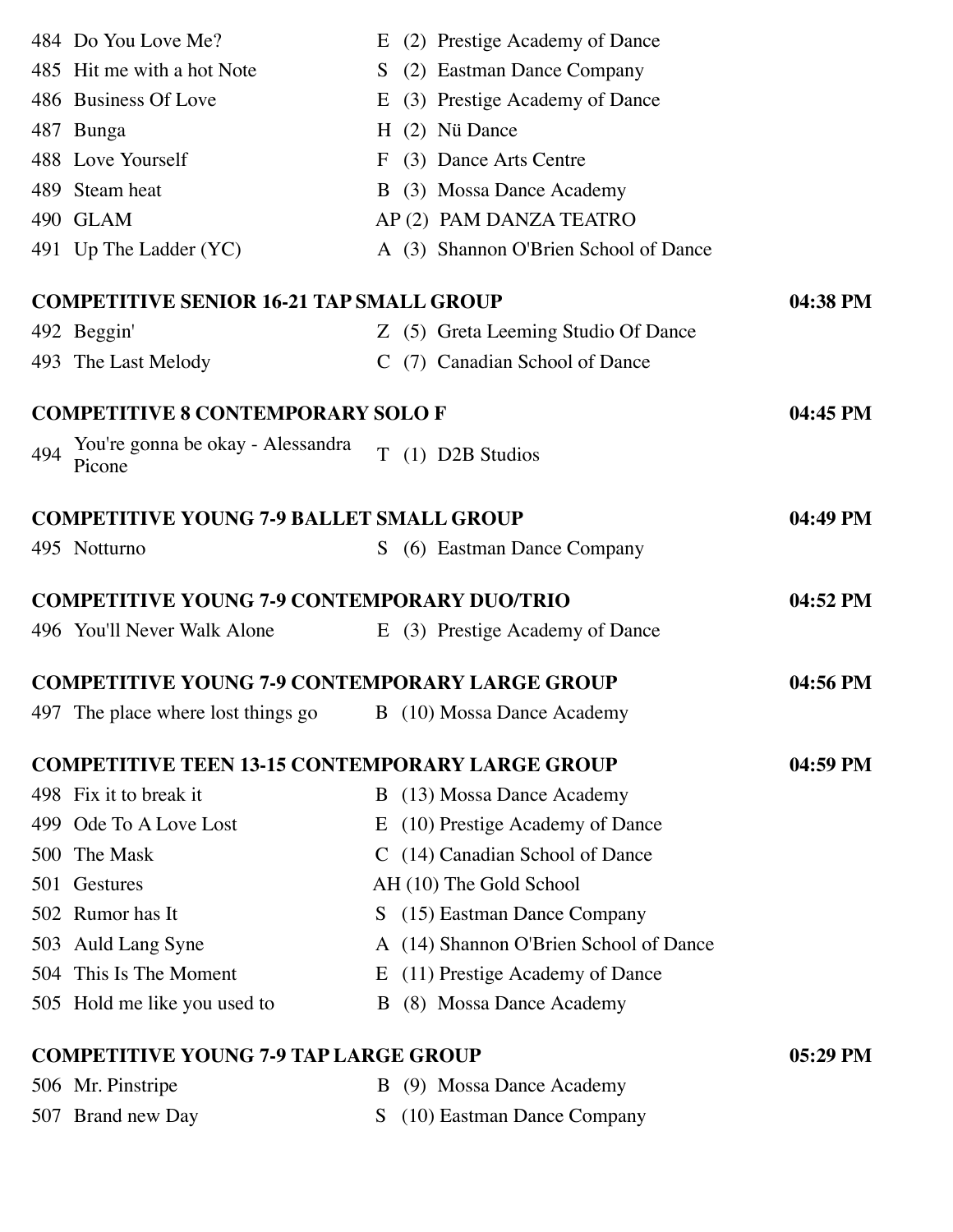#### **COMPETITIVE 10 BALLET SOLO F 05:37 PM**

#### 508 FAIRY DOLL - ROMINA BEHR AP (1) PAM DANZA TEATRO

|     | <b>COMPETITIVE 12 OPEN SOLO F</b>                            |   |                                         | 05:40 PM |
|-----|--------------------------------------------------------------|---|-----------------------------------------|----------|
| 509 | Flying Without Wings - Sophia<br>Killam                      |   | A (1) Shannon O'Brien School of Dance   |          |
|     | 510 Little girl blue - Esther Kim                            | B | (1) Mossa Dance Academy                 |          |
| 511 | All Human Beings - Morgan<br>Coughlin                        |   | G (1) Loperfido Dance Academy           |          |
| 512 | The last dance - Marissa Casamento B (1) Mossa Dance Academy |   |                                         |          |
|     | 513 Welcome to the Jungle - Ella Sams                        |   | D (1) The Dance Slipper                 |          |
|     | 514 Daisies - Selena Botelho                                 |   | A (1) Shannon O'Brien School of Dance   |          |
|     | <b>COMPETITIVE 12 OPEN SOLO M</b>                            |   |                                         | 06:00 PM |
|     | 515 Somebody - Tony Parrelli                                 | J | (1) Hackworth School of Performing Arts |          |
|     | <b>COMPETITIVE 11 TAP SOLO F</b>                             |   |                                         | 06:03 PM |
|     | 516 Airmail Special - Lacey Im                               |   | Z (1) Greta Leeming Studio Of Dance     |          |
|     | 517 Miss Otis Regrets - Riley Moritko                        | D | (1) The Dance Slipper                   |          |
| 518 | You can't pull the wool over my eyes<br>- Olivia Ahearn      | B | (1) Mossa Dance Academy                 |          |
| 519 | Miss Brown to You - Olivia<br>Ruggiero                       | S | (1) Eastman Dance Company               |          |
|     | 520 Darling - Ashley Hash                                    |   | C (1) Canadian School of Dance          |          |
|     | 521 I got rhythm - Alissa Zilinski                           | B | (1) Mossa Dance Academy                 |          |
| 522 | Diamond In The Sun - Hailey<br>Swanson                       | F | (1) Dance Arts Centre                   |          |
|     | <b>PRE-COMPETITIVE ADULT 22 &amp; OVER LYRICAL DUO/TRIO</b>  |   |                                         | 06:26 PM |
|     | 523 IF WE STAY                                               |   | V (2) IRREPLACEABLE STUDIO              |          |
|     | <b>COMPETITIVE 12 MUSICAL THEATRE SOLO F</b>                 |   |                                         | 06:29 PM |
|     | 524 Roses Turn - Mackenzie Nolan                             |   | S (1) Eastman Dance Company             |          |
|     | <b>COMPETITIVE 12 BALLET SOLO F</b>                          |   |                                         | 06:32 PM |
|     | 525 MARIGOLD - Emmy Hardie                                   |   | Z (1) Greta Leeming Studio Of Dance     |          |
|     | <b>COMPETITIVE TEEN 13-15 TAP SMALL GROUP</b>                |   |                                         | 06:35 PM |
|     | 526 Drumline                                                 |   | S (7) Eastman Dance Company             |          |
|     | 527 Canned Heat                                              |   | AH (5) The Gold School                  |          |
|     | 528 All I ask                                                |   | B (5) Mossa Dance Academy               |          |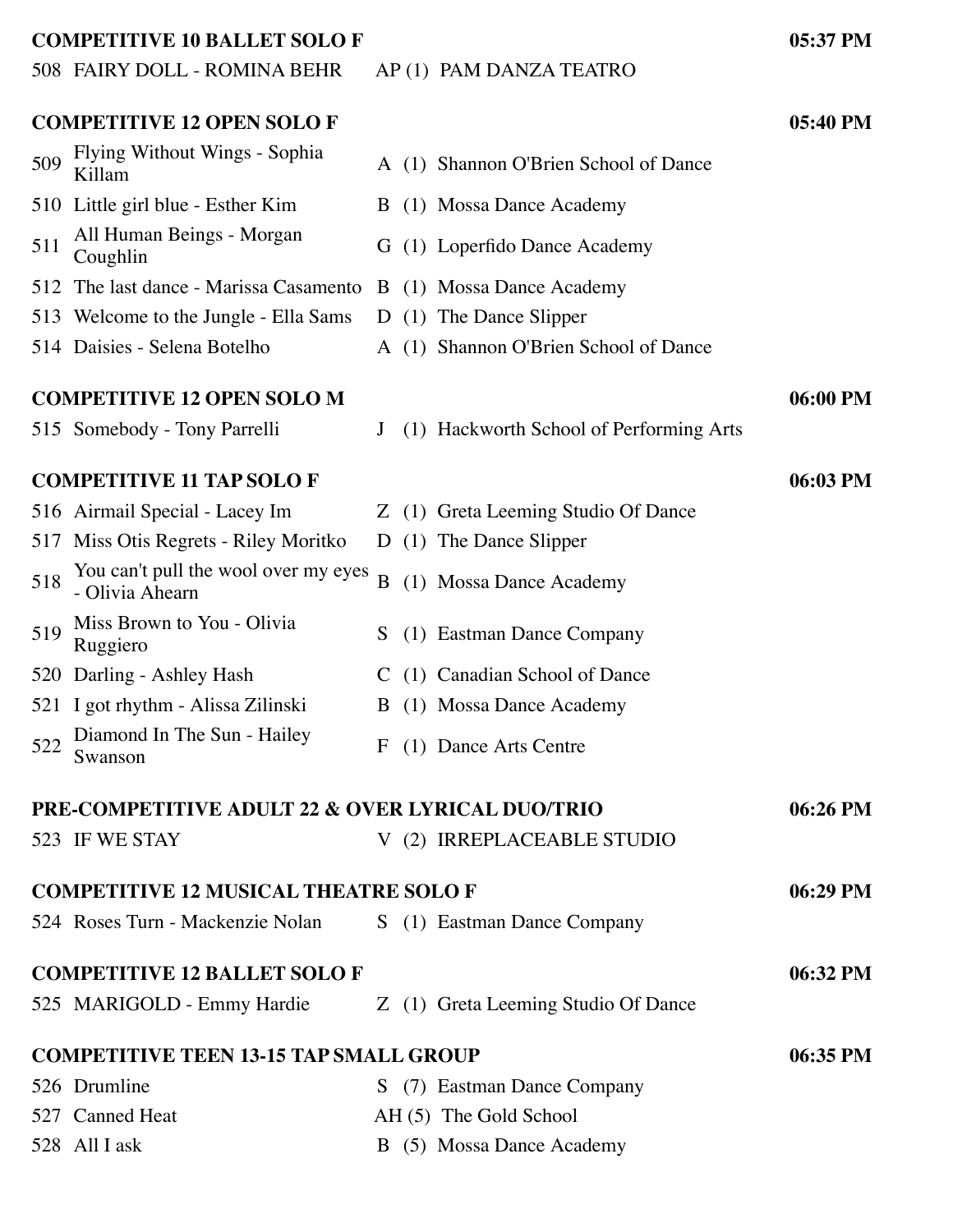|     | 529 Somewhere Down The Crazy River C (5) Canadian School of Dance          |              |                                         |            |
|-----|----------------------------------------------------------------------------|--------------|-----------------------------------------|------------|
|     | 530 Some Nights                                                            |              | F (7) Dance Arts Centre                 |            |
|     | 531 Last Dance                                                             |              | S (6) Eastman Dance Company             |            |
|     | <b>COMPETITIVE 19 SHOW DANCE SOLO F</b>                                    |              |                                         | 06:58 PM   |
| 532 | You don't own me - Taylor van<br>Rooyen                                    |              | H (1) Nü Dance                          |            |
|     | <b>COMPETITIVE 18 LYRICAL SOLO F</b>                                       |              |                                         | 07:01 PM   |
|     | 533 Lost Without You - Molly Plunkett C (1) Canadian School of Dance       |              |                                         |            |
|     | <b>COMPETITIVE 17 OPEN SOLO M</b>                                          |              |                                         | $07:04$ PM |
|     | 534 That's life - Jared Alequin                                            |              | B (1) Mossa Dance Academy               |            |
|     | 535 No Halo - Nigel Clifford                                               |              | C (1) Canadian School of Dance          |            |
|     | <b>COMPETITIVE 16 LYRICAL SOLO M</b>                                       |              |                                         | 07:11 PM   |
|     | 536 Live Forever - Ryan Sherk Y (1) Dance FX Studio                        |              |                                         |            |
|     | <b>COMPETITIVE 17 TAP SOLO M</b>                                           |              |                                         | 07:14 PM   |
|     | 537 Rock My World - Noah de Mel                                            |              | Z (1) Greta Leeming Studio Of Dance     |            |
|     | <b>COMPETITIVE TEEN 13-15 LYRICAL EXTENDED</b>                             |              |                                         | 07:17 PM   |
|     | 538 Chosen Family                                                          |              | AH (17) The Gold School                 |            |
|     |                                                                            |              |                                         |            |
|     | <b>COMPETITIVE 17 JAZZ SOLO F</b>                                          |              |                                         | 07:23 PM   |
|     | 539 Peel Me A Grape - Natasha Prystasz Z (1) Greta Leeming Studio Of Dance |              |                                         |            |
| 540 | Put Your Head On My Shoulder -<br>Angelina Velardi                         | E            | (1) Prestige Academy of Dance           |            |
|     | <b>COMPETITIVE TEEN 13-15 MODERN SMALL GROUP</b>                           |              |                                         | 07:30 PM   |
|     | 541 You Break It You Buy It                                                |              | A (7) Shannon O'Brien School of Dance   |            |
|     | <b>COMPETITIVE 17 CONTEMPORARY BALLET SOLO F</b>                           |              |                                         | 07:34 PM   |
|     | 542 Always Love You - Skye Gill                                            |              | C (1) Canadian School of Dance          |            |
|     | <b>COMPETITIVE 16 LYRICAL SOLO F</b>                                       |              |                                         | 07:37 PM   |
|     | 543 I Can't Let Go - Sierra Moccio                                         | J            | (1) Hackworth School of Performing Arts |            |
|     | 544 Believe - Camille Fitzpatrick                                          |              | A (1) Shannon O'Brien School of Dance   |            |
|     | 545 Father Figure - Sarah Dwyer                                            | S.           | (1) Eastman Dance Company               |            |
|     | 546 Gabriel - Isabella Porreca                                             | $\mathbf{O}$ | (1) For Dancers Only                    |            |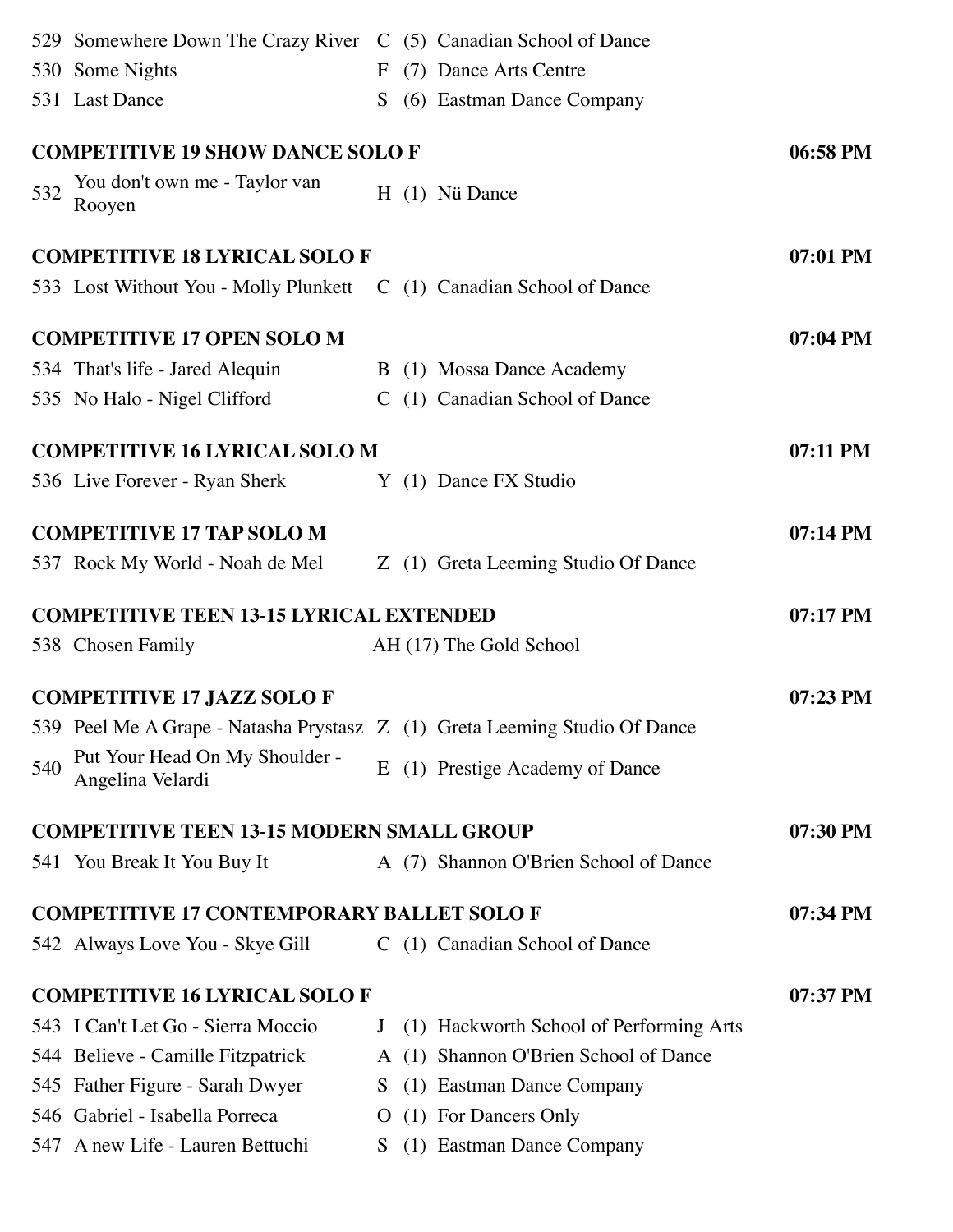| Peachwall |                                                                                                                                                                                                                                                                                                                                                                                                                                                                                |                                       |                                                                                                                                                                                                                                                                                                                                                                                                                                                                                                                                          |
|-----------|--------------------------------------------------------------------------------------------------------------------------------------------------------------------------------------------------------------------------------------------------------------------------------------------------------------------------------------------------------------------------------------------------------------------------------------------------------------------------------|---------------------------------------|------------------------------------------------------------------------------------------------------------------------------------------------------------------------------------------------------------------------------------------------------------------------------------------------------------------------------------------------------------------------------------------------------------------------------------------------------------------------------------------------------------------------------------------|
|           |                                                                                                                                                                                                                                                                                                                                                                                                                                                                                |                                       |                                                                                                                                                                                                                                                                                                                                                                                                                                                                                                                                          |
|           |                                                                                                                                                                                                                                                                                                                                                                                                                                                                                |                                       |                                                                                                                                                                                                                                                                                                                                                                                                                                                                                                                                          |
|           |                                                                                                                                                                                                                                                                                                                                                                                                                                                                                |                                       |                                                                                                                                                                                                                                                                                                                                                                                                                                                                                                                                          |
|           |                                                                                                                                                                                                                                                                                                                                                                                                                                                                                |                                       |                                                                                                                                                                                                                                                                                                                                                                                                                                                                                                                                          |
|           |                                                                                                                                                                                                                                                                                                                                                                                                                                                                                |                                       |                                                                                                                                                                                                                                                                                                                                                                                                                                                                                                                                          |
|           |                                                                                                                                                                                                                                                                                                                                                                                                                                                                                |                                       | 08:13 PM                                                                                                                                                                                                                                                                                                                                                                                                                                                                                                                                 |
|           |                                                                                                                                                                                                                                                                                                                                                                                                                                                                                |                                       |                                                                                                                                                                                                                                                                                                                                                                                                                                                                                                                                          |
|           |                                                                                                                                                                                                                                                                                                                                                                                                                                                                                |                                       | 08:16 PM                                                                                                                                                                                                                                                                                                                                                                                                                                                                                                                                 |
|           |                                                                                                                                                                                                                                                                                                                                                                                                                                                                                |                                       |                                                                                                                                                                                                                                                                                                                                                                                                                                                                                                                                          |
|           |                                                                                                                                                                                                                                                                                                                                                                                                                                                                                |                                       | 08:19 PM                                                                                                                                                                                                                                                                                                                                                                                                                                                                                                                                 |
|           |                                                                                                                                                                                                                                                                                                                                                                                                                                                                                |                                       |                                                                                                                                                                                                                                                                                                                                                                                                                                                                                                                                          |
|           |                                                                                                                                                                                                                                                                                                                                                                                                                                                                                |                                       | 08:22 PM                                                                                                                                                                                                                                                                                                                                                                                                                                                                                                                                 |
|           |                                                                                                                                                                                                                                                                                                                                                                                                                                                                                |                                       |                                                                                                                                                                                                                                                                                                                                                                                                                                                                                                                                          |
|           |                                                                                                                                                                                                                                                                                                                                                                                                                                                                                |                                       | 08:26 PM                                                                                                                                                                                                                                                                                                                                                                                                                                                                                                                                 |
|           | S.                                                                                                                                                                                                                                                                                                                                                                                                                                                                             |                                       |                                                                                                                                                                                                                                                                                                                                                                                                                                                                                                                                          |
|           |                                                                                                                                                                                                                                                                                                                                                                                                                                                                                |                                       |                                                                                                                                                                                                                                                                                                                                                                                                                                                                                                                                          |
|           |                                                                                                                                                                                                                                                                                                                                                                                                                                                                                |                                       |                                                                                                                                                                                                                                                                                                                                                                                                                                                                                                                                          |
|           | Foolish Games - Mackenzie<br>549 Letting Go - Victoria Constantine<br>550 Let Me Hurt - Kira Roger<br>551 Norma - Olivia Cardoso<br>552 I'm Here - Taylor Davis<br>553 Hold On Me - Paige Lambert<br><b>COMPETITIVE 14 BALLET SOLO F</b><br>554 Drago - Chloé Windell<br>555 Rosas - Reeze Zeuner<br>556 Dear you - Maryna Klopper<br>PRE-COMPETITIVE 15 TAP SOLO F<br>557 Dreams - Torrie Leitch-Blais<br>558 Civil war Women<br>559 Nothing To Forgive<br>560 La Vie En Rose | <b>COMPETITIVE 13 ACRO/GYM SOLO F</b> | A (1) Shannon O'Brien School of Dance<br>B (1) Mossa Dance Academy<br>Z (1) Greta Leeming Studio Of Dance<br>A (1) Shannon O'Brien School of Dance<br>AH (1) The Gold School<br>A (1) Shannon O'Brien School of Dance<br>H (1) Nü Dance<br>$H(1)$ Nü Dance<br>PRE-COMPETITIVE 16 CONTEMPORARY SOLO F<br>V (1) IRREPLACEABLE STUDIO<br>Z (1) Greta Leeming Studio Of Dance<br><b>COMPETITIVE TEEN 13-15 LYRICAL LARGE GROUP</b><br>(9) Eastman Dance Company<br>C (17) Canadian School of Dance<br>A (14) Shannon O'Brien School of Dance |

## **awards for above entrIes 12 & under solo dance off announced!**

# **thursday july 7th, 2022**

### **COMPETITIVE JUNIOR 10-12 TAP SMALL GROUP 07:30 AM**

- 
- 562 Pennies From Heaven AH (5) The Gold School
- 
- 564 Boogie Woogie Bugle Boy F (4) Dance Arts Centre
- 561 Hey Pachuco (YC) S (7) Eastman Dance Company
	-
- 563 Blame It On The Boogie A (7) Shannon O'Brien School of Dance
	-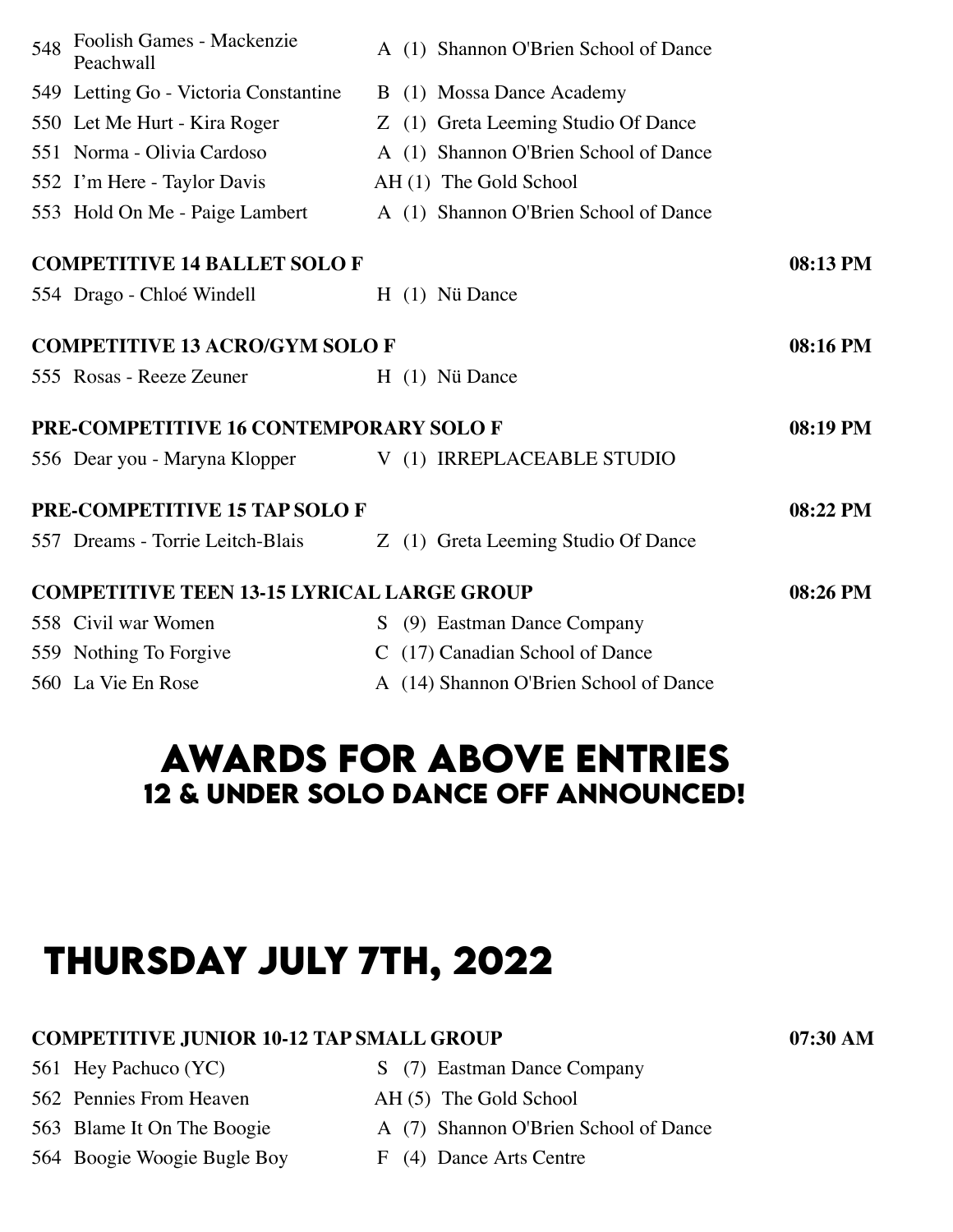| 565 24k Magic                                       | (7) Eastman Dance Company<br>S.       |                    |
|-----------------------------------------------------|---------------------------------------|--------------------|
| 566 The Simple Life                                 | C (7) Canadian School of Dance        |                    |
| 567 They Don't Really Care About Us                 | E (6) Prestige Academy of Dance       |                    |
| <b>COMPETITIVE TEEN 13-15 POINTE SMALL GROUP</b>    |                                       | $07:56 \text{ AM}$ |
| 568 I've Got Rhythm                                 | AH (4) The Gold School                |                    |
| <b>COMPETITIVE 14 TAP SOLO M</b>                    |                                       | 08:00 AM           |
| 569 Off My Face - Noah Vidal                        | C (1) Canadian School of Dance        |                    |
| <b>COMPETITIVE JUNIOR 10-12 LYRICAL SMALL GROUP</b> |                                       | 08:03 AM           |
| 570 Unchained Melody                                | B (7) Mossa Dance Academy             |                    |
| 571 Finding Wonderland                              | A (7) Shannon O'Brien School of Dance |                    |
| 572 Rainbow Connection                              | AH (6) The Gold School                |                    |
| 573 Everlasting (YC)                                | G (6) Loperfido Dance Academy         |                    |
| 574 I think it's gonna Rain                         | S (6) Eastman Dance Company           |                    |
| 575 Somewhere over the Rainbow                      | (7) Mossa Dance Academy<br>B          |                    |
| <b>COMPETITIVE 14 ACRO/GYM SOLO F</b>               |                                       | 08:25 AM           |
| 576 Mi Amor - Mia Raymond                           | AL (1) École de Danse Louise Inc.     |                    |
|                                                     |                                       |                    |
| <b>COMPETITIVE 14 ACRO/GYM SOLO M</b>               |                                       | 08:29 AM           |
| 577 Purple Rain - Luca Shakespeare                  | AK (1) Rythum Plus Dance Company      |                    |
| <b>COMPETITIVE JUNIOR 10-12 TAP DUO/TRIO</b>        |                                       | 08:32 AM           |
| 578 Vive le Swing                                   | (2) Eastman Dance Company<br>S.       |                    |
| 579 Perdido                                         | (3) Eastman Dance Company<br>S.       |                    |
| 580 Me and My Shadow                                | (2) For Dancers Only<br>$\Omega$      |                    |
| <b>COMPETITIVE JUNIOR 10-12 OPEN DUO/TRIO</b>       |                                       | 08:42 AM           |
| 581 Grow Till Tall                                  | E (2) Prestige Academy of Dance       |                    |
| 582 Fly Away                                        | A (3) Shannon O'Brien School of Dance |                    |
| 583 Clockwork                                       | D (3) The Dance Slipper               |                    |
| 584 As sorrow ends                                  | (3) Mossa Dance Academy<br>B.         |                    |
| <b>COMPETITIVE JUNIOR 10-12 POINTE SMALL GROUP</b>  |                                       | 08:55 AM           |
| 585 PIEDRAS PRECIOSAS                               | AP (4) PAM DANZA TEATRO               |                    |
| <b>COMPETITIVE JUNIOR 10-12 TAP CLASS</b>           |                                       | 08:58 AM           |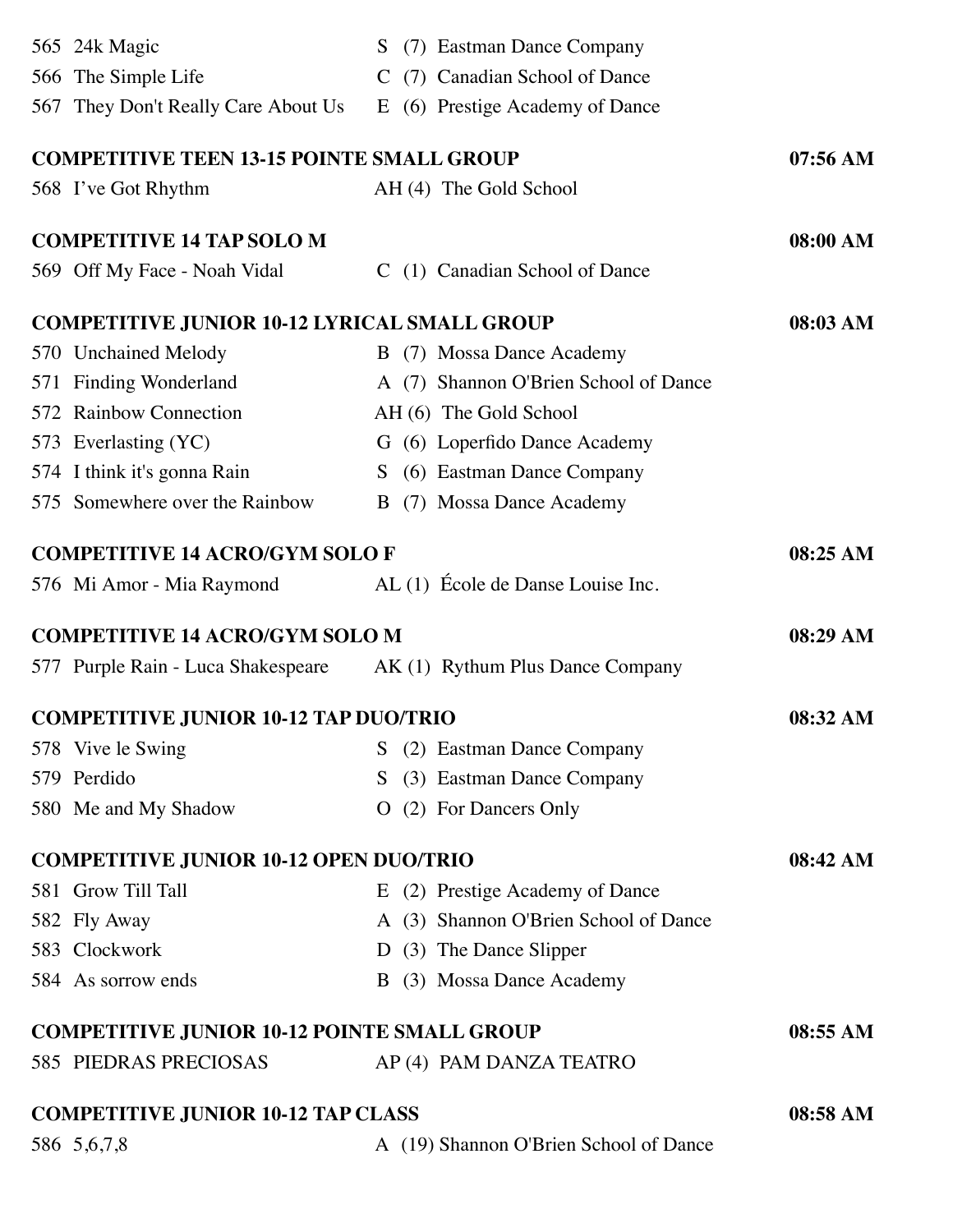| <b>NOVICE JUNIOR 10-12 OPEN LARGE GROUP</b> |                                                                   |          |                            |          |  |  |  |
|---------------------------------------------|-------------------------------------------------------------------|----------|----------------------------|----------|--|--|--|
|                                             | 587 Egypt                                                         |          | (14) Natalie Dance Academy |          |  |  |  |
|                                             | <b>COMPETITIVE YOUNG 7-9 MUSICAL THEATRE LARGE GROUP</b>          |          |                            | 09:06 AM |  |  |  |
|                                             | 588 Adolpho                                                       | $\bf{B}$ | (11) Mossa Dance Academy   |          |  |  |  |
| 589                                         | Sit down you're rocking the Boat<br>(YC)                          |          | (11) Eastman Dance Company |          |  |  |  |
|                                             | <b>COMPETITIVE JUNIOR 10-12 CONTEMPORARY EXTENDED</b><br>09:14 AM |          |                            |          |  |  |  |
|                                             | 590 It all fades away                                             | B        | (17) Mossa Dance Academy   |          |  |  |  |

591 Oceans E (11) Prestige Academy of Dance

### **awards for above entrIes 12 & under dance off announced!**

## **frIday july 8th, 2022**

#### **COMPETITIVE 16 TAP SOLO F 07:30 AM**

- 592 Cant buy me love Mia LoPiano B (1) Mossa Dance Academy
- 593 Smooth Criminal Olivia Fasulo E (1) Prestige Academy of Dance
- 594 Say My Name Kira Roger Z (1) Greta Leeming Studio Of Dance
- 595 Tiny Dancer Eva Giacalone B (1) Mossa Dance Academy
- 596 Keep Forgetting Lauren Bettuchi S (1) Eastman Dance Company
- 597 Issues Ashley Inglis S (1) Eastman Dance Company
- 598 Let It Be Kassidy Johnston AK (1) Rythum Plus Dance Company
- 599 I got Soul Candace Lavache S (1) Eastman Dance Company
- 600 Freefall Taya Vidal C (1) Canadian School of Dance
- **PARENT/ADULT 39 OPEN SOLO F 07:59 AM** 601 dance 4 life - Kerryn Stow AO (1) Kezone dance **COMPETITIVE 17 CONTEMPORARY SOLO F 08:02 AM** 602 If I Should Lose You - Skye Gill C (1) Canadian School of Dance
- 603 Avalanche Natasha Prystasz Z (1) Greta Leeming Studio Of Dance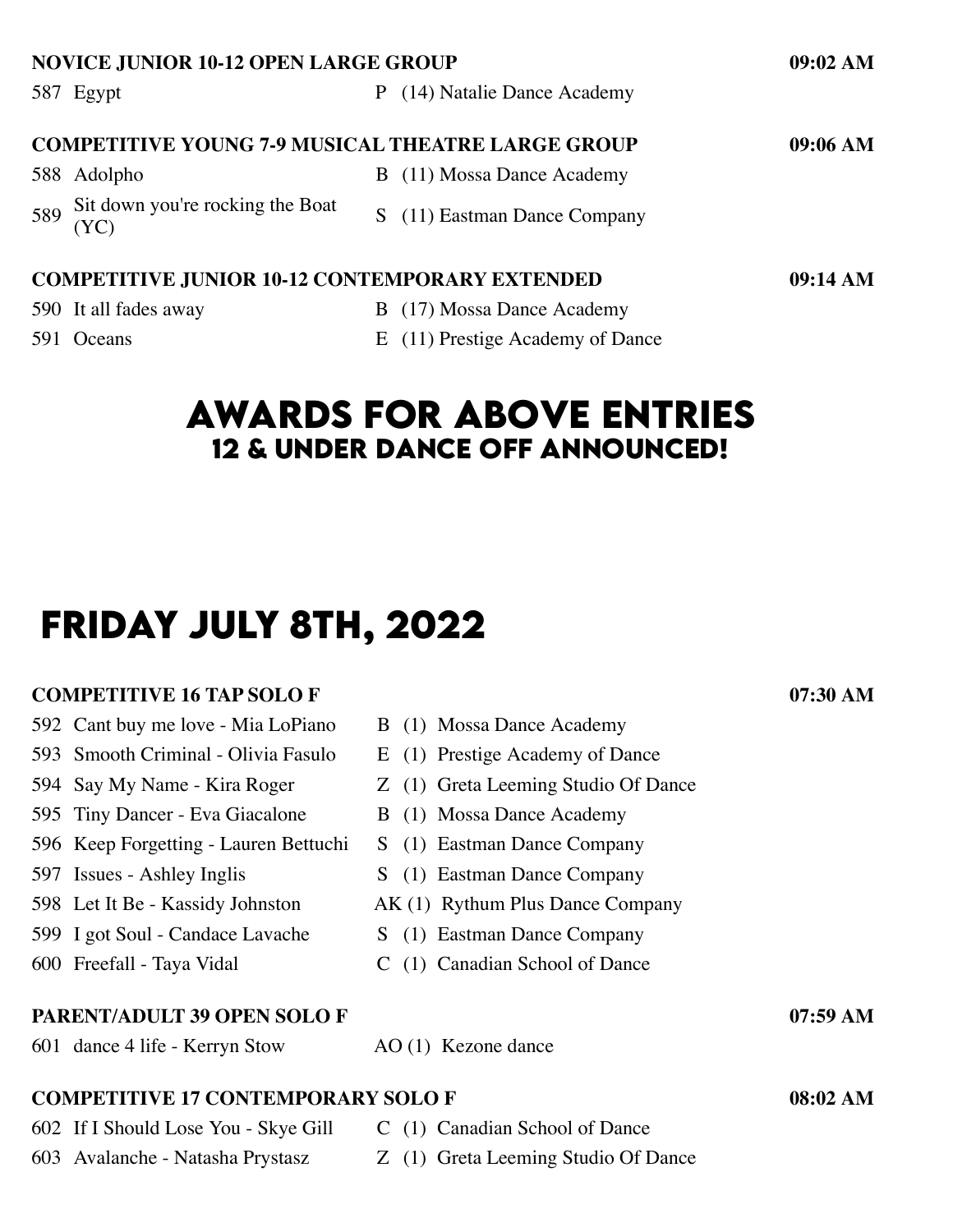|     | 604 Impossible Dream - Emerson Forbes S (1) Eastman Dance Company   |    |                                        |          |
|-----|---------------------------------------------------------------------|----|----------------------------------------|----------|
|     | 605 Too Bright - Emma Leitch-Blais                                  |    | Z (1) Greta Leeming Studio Of Dance    |          |
|     | 606 I'll Be Seeing You - Taylor Levine                              |    | L (1) The Dancer's Studio              |          |
|     | 607 Somewhere - Bryn True                                           |    | C (1) Canadian School of Dance         |          |
|     | 608 My Way - Alexis Marshall                                        |    | AH (1) The Gold School                 |          |
|     | 609 Direction - Sarah Adair                                         |    | Z (1) Greta Leeming Studio Of Dance    |          |
|     | 610 Summertime - Chloe Nguyen                                       |    | AH (1) The Gold School                 |          |
| 611 | We Fight Till Dawn - Angelina<br>Velardi                            | E  | (1) Prestige Academy of Dance          |          |
| 612 | When I Hear the Little Song - Sarah<br>Snow                         |    | AH (1) The Gold School                 |          |
| 613 | Everything must change - Skyla<br>Jones                             |    | B (1) Mossa Dance Academy              |          |
|     | <b>COMPETITIVE 15 CONTEMPORARY SOLO M</b>                           |    |                                        | 08:41 AM |
|     | 614 Mr. Tambourine Man - Alex Grant AH (1) The Gold School          |    |                                        |          |
|     | <b>COMPETITIVE TEEN 13-15 TAP LARGE GROUP</b>                       |    |                                        | 08:44 AM |
|     | 615 Get Up Offa That Thing                                          |    | A (14) Shannon O'Brien School of Dance |          |
|     | 616 Dream On                                                        |    | S (15) Eastman Dance Company           |          |
|     | 617 Drift Away                                                      |    | C (17) Canadian School of Dance        |          |
|     | 618 Viva                                                            |    | AH (10) The Gold School                |          |
|     | <b>COMPETITIVE 14 JAZZ SOLO F</b>                                   |    |                                        | 08:59 AM |
|     | 619 Habanera - Mackenzie Delilah Hao C (1) Canadian School of Dance |    |                                        |          |
|     | 620 Feelin' Good - Brooke Pellitier                                 |    | F (1) Dance Arts Centre                |          |
|     | 621 For Once In My Life - Simona Fahy O (1) For Dancers Only        |    |                                        |          |
|     | 622 Summertime - Sydney Lynch                                       |    | AE (1) The Dance Studio of Wakefield   |          |
|     | 623 When I'm 64 - Ava Pasquantonio                                  |    | D (1) The Dance Slipper                |          |
| 624 | They Remind Me Too Much Of You<br>- Sophia DeCesare                 | E  | (1) Prestige Academy of Dance          |          |
|     | 625 Mr. Monotony - Aubrey Bannish                                   |    | D (1) The Dance Slipper                |          |
|     | 626 Woodstock - Ana-Bella Campbell                                  |    | AL (1) École de Danse Louise Inc.      |          |
|     | 627 Hot Note - Adrianna Simas                                       |    | A (1) Shannon O'Brien School of Dance  |          |
|     | <b>COMPETITIVE TEEN 13-15 TAP DUO/TRIO</b>                          |    |                                        | 09:29 AM |
|     | 628 Say my name                                                     | B  | (2) Mossa Dance Academy                |          |
|     | 629 Flute Beats                                                     | S. | (2) Eastman Dance Company              |          |
|     | 630 Pennies From Heaven                                             | F  | (2) Dance Arts Centre                  |          |
|     | 631 You rock my world                                               |    | B (3) Mossa Dance Academy              |          |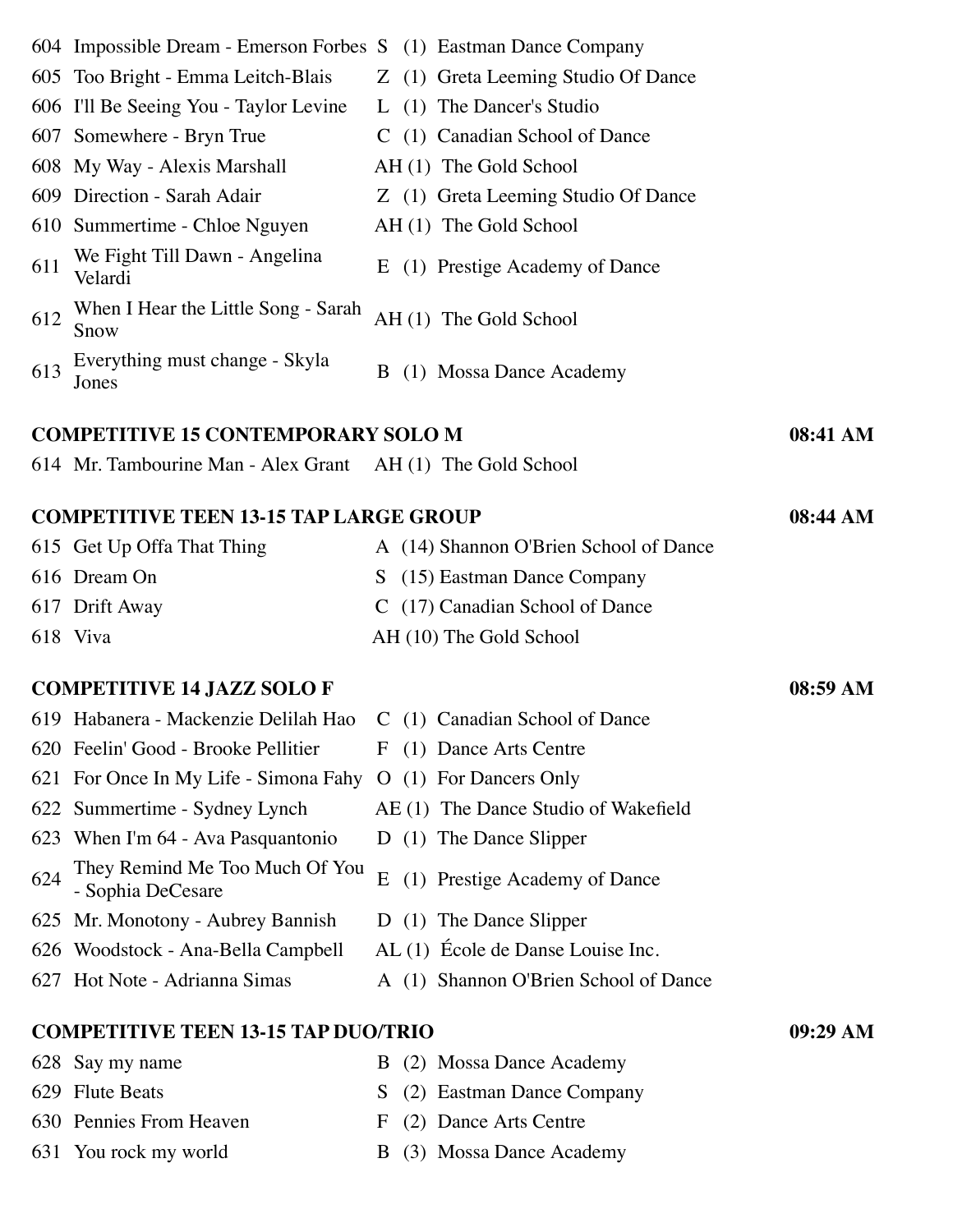- 
- 
- 
- 
- 
- 632 Don't Stop Me Now A (3) Shannon O'Brien School of Dance
- 633 Bohemian Rhapsody S (2) Eastman Dance Company
- 634 Don't stop me now B (3) Mossa Dance Academy
- 635 Falling Slowly C (2) Canadian School of Dance
- 636 Sing A (3) Shannon O'Brien School of Dance

# **awards for above entrIes**

# **saturday july 9th, 2022**

#### **COMPETITIVE TEEN 13-15 JAZZ SMALL GROUP 07:30 AM**

637 I feel Good (YC) S (6) Eastman Dance Company

- 638 Pump up the Jam B (7) Mossa Dance Academy
- 639 Uptown Girl A (6) Shannon O'Brien School of Dance
- 640 Sweet Dreams F (7) Dance Arts Centre
- 641 Unchain My Heart H (6) Nü Dance
- 642 Bring On The Men E (8) Prestige Academy of Dance
- 643 Rinse and Repeat D (5) The Dance Slipper
- 644 Love B (5) Mossa Dance Academy

#### **PRE-COMPETITIVE 16 LYRICAL SOLO F 08:00 AM**

- <sup>645</sup> I GET TO LOVE YOU Maryna
- V (1) IRREPLACEABLE STUDIO

### **COMPETITIVE SENIOR 16-21 CONTEMPORARY DUO/TRIO 08:03 AM**

- 646 I Want You to Want Me
- 647 Gun
- 648 All Waters
- 649 Power of Love
- 650 The Light
- 651 You Know The Script
- 652 Eternal Grief
- 653 Exile
- 654 As The World Caves In
- AC (3) Diane Kelley Dance Studio/Broadway Bound Dance Center
- C (2) Canadian School of Dance
- E (2) Prestige Academy of Dance
- B (2) Mossa Dance Academy
- A (3) Shannon O'Brien School of Dance
- E (2) Prestige Academy of Dance
- C (2) Canadian School of Dance
- S (2) Eastman Dance Company
- E (2) Prestige Academy of Dance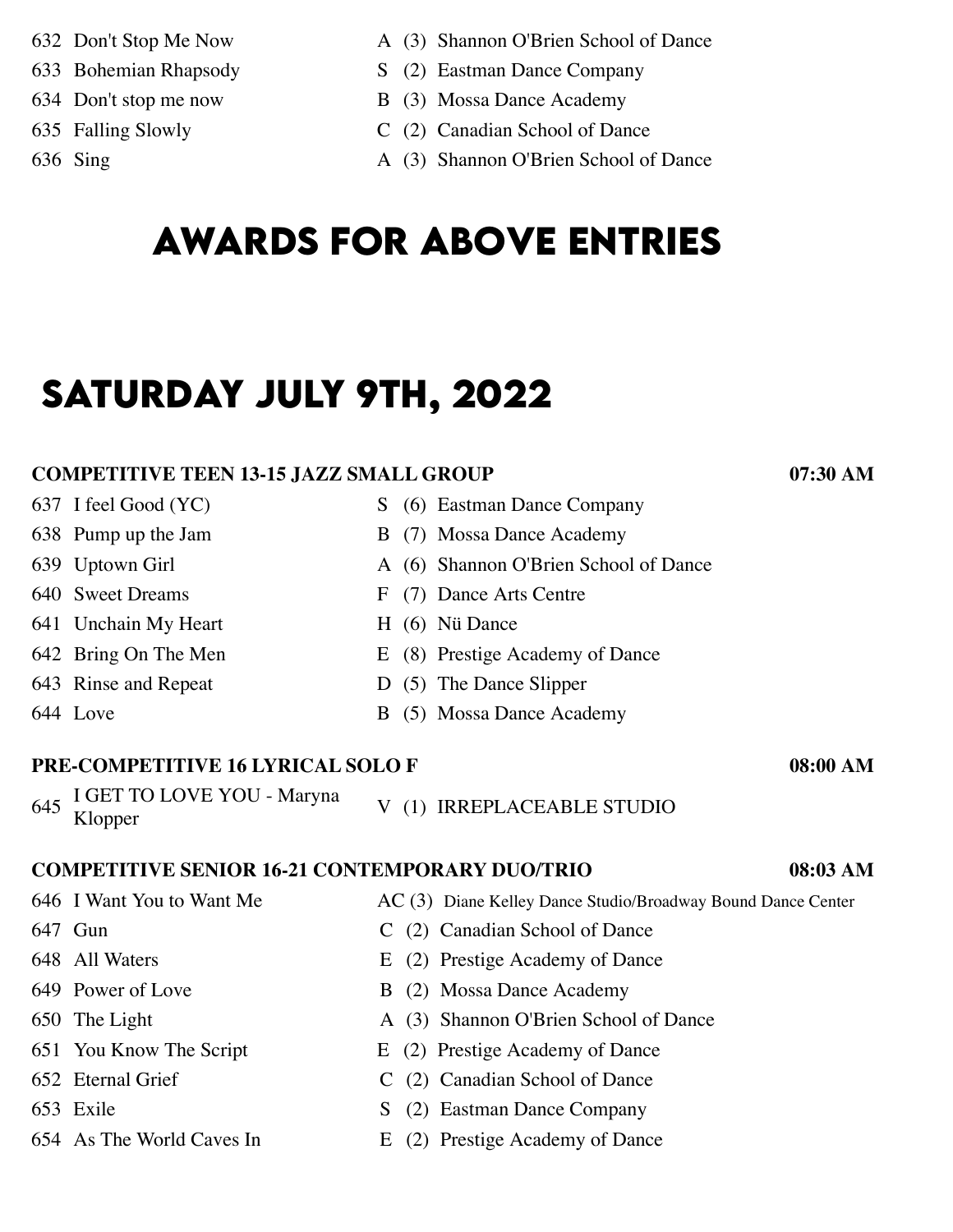| <b>COMPETITIVE SENIOR 16-21 CONTEMPORARY EXTENDED</b> |                                                                        |              |  |                                           |          |
|-------------------------------------------------------|------------------------------------------------------------------------|--------------|--|-------------------------------------------|----------|
|                                                       | 655 Hanging On By A Thread                                             |              |  | A (12) Shannon O'Brien School of Dance    |          |
|                                                       |                                                                        |              |  |                                           |          |
|                                                       | <b>COMPETITIVE TEEN 13-15 OPEN CLASS</b>                               |              |  |                                           | 08:38 AM |
|                                                       | 656 New York New York                                                  |              |  | B (18) Mossa Dance Academy                |          |
|                                                       | <b>COMPETITIVE 15 CONTEMPORARY SOLO F</b>                              |              |  |                                           | 08:42 AM |
|                                                       | 657 My Mind - Zaria Fontaine                                           |              |  | AF (1) Elite Dance Studio                 |          |
|                                                       | 658 Knife - Juliana Montgomery                                         |              |  | S (1) Eastman Dance Company               |          |
|                                                       | 659 Parla più Piano - Rory Stults                                      |              |  | S (1) Eastman Dance Company               |          |
| 660                                                   | See Through Me, I Dare You -<br>Melissa van Rooyen                     |              |  | H (1) Nü Dance                            |          |
|                                                       | 661 Requiem - Reina Li                                                 |              |  | X (1) The Dance Movement                  |          |
|                                                       | 662 Tears Of Gold - Christina Bojdak                                   |              |  | AD (1) Company Eight Dance Studio         |          |
|                                                       | 663 In Roses - Emma Stadolnik                                          |              |  | S (1) Eastman Dance Company               |          |
|                                                       | 664 Gorecki - Jade Pericic                                             |              |  | B (1) Mossa Dance Academy                 |          |
|                                                       | 665 The Radical Self - Eva Fanion                                      |              |  | D (1) The Dance Slipper                   |          |
|                                                       | 666 If you forget Me - Amelia Mensing                                  |              |  | S (1) Eastman Dance Company               |          |
| 667                                                   | Something Under Her Skin - Sienna<br>Trigg                             |              |  | AJ (1) NXT Generation Dance Inc           |          |
|                                                       | 668 Unraveling - Jordana Karam                                         |              |  | AF (1) Elite Dance Studio                 |          |
|                                                       | 669 Slow Me Down - Kayla Goldmaker Z (1) Greta Leeming Studio Of Dance |              |  |                                           |          |
|                                                       | 670 When we're older - Madisyn Bernier S (1) Eastman Dance Company     |              |  |                                           |          |
| 671                                                   | Love Will Tear Us Apart - Michaela<br>Crisafulli                       | $\mathbf{A}$ |  | (1) Shannon O'Brien School of Dance       |          |
|                                                       | 672 All I Ask - Lindsay Crowley                                        |              |  | S (1) Eastman Dance Company               |          |
|                                                       | 673 Without you - Gabrielle Laroche                                    |              |  | B (1) Mossa Dance Academy                 |          |
|                                                       | 674 We'll Meet Again - Theresa Cook                                    |              |  | AH (1) The Gold School                    |          |
|                                                       | 675 No Choir - Sophia Baudo                                            |              |  | AD (1) Company Eight Dance Studio         |          |
|                                                       | 676 What We Feel - Scarlett Sebastyn                                   |              |  | J (1) Hackworth School of Performing Arts |          |
|                                                       | 677 Sinners - Damiana Digioia                                          |              |  | B (1) Mossa Dance Academy                 |          |
|                                                       | <b>COMPETITIVE TEEN 13-15 MODERN CLASS</b>                             |              |  |                                           | 09:50 AM |
|                                                       | 678 Unconditional                                                      |              |  | A (18) Shannon O'Brien School of Dance    |          |
|                                                       | 679 Glassworks                                                         |              |  | AH (16) The Gold School                   |          |
|                                                       |                                                                        |              |  |                                           |          |
|                                                       | <b>COMPETITIVE SENIOR 16-21 CONTEMPORARY BALLET SMALL GROUP</b>        |              |  |                                           | 09:58 AM |
|                                                       | 680 I Cannot Stay                                                      |              |  | C (5) Canadian School of Dance            |          |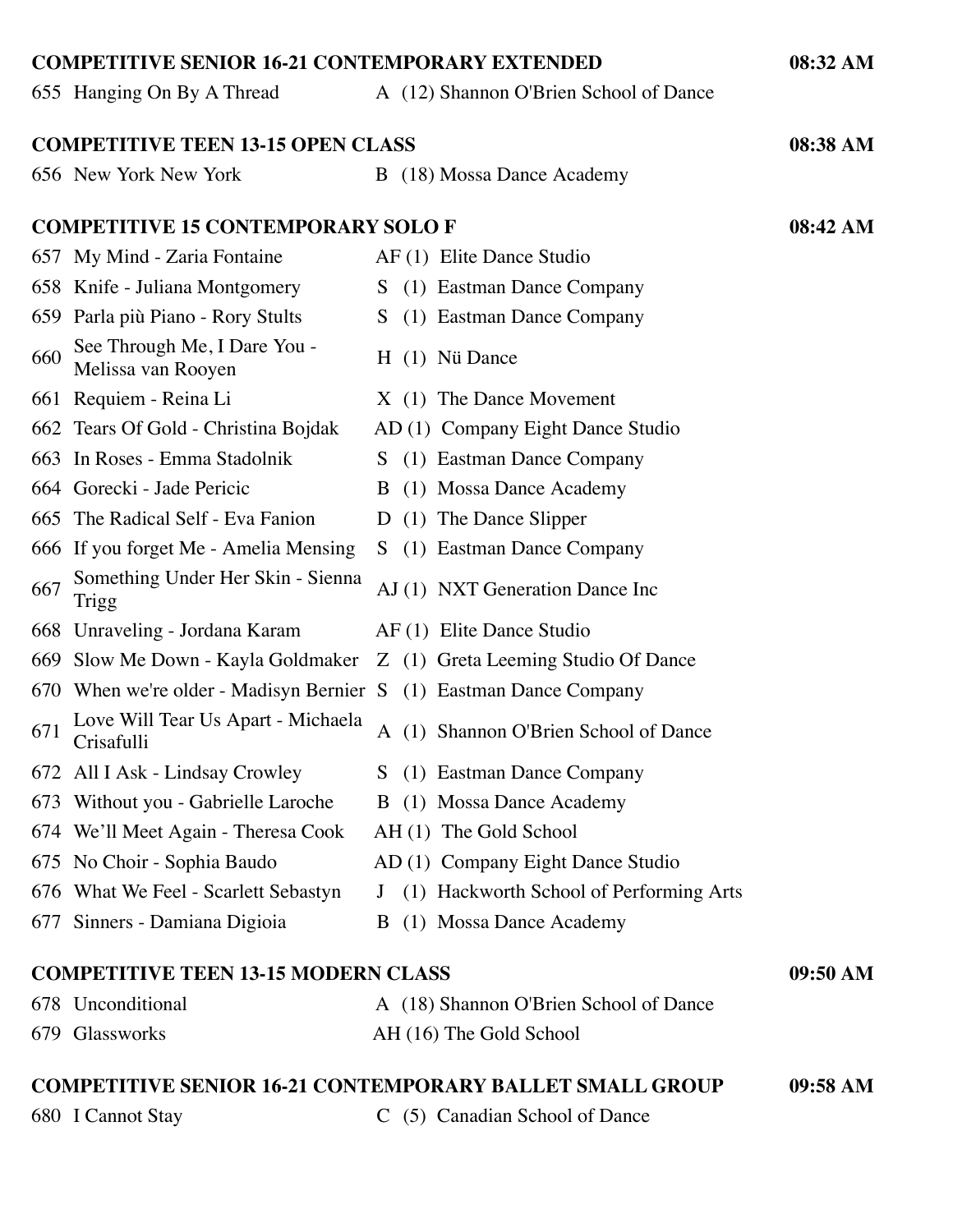#### **COMPETITIVE 13 JAZZ SOLO F 10:02 AM**

- 682 About That Walk Alyssa Sams D (1) The Dance Slipper
- <sup>683</sup> Let Me Entertain You Lorelai
- 684 Bye Bye Blackbird Bobbie Moritko D (1) The Dance Slipper
- <sup>685</sup> Hit The Road Jack Samantha
- 
- 687 STRONGER MARTINA
- 688 Hello Dolly Yasmeena Sabooh S (1) Eastman Dance Company
- 689 Coffee in Brazil Alexa Contreras B (1) Mossa Dance Academy
- 690 Walking Papers McKenna<br>O'Connor
- <sup>691</sup> Whatever Lola Wants Sedalyn
- 
- 693 Bring On The Men Remi Paige  $\qquad$  O (1) For Dancers Only
- 694 It's all Right Ava Szyska S (1) Eastman Dance Company
- 695 Plain Gold Ring Reeze Zeuner H (1) Nü Dance

### **COMPETITIVE SENIOR 16-21 JAZZ LARGE GROUP 10:51 AM**

### 696 Fever A (13) Shannon O'Brien School of Dance

| <b>COMPETITIVE TEEN 13-15 CONTEMPORARY EXTENDED</b> |                        |                                 |  |  |  |
|-----------------------------------------------------|------------------------|---------------------------------|--|--|--|
|                                                     | 697 Send In The Clowns | E (9) Prestige Academy of Dance |  |  |  |
|                                                     | 698 Heros              | B (18) Mossa Dance Academy      |  |  |  |
|                                                     | 699 Dear Mother (YC)   | AH (5) The Gold School          |  |  |  |

#### **COMPETITIVE SENIOR 16-21 JAZZ DUO/TRIO 11:13 AM**

700 That's Life S (2) Eastman Dance Company 701 Rolling Stone C (2) Canadian School of Dance 702 I've Got To Use My Imagination F (2) Dance Arts Centre 703 I'm Going Down S (2) Eastman Dance Company **COMPETITIVE TEEN 13-15 CONTEMPORARY EXTENDED 11:26 AM**

### 704 Unchained Melody E (15) Prestige Academy of Dance 705 Two step B (19) Mossa Dance Academy

- 681 Sweet Dreams Lauren Alleyne R (1) Ballet Montreal Performing Arts School
	-
	- D (1) The Dance Slipper
	- - E (1) Prestige Academy of Dance
- 686 Wild Party Cara Tierney B (1) Mossa Dance Academy
	- AP (1) PAM DANZA TEATRO
	-
	-
	- E (1) Prestige Academy of Dance
	- E (1) Prestige Academy of Dance
- 692 Kiss Aliyah Manashe AL (1) École de Danse Louise Inc.
	-
	-
	-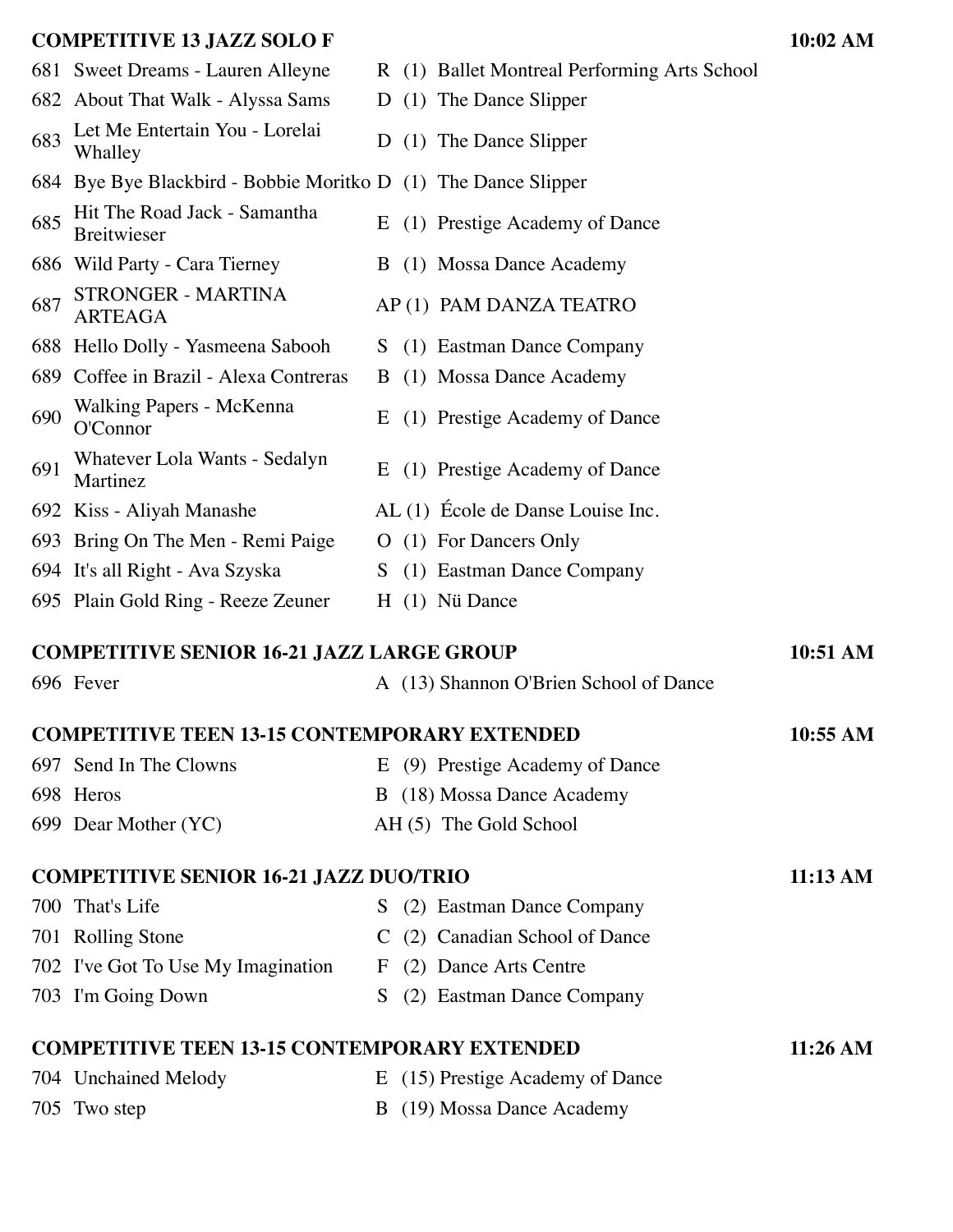| <b>COMPETITIVE 17 CONTEMPORARY SOLO M</b>                             |                                        |                                       |  |  |
|-----------------------------------------------------------------------|----------------------------------------|---------------------------------------|--|--|
|                                                                       | 706 Honesty - Nigel Clifford           | C (1) Canadian School of Dance        |  |  |
|                                                                       | 707 Hypnosis - Sias Smit               | $H(1)$ Nü Dance                       |  |  |
| <b>COMPETITIVE 17 OPEN SOLOF</b>                                      |                                        |                                       |  |  |
|                                                                       | 708 Sad Day - Georgia Kontogiannis     | C (1) Canadian School of Dance        |  |  |
|                                                                       | 709 Mr. Lonely - Kayla Bortlik         | G (1) Loperfido Dance Academy         |  |  |
|                                                                       | 710 The Machination - Skyla Jones      | B (1) Mossa Dance Academy             |  |  |
| 711                                                                   | Laughing On The Outside - Skye<br>Gill | (1) Canadian School of Dance          |  |  |
| 712                                                                   | Some Final Thoughts - Chloe<br>Nguyen  | AH (1) The Gold School                |  |  |
|                                                                       | 713 Somebody To Love - Eleni Tsiolas   | C (1) Canadian School of Dance        |  |  |
|                                                                       | 714 Hurt - Hannah Lambert              | A (1) Shannon O'Brien School of Dance |  |  |
| <b>COMPETITIVE TEEN 13-15 MUSICAL THEATRE LARGE GROUP</b><br>12:07 PM |                                        |                                       |  |  |

### 715 The Chain S (15) Eastman Dance Company

## **awards for above entrIes lunch break**

| <b>COMPETITIVE TEEN 13-15 MODERN LARGE GROUP</b>                     |                                                             |    |  |                                       | 01:15 PM   |  |  |
|----------------------------------------------------------------------|-------------------------------------------------------------|----|--|---------------------------------------|------------|--|--|
|                                                                      | 716 You Wish                                                |    |  | AH (10) The Gold School               |            |  |  |
| <b>COMPETITIVE TEEN 13-15 MODERN EXTENDED</b>                        |                                                             |    |  |                                       |            |  |  |
|                                                                      |                                                             |    |  |                                       | 01:18 PM   |  |  |
|                                                                      | 717 Little girl Blue                                        | S. |  | (15) Eastman Dance Company            |            |  |  |
|                                                                      |                                                             |    |  |                                       |            |  |  |
|                                                                      | <b>MEDAL STANDING ONLY 16 LYRICAL SOLO F</b>                |    |  |                                       | $01:24$ PM |  |  |
| 718                                                                  | IT FEELS LIKE HOME - Maryna<br>Klopper                      |    |  | V (1) IRREPLACEABLE STUDIO            |            |  |  |
| <b>COMPETITIVE SENIOR 16-21 CONTEMPORARY SMALL GROUP</b><br>01:28 PM |                                                             |    |  |                                       |            |  |  |
|                                                                      | 719 Constraint                                              |    |  | Z (6) Greta Leeming Studio Of Dance   |            |  |  |
|                                                                      | 720 Shrine                                                  |    |  | A (5) Shannon O'Brien School of Dance |            |  |  |
|                                                                      | 721 The Thoughts We Cannot Hear (YC) AH (5) The Gold School |    |  |                                       |            |  |  |
|                                                                      | 722 Dreamland                                               |    |  | (7) Canadian School of Dance          |            |  |  |
|                                                                      | 723 The Real                                                | S. |  | (5) Eastman Dance Company             |            |  |  |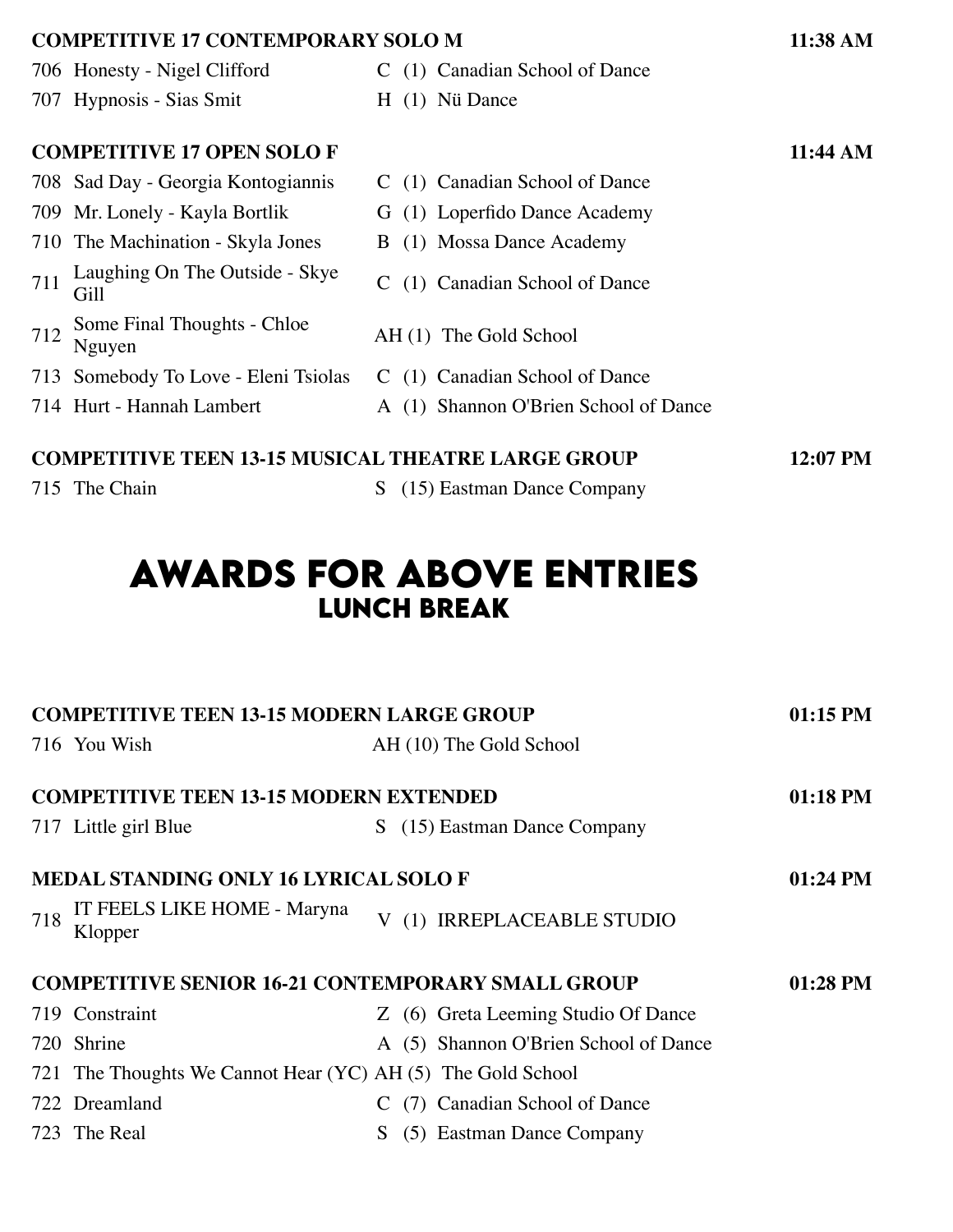| <b>COMPETITIVE TEEN 13-15 JAZZ DUO/TRIO</b><br>01:46 PM      |                                                         |            |  |  |  |
|--------------------------------------------------------------|---------------------------------------------------------|------------|--|--|--|
| 724 Big Spender                                              | S (2) Eastman Dance Company                             |            |  |  |  |
| 725 Can't Take My Eyes Of You                                | C (2) Canadian School of Dance                          |            |  |  |  |
| 726 Hernando's Hideaway                                      | (3) Mossa Dance Academy<br>B                            |            |  |  |  |
|                                                              |                                                         |            |  |  |  |
| <b>COMPETITIVE TEEN 13-15 OPEN EXTENDED</b>                  |                                                         | 01:56 PM   |  |  |  |
| 727 In Your Eyes                                             | A (16) Shannon O'Brien School of Dance                  |            |  |  |  |
| <b>COMPETITIVE 15 JAZZ SOLOF</b>                             |                                                         | $02:02$ PM |  |  |  |
| 728 Dernière Danse - Scarlett Sebastyn                       | (1) Hackworth School of Performing Arts<br>$\mathsf{J}$ |            |  |  |  |
| 729 Mercy - Sienna Trigg                                     | AJ (1) NXT Generation Dance Inc                         |            |  |  |  |
| 730 Feeling Good - Reina Li                                  | X (1) The Dance Movement                                |            |  |  |  |
| 731 Feeling Good - Lila Kiernan                              | S (1) Eastman Dance Company                             |            |  |  |  |
| 732 Haunted - Zaria Fontaine                                 | AF (1) Elite Dance Studio                               |            |  |  |  |
| 733 Maybe This Time - Ava Paliotta                           | E (1) Prestige Academy of Dance                         |            |  |  |  |
| 734 My Man - Rory Stults                                     | (1) Eastman Dance Company<br>S.                         |            |  |  |  |
| How bout a Dance - Lindsay<br>735<br>Crowley                 | S<br>(1) Eastman Dance Company                          |            |  |  |  |
| 736 My Baby - Juliana Montgomery                             | (1) Eastman Dance Company<br>S.                         |            |  |  |  |
| My Sharona - Emma Terblanché<br>737                          | H (1) Nü Dance                                          |            |  |  |  |
| Black Magic Woman - Christina<br>738<br><b>Bojdak</b>        | AD (1) Company Eight Dance Studio                       |            |  |  |  |
| Summertime - Jordana Karam<br>739                            | AF (1) Elite Dance Studio                               |            |  |  |  |
| 740 I Got You - Lilly Bartlam                                | X (1) The Dance Movement                                |            |  |  |  |
| 741 Swing - Melissa van Rooyen                               | H (1) Nü Dance                                          |            |  |  |  |
| 742 Kiss - Gabrielle Laroche                                 | B (1) Mossa Dance Academy                               |            |  |  |  |
| Dream a Little Dream - Anna<br>743<br>Tsarouhas              | C (1) Canadian School of Dance                          |            |  |  |  |
| 744 At Last - Daniella Falsetto                              | Z (1) Greta Leeming Studio Of Dance                     |            |  |  |  |
| <b>COMPETITIVE SENIOR 16-21 TAP CLASS</b><br>02:57 PM        |                                                         |            |  |  |  |
| 745 Can't Rock My Dream Face                                 | A (18) Shannon O'Brien School of Dance                  |            |  |  |  |
| <b>COMPETITIVE SENIOR 16-21 JAZZ SMALL GROUP</b><br>03:01 PM |                                                         |            |  |  |  |
| 746 Red Right Hand                                           | C (7) Canadian School of Dance                          |            |  |  |  |
| 747 Can't Take My Eyes Off Of You                            | E (4) Prestige Academy of Dance                         |            |  |  |  |

**COMPETITIVE 13 ACRO/GYM SOLO F 03:09 PM**

I Didn't Know My Own Strength -